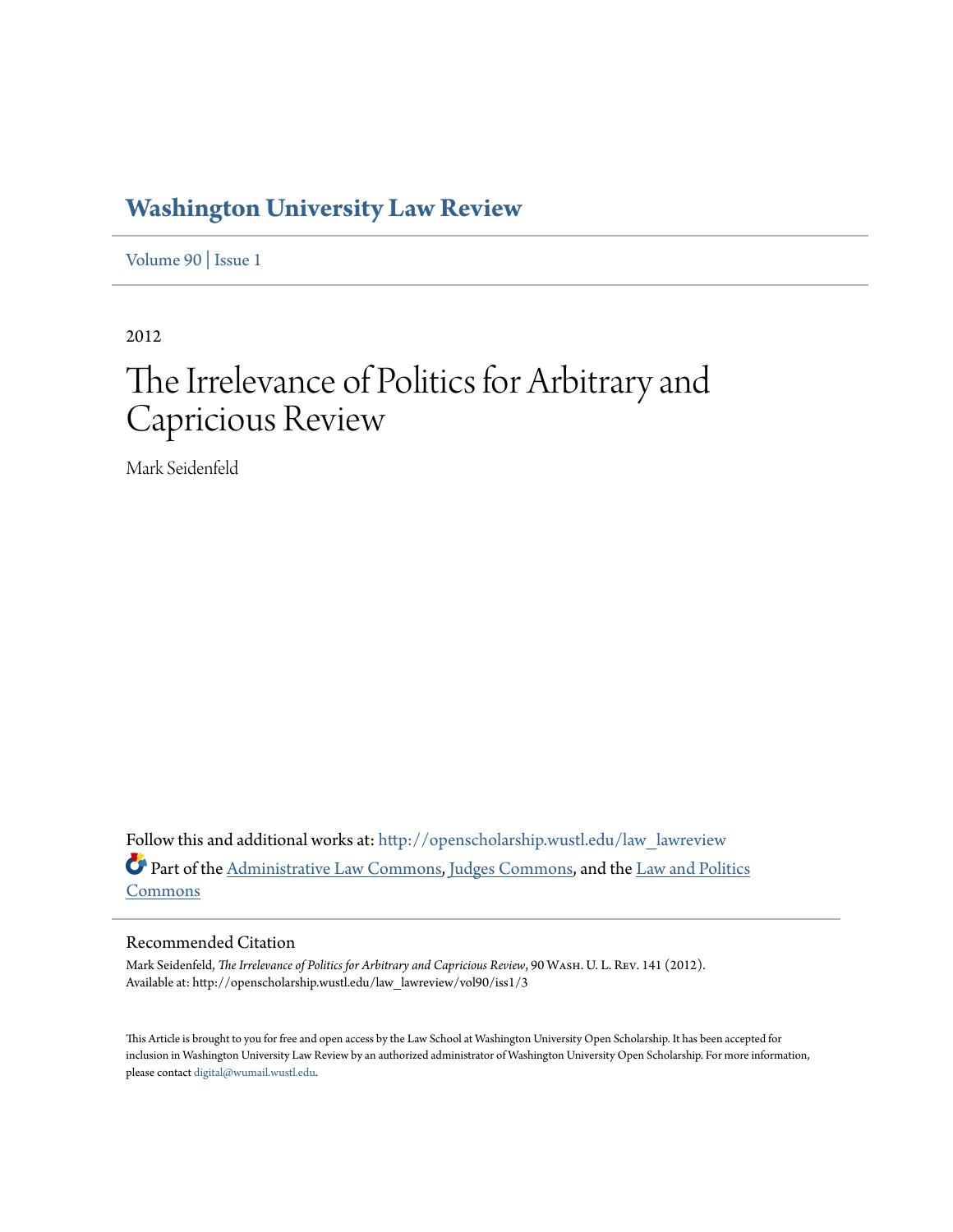### **THE IRRELEVANCE OF POLITICS FOR ARBITRARY AND CAPRICIOUS REVIEW**

#### **MARK SEIDENFELD**

#### ABSTRACT

*This Article contends that, properly understood, judicial review of agency action under the reasoned decision-making standard precludes a court from considering political influence, but nonetheless allows an agency to consider it. It does so by identifying two fundamental attributes of such review, as courts have traditionally applied it, that have eluded scholarly focus and perhaps recognition altogether. The first attribute is that agency reasons, which are what courts review, are justifications rather than motivations for agency action. From this attribute, it follows that the irrelevance of politics for judicial review does not preclude politics as a legitimate agency consideration. The second attribute is that reasoned decision-making requires an agency to make manifest the tradeoffs generated by its action. This attribute facilitates political accountability by reducing barriers to public awareness of these tradeoffs. This Article argues that permitting an agency to credit politics as a justification for a rule would interfere with political accountability by relieving the agency of its obligation to reveal the full implications of its rulemaking. Thus, this Article promises to profoundly affect conceptions of the reasoned decision-making standard of review in general and how politics fits within it.* 

#### **INTRODUCTION**

What role should political influence—that is agency consideration of its belief about the preferences of the president or Congress—play in judicial review of agency action?<sup>1</sup> Over the past two decades, several scholars have explicitly called for courts to consider legitimate political influence on agency decision-making as a basis for affirming agency rules

Patricia A. Dore Professor of Administrative Law, The Florida State University College of Law. Thanks to Lisa Bressman, Curtis Bridgeman, Seth Davis, Linda Jellum, Ron Levin, Emily Meazell, Jerry Mashaw, Jonathan Nash, Glen Staszewski, Peter Strauss, and Fernando Téson for helpful comments on earlier drafts of this Article. Thanks also to Hastings Read and Elizabeth Dehaan for exceptional research assistance.

<sup>1.</sup> I use the term "political influence" and "consideration of politics" interchangeably to mean agency consideration of such preferences.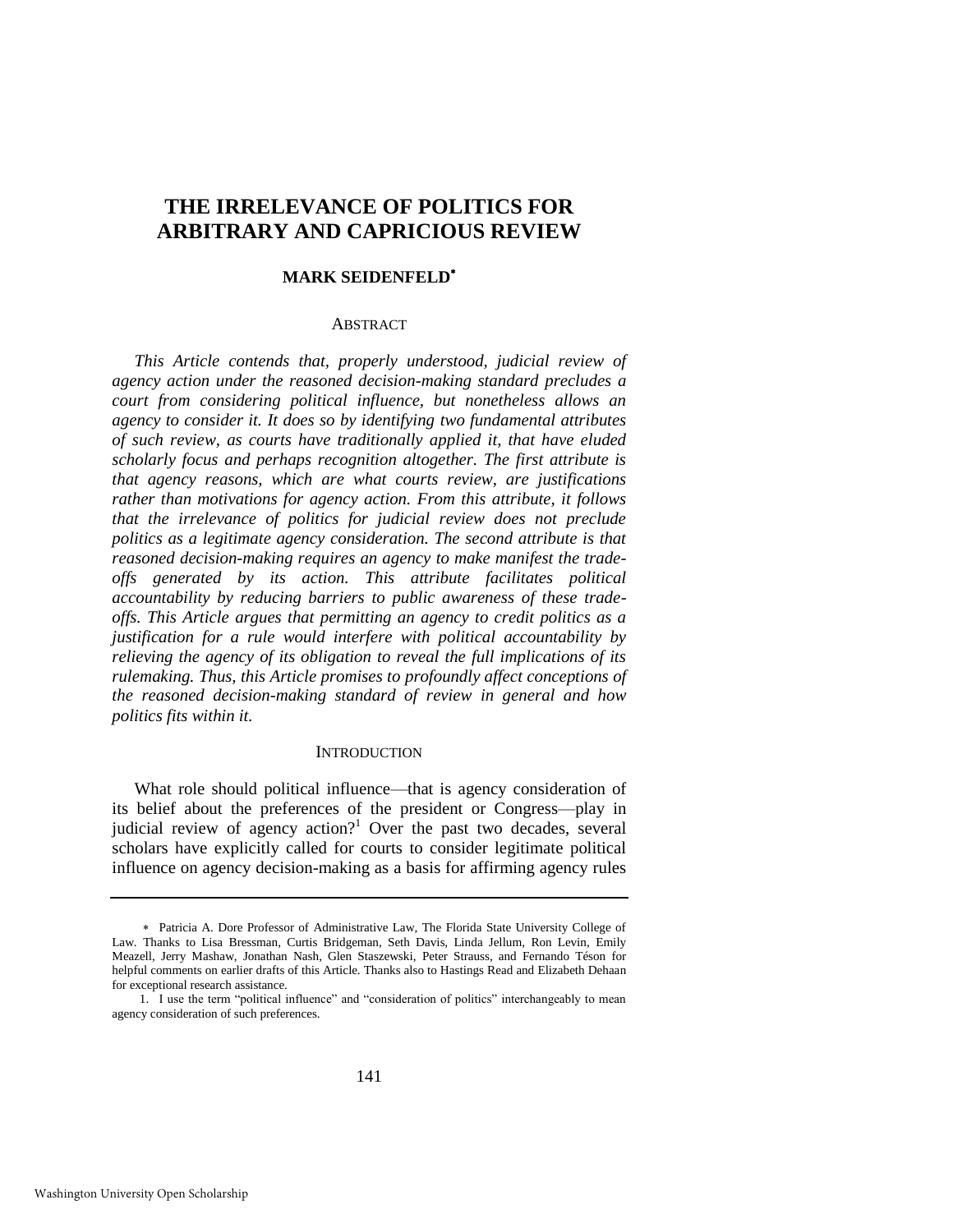<span id="page-2-0"></span>under arbitrary and capricious review.<sup>2</sup> In 1990, Christopher Edley raised the subject in his book on judicial control of bureaucracy.<sup>3</sup> Edley criticized the distinction between politics, science, and fairness in agency decisionmaking and suggested that, at least at the margins, the inability to draw lines between these influences on agency action counsels that courts should acknowledge and condone political influence when subjecting such action to hard-look review.<sup>4</sup> In 2001, Elena Kagan suggested that the president had asserted significant control over rules promulgated by agencies, and that such control imbues rules with legitimacy because of the political accountability of the president.<sup>5</sup> Kagan also suggested that this increased accountability warrants courts crediting political influence when they engage in review of rules.<sup>6</sup> Most recently, Kathryn Watts has renewed the suggestion that courts allow agencies to invoke political influence to bolster their justification of rules upon hard-look review.<sup>7</sup>

<span id="page-2-2"></span><span id="page-2-1"></span>In calling for consideration of politics in judicial review, these scholars all rely on a perception that hard-look review is antagonistic to agency consideration of politics. As Edley phrased it, "[t]he dominant theme of case law . . . is clearly that hard-look review provides a means of cabining

<sup>2.</sup> When the Administrative Procedure Act (APA) was enacted, its arbitrary and capricious basis for reversing an agency action was highly deferential, but courts have developed that review into the reasoned decision-making standard or hard-look review, which is much less forgiving of agency decision-making. *See* Merrick B. Garland, *Deregulation and Judicial Review*, 98 HARV. L. REV. 505, 525 (1985) (describing the emergence of hard-look review); *See also* Cass R. Sunstein, *Reviewing Agency Inaction After* Heckler v. Chaney, 52 U. CHI. L. REV. 653, 668–69 n.99, 671 (1985) (explaining that courts now require reasoned decision-making instead of the originally deferential interpretation of arbitrary and capricious review). In this Article, I use the terms "arbitrary and capricious," "reasoned decision-making," and "hard-look" interchangeably.

<sup>3.</sup> CHRISTOPHER F. EDLEY, JR., ADMINISTRATIVE LAW: RETHINKING JUDICIAL CONTROL OF BUREAUCRACY 72, 187–89 (1990).

<sup>4.</sup> *Id.*

<sup>5.</sup> Elena Kagan, *Presidential Administration*, 114 HARV. L. REV. 2245, 2331–39 (2001).

<sup>6.</sup> *Id.* at 2380–81.

<sup>7.</sup> Kathryn A. Watts, *Proposing a Place for Politics in Arbitrary and Capricious Review*, 119 YALE L.J. 2 (2009). In addition, Nina Mendelson has written on how administrative law should be structured to make presidential influence on agency rulemaking sufficiently transparent to justify allowing agencies to rely on such influence. See generally Nina A. Mendelson, *Disclosing "Political" Oversight of Agency Decision Making*, 108 MICH. L. REV. 1127 (2010) [hereinafter Mendelson, *―Political‖ Oversight*]. Mendelson takes a guarded approach to the question Watts poses about whether agencies should be able to rely on "political reasons" to justify rules. *See id.* at 1172–74 (suggesting that courts should be especially deferential to presidential preferences that reflect value choices but not to presidential influence that biases an agency's consideration of technical or legal criteria). To the extent that Mendelson's proposal would either increase deference to agency rulemaking when presidential influence has been properly disclosed or would have courts review the propriety of political influences on agency rulemaking, this Article lays out why I disagree. *See id.* at 1172–75. To the extent that she advocates only mandatory disclosure of White House communications that relate to rulemaking procedures, this article does not directly address her proposal. *See id.* at 1163–66.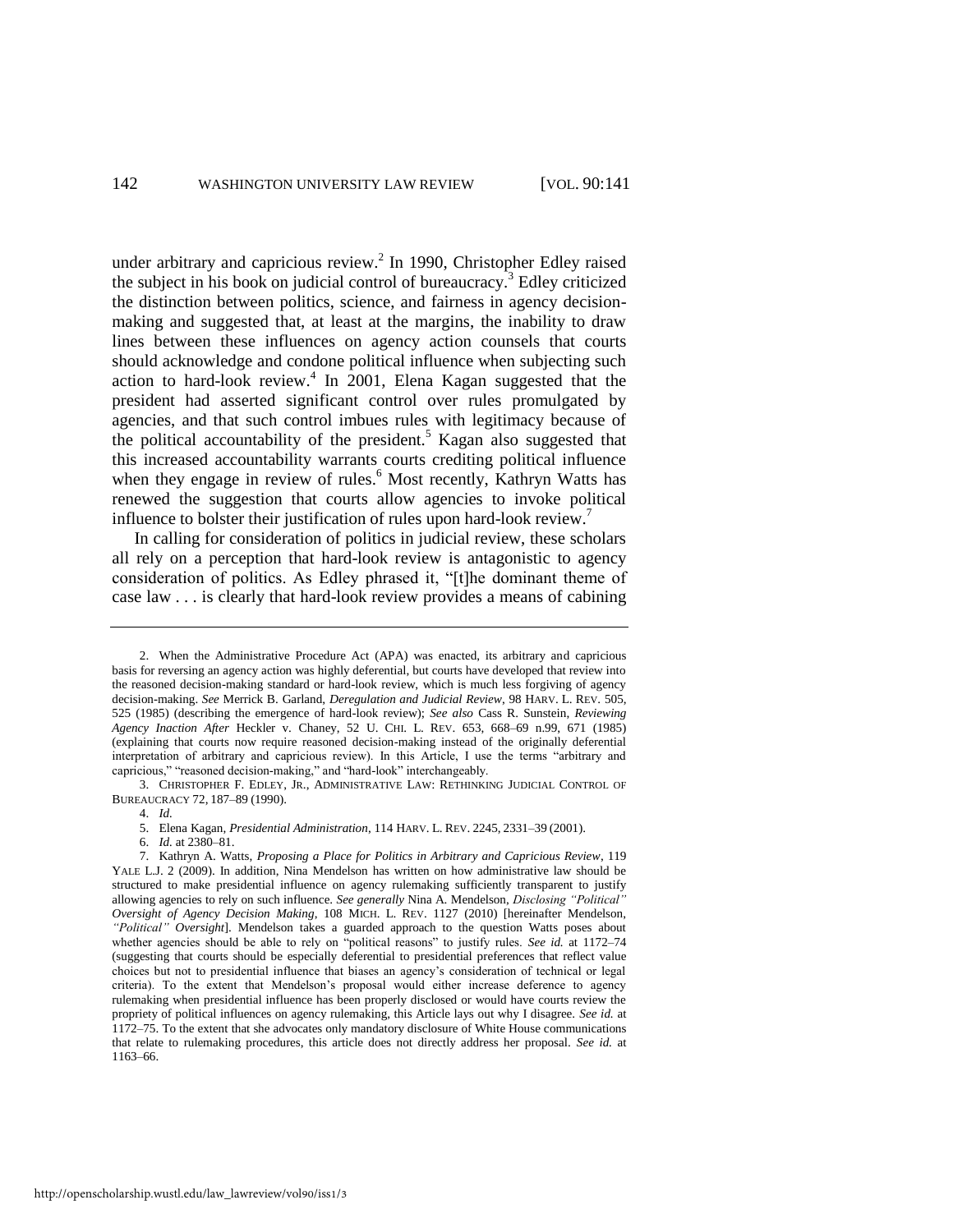<span id="page-3-2"></span><span id="page-3-0"></span>political discretion and permitting judges, if so disposed, to impose arbitrarily stringent standards of comprehensive rationality."<sup>8</sup> Some recent Supreme Court opinions have reinforced this perception by seemingly rejecting political influence as a legitimate basis for agency action. For example, the majority in *Massachusetts v. EPA* rejected President Bush's political agenda as sufficient to justify the EPA's refusal to regulate greenhouse gas emissions.<sup>9</sup> Similarly, Justice Breyer's dissent in *Fox Television* suggested that the election of a new president is not an appropriate basis for the FCC to change its policy about what constitutes indecent broadcasting.<sup>10</sup> But dicta in Justice Scalia's plurality opinion in *Fox Television*, which rejected Breyer's position,<sup>11</sup> cuts the other way. Thus, the question of the role of politics as a justification for agency action has incited the particular interest of at least three current Supreme Court justices as well as several well regarded academics.<sup>12</sup> What makes this Article significant is that it argues that those on both sides in the debate have misinformed understandings of the foundation and role of hard-look review—understandings that greatly limit the potential benefits such review might impart. Hence, this Article has the potential to reshape the

<span id="page-3-1"></span><sup>8.</sup> EDLEY, *supra* note [3,](#page-2-0) at 193; *see also* Watts, *supra* note [7,](#page-2-1) at 12-13 (stating that "hard look review had failed to reflect" the "shift from an expert-based model of agency decisionmaking to a politically-based model"); Kagan, *supra* note [5,](#page-2-2) at 2380 (The hard look doctrine "reflects an ideal vision of the administrative sphere as driven by experts . . . . A revised doctrine would acknowledge ... an alternative vision centered on ... accountability provided by the President.").

<sup>9.</sup> Massachusetts v. EPA, 549 U.S. 497, 533–34 (2007). Jody Freeman and Adrian Vermeule have read the majority opinion in *Massachusetts v. EPA* to signal that agency action must be justified by science and not political influences—a position which they support. Jody Freeman & Adrian Vermeule, Massachusetts v. EPA*: From Politics to Expertise*, 2007 SUP. CT. REV. 51, 52–54, 66–67 (2007).

<sup>10.</sup> FCC v. Fox Television Stations, Inc., 556 U.S. 502 (2009) (Breyer, J., dissenting); s*ee also* Ronald M. Levin, *Hard Look Review, Policy Change, and* Fox Television, 65 U. MIAMI L. REV. 555, 561 n.35 (2011) [hereinafter Levin, *Hard Look Review*] (reading Breyer's opinion to "suggest[] that, because of the FCC's status as an independent agency, it should be relatively apolitical"). Some of Justice Breyer's academic writing might also be read to support the rejection of politics as a relevant consideration in agency decision-making. *See, e.g*., STEPHEN BREYER, BREAKING THE VICIOUS CIRCLE: TOWARD EFFECTIVE RISK REGULATION 55-56 (1993) ("A depoliticized regulatory process might produce better results, hence increased confidence, leading to more favorable public and Congressional reactions.").

<sup>11.</sup> *Fox Television*, 556 U.S. at 523–25.

<sup>12.</sup> Others who have weighed in on this issue include: Levin, *Hard Look Review*, *supra* not[e 10,](#page-3-0)  at 561–62 (endorsing Watts's suggestion that a reformulated judicial review doctrine should give agencies enhanced opportunities to pursue political priorities); Glen Staszewski, *Political Reasons, Deliberative Democracy, and Administrative Law*, 97 IOWA L. REV. 849, 875–77 (2012) [hereinafter Staszewski, *Deliberative Democracy*] (criticizing Watts' proposal from a deliberative democracy perspective); Richard J. Pierce, Jr., *Political Control Versus Impermissible Bias in Agency Decisionmaking: Lessons from* Chevron *and* Mistretta, 57 U. CHI. L. REV. 481, 497–98 (1990) (opining that agencies must be free to consider the policy preferences of Congress and the President when adopting rules).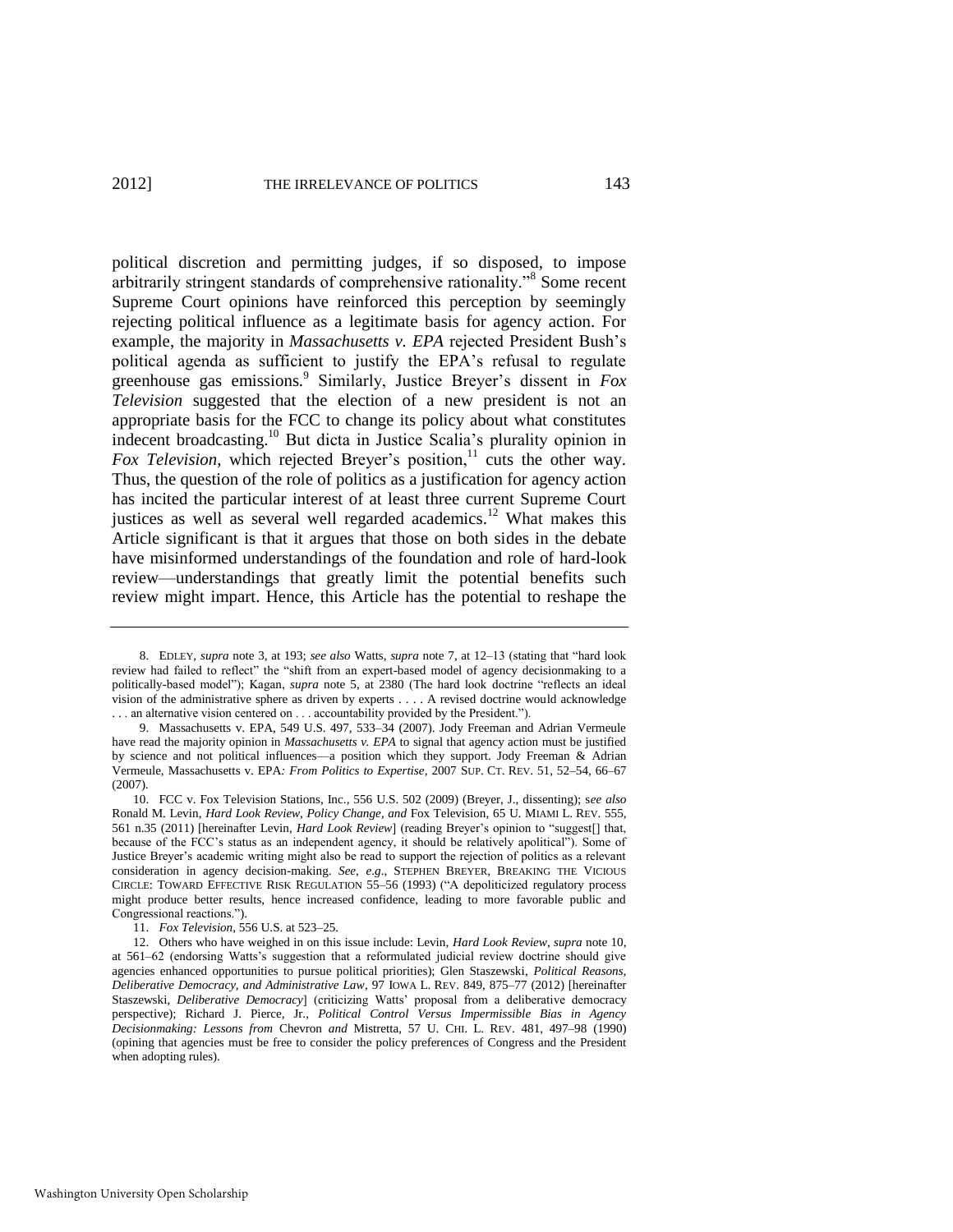meaning and operation of hard-look review and, more particularly, to influence the Supreme Court's perception of the propriety of courts considering political influence in applying such review.

Watts has helped clarify precisely what is at issue in this debate. Of the works calling for judicial consideration of political influence within the hard-look paradigm, Watts's article provides the most focused and pragmatic exposition of the case for factoring politics into judicial review. Unlike prior advocates of this position, Watts suggests operational criteria for when and how judges should factor politics into review—that is, the precise nature of the kind of influence the courts should credit and the situations in which they should credit such influence.<sup>13</sup> In addition, she identifies precise salutary effects that she believes such a change in hardlook review would have on agency rule-making.<sup>14</sup> Thus, Watts's article provides a particularly meaningful foil against which to lay out my understanding of judicial review and the likely impact that allowing courts to consider politics would have on agency rulemaking.

For that reason, it was convenient to style this Article as a response to Watts's article. But, as I hope the Article makes clear, it is actually a broader exposition about the role of politics in agency decision-making and, more particularly, the proper place of political influence as a factor in hard-look review of rulemaking.<sup>15</sup> In the broadest sense, this Article argues that those who have addressed the role of politics have confounded the question of the legitimacy of politics in rulemaking with that of the legitimacy of judicial consideration of politics in reviewing rulemaking. As I explain in Part I, Watts and her fellow critics of hard-look review are correct that courts have not credited citations to political influence in evaluating whether agency rulemaking meets the hard-look standard. But, contrary to the inference Watts draws, this does not reflect any hostility within the standard to such influence. In fact, the understanding of the administrative state that prompted courts to develop hard-look review accepts that agency decisions are political and properly so. In my view, however, the hard-look doctrine is a mechanism to ensure that agencies do not hide value judgments behind simple incantations that their actions are justified by political influence. Therefore, although politics may be a

<sup>13.</sup> Watts, *supra* not[e 7,](#page-2-1) at 65–73.

<sup>14.</sup> *Id.* at 33–45.

<sup>15.</sup> Hard-look review applies to all reviewable agency action, not just rulemaking. As Watts notes, political influence of agency action is especially defensible for rulemaking. *Id.* at 65–73. In cases involving agency adjudication, agency reliance on political considerations is arguably more problematic. *See id.* at 8 n.14. Hence, like Watts, I focus my arguments on judicial review of rulemaking and related agency actions, such as denials of petitions to institute rule-making.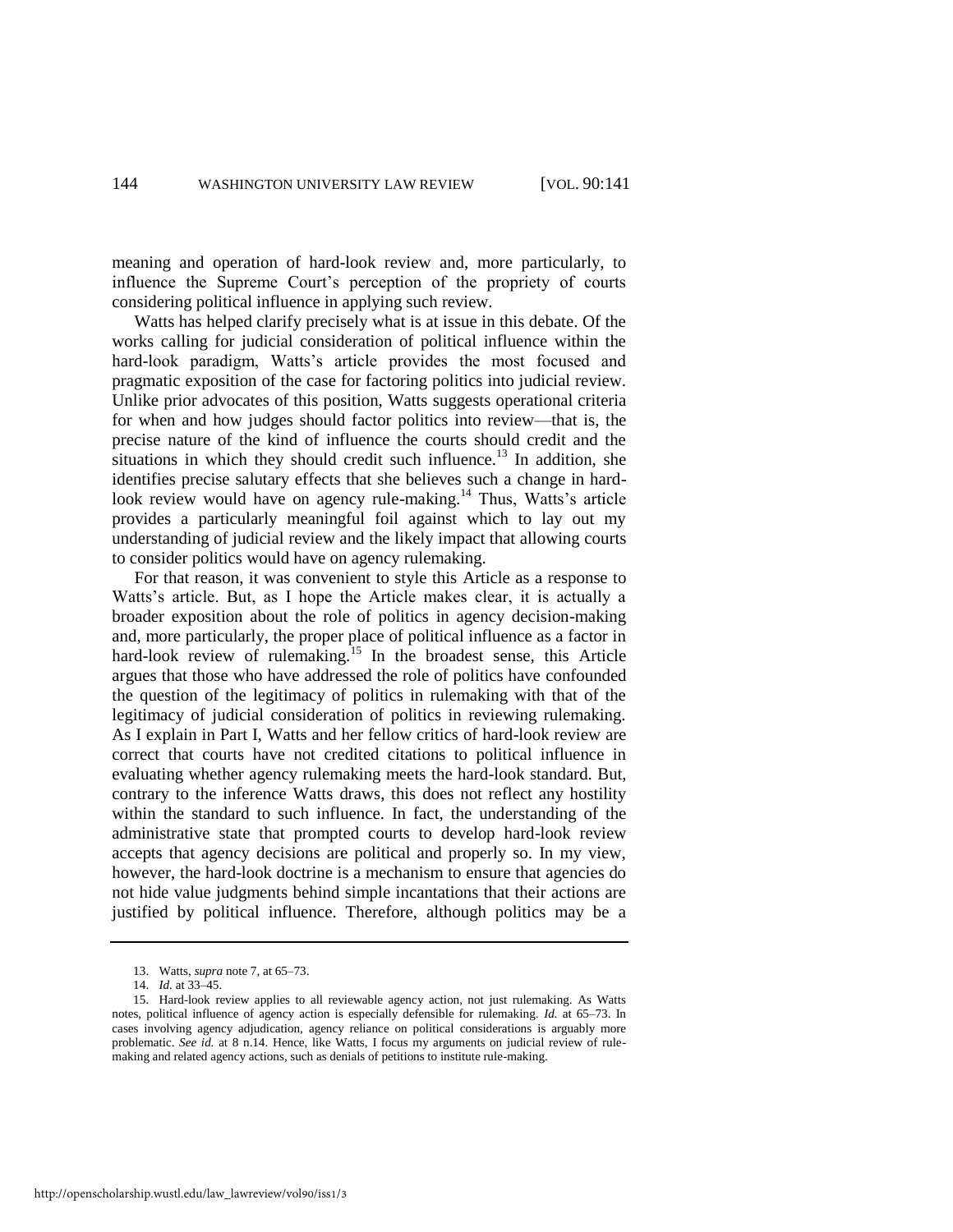legitimate motivation for agency regulation, it should be irrelevant to judicial review of that regulation.

In Part II of this Article, I show how Watts's characterization of hardlook review's attitude toward politically motivated decisions leads her to conclude that judicial crediting of political explanations for agency rules results in outcomes superior to those under the current reasoned decisionmaking standard. It then explains why I believe this conclusion is erroneous. I continue in Part III of this Article to consider whether, given the insulation of courts from political accountability and their limited institutional capacity to evaluate political outcomes, it is appropriate to rely on them to distinguish legitimate from improper political influence.

#### I. UNDERSTANDING REASONED DECISION-MAKING REVIEW

#### *A. Watts's Understanding of the Reasoned Decision-Making Requirement*

<span id="page-5-0"></span>According to Professor Watts, the current application of arbitrary and capricious review is problematic because courts do not consider agency appeals to political influence as legitimate reasons for regulation.<sup>16</sup> She contends that review premised on this rejection of politics is at odds with the presidential control model that currently is in vogue in administrative law.<sup>17</sup> That model posits that presidential control of agencies is justified by electoral accountability.<sup>18</sup> Therefore, agency rules should reflect influence by the president on purely political grounds, at least where the president

<span id="page-5-1"></span><sup>16.</sup> Watts, *supra* not[e 7,](#page-2-1) at 32.

<sup>17</sup>*. Id.* at 39. Although most administrative scholars agree that presidential control is currently the predominant justification for the administrative state, many have expressed doubts about its theoretical basis and wisdom. *See, e.g*., Lisa Schultz Bressman, *Beyond Accountability: Arbitrariness and Legitimacy in the Administrative State*, 78 N.Y.U. L. REV. 461, 492–515 (2003) [hereinafter Bressman, *Beyond Accountability*]; Cynthia R. Farina, *The Consent of the Governed: Against Simple Rules for a Complex World*, 72 CHI.-KENT L. REV. 987, 988 (1997); Staszewski, *Deliberative Democracy*, *supra* note [12,](#page-3-1) at 875; Matthew C. Stephenson, *Optimal Political Control of the Bureaucracy*, 107 MICH. L. REV. 53, 64 (2008); Peter L. Strauss, *Overseer, or ―The Decider‖? The President in Administrative Law*, 75 GEO. WASH. L. REV. 696, 702–03 (2007); *see also infra* not[e 19](#page-6-0) and accompanying text. Nor am I aware of any court that has squarely relied on the presidential control model to justify a doctrine of administrative law. *See generally* Jodi L. Short, *The Political Turn in American Administrative Law: Power, Rationality and Reasons*, 61 DUKE L.J. 1811 (2012) (discussing at length the history leading to scholars' calls for political influence to justify agency action, but reporting no case in which a court relies on the presidential control model).

<sup>18.</sup> *See* Steven G. Calabresi, *Some Normative Arguments for the Unitary Executive*, 48 ARK. L. REV. 23, 35 (1995) (arguing that presidential control is superior to congressional control because the president is accountable to the entire electorate); Nina A. Mendelson, *Rulemaking, Democracy, and Torrents of E-Mail*, 79 GEO. WASH. L. REV. 1343, 1352 (2011) (noting that "recent scholarship has focused on the potential of presidential control to ensure that agencies exercise their discretion in a way that is democratically accountable").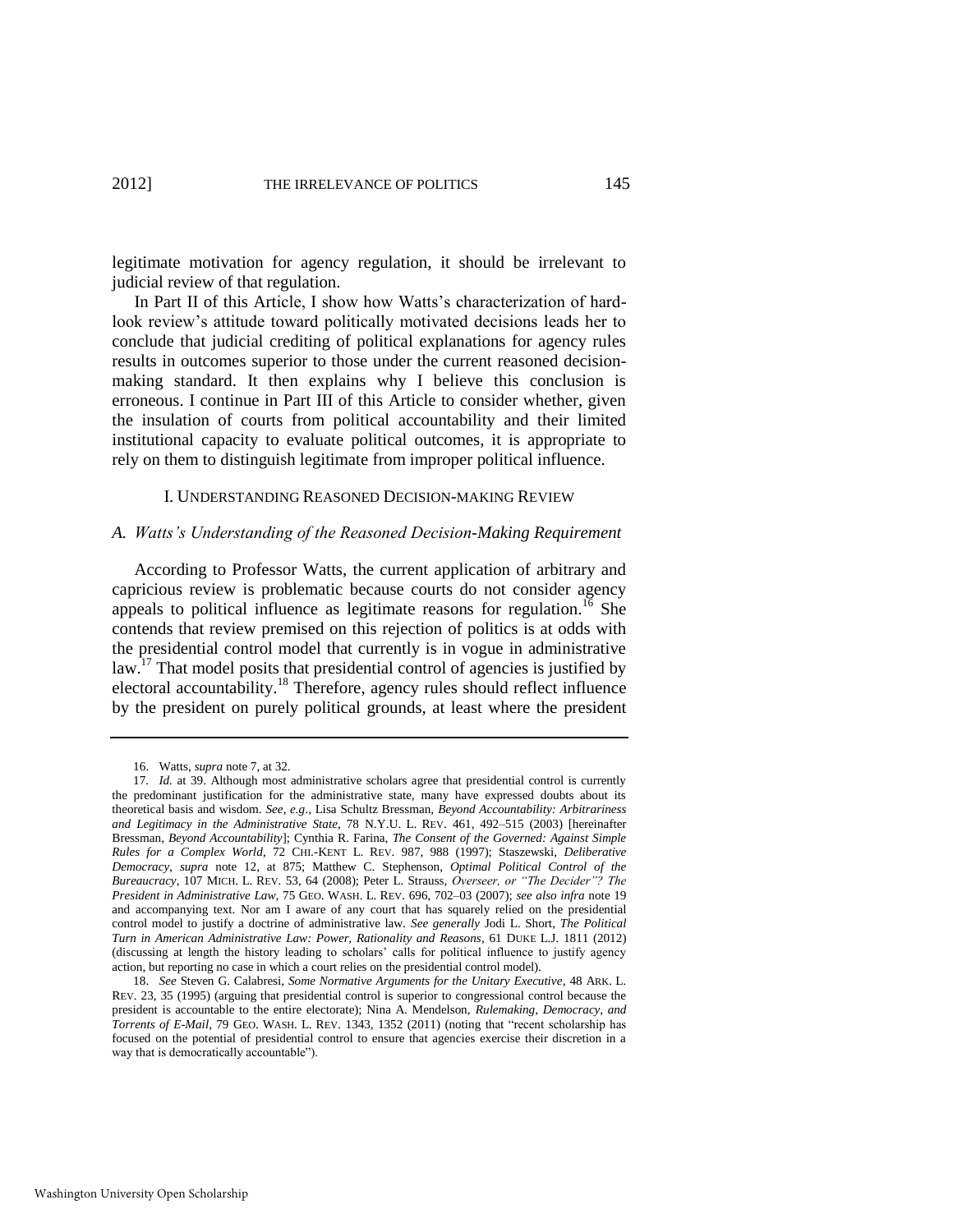<span id="page-6-0"></span>publicly grounds his support for these rules in "public values," and where doing so does not lead the agency to act inconsistently with its authorizing statute.<sup>19</sup> For Watts, like Edley and Kagan, the fact that such political influence of rulemaking is proper translates into her belief that agencies should be able to use that influence to bolster decisions that courts otherwise might find insufficiently reasoned. $^{20}$ 

<span id="page-6-1"></span>Watts supports this belief by suggesting that the reasoned decisionmaking standard that courts currently apply, while grounded in the "interest group model" of the administrative state, reflects vestiges of the "expertise model," which was used to justify the New Deal but has been criticized and not generally accepted since the adoption of the Administrative Procedure Act (APA) just after World War  $II^{21}$ . She goes on to note that increasingly the president is dictating agency policy.<sup>22</sup> The president is a political actor, not a technocrat, and his preferences reflect politics, not technocratic expertise. In some cases, Congress, along with or instead of the president, exerts great influence on agency rulemaking. $^{23}$ Therefore, Watts contends that it is best for the agency to report the actual motivation for its decision, which in many instances is that the change was requested by the president or adopted in response to congressional pressure.<sup>24</sup> Because the president and Congress are elected, they will be held politically accountable for the agency's regulatory choices when an

22. Watts, *supra* not[e 7,](#page-2-1) at 35–36.

http://openscholarship.wustl.edu/law\_lawreview/vol90/iss1/3

<sup>19.</sup> *See* Kagan, *supra* note [5,](#page-2-2) at 2380–83; *see also* Jerry L. Mashaw, *Prodelegation: Why Administrators Should Make Political Decisions*, 1 J.L. ECON. & ORG. 81, 94–95 (1985).

<sup>20.</sup> Watts, *supra* not[e 7,](#page-2-1) at 41–43; *see also* EDLEY, *supra* not[e 3,](#page-2-0) at 187–92 (generally implying that the reality of political influence on agency rulemaking translates into the propriety of judicial consideration of such influence); Kagan, *supra* not[e 5,](#page-2-2) at 2380–83 (proposing that courts read statutes to authorize the president to dictate rules for executive agencies and that courts show deference to such dictated rules). Thus, this Article is a rebuttal of Edley's and Kagan's work as well as that of Watts.

<sup>21.</sup> Watts, *supra* note [7,](#page-2-1) at 33–34; *see also* JAMES O. FREEDMAN, CRISIS AND LEGITIMACY: THE ADMINISTRATIVE PROCESS AND AMERICAN GOVERNMENT 58–62 (1978) (noting the New Deal's emphasis on political independence to ensure agency pursuit of the public interest); MARTIN SHAPIRO, WHO GUARDS THE GUARDIANS?: JUDICIAL CONTROL OF ADMINISTRATION 60–63 (1988) (describing the New Deal conception of expert agencies and its fall from favor).

<sup>23.</sup> *See* Jack M. Beermann, *Congressional Administration*, 43 SAN DIEGO L. REV. 61, 64–65 (2006) (noting that Congress, as well as the president, is involved in "day to day administration of the law"). See generally Matthew D. McCubbins, Roger G. Noll & Barry R. Weingast, *Structure and Process, Politics and Policy: Administrative Arrangements and the Political Control of Agencies*, 75 VA. L. REV. 431 (1989) (explaining how administrative procedures allow Congress to influence agency policy).

<sup>24.</sup> Watts, *supra* note [7,](#page-2-1) at 32–33, 35–37, 78; *see also* Kagan, *supra* note [5,](#page-2-2) at 2272–303 (describing the mechanisms used by Presidents Reagan through Clinton to control administrative action); Barry R. Weingast & Mark J. Moran, *Bureaucratic Discretion or Congressional Control? Regulatory Policymaking by the Federal Trade Commission*, 91 J. POL. ECON. 765, 768–70 (1983) (describing how changes in the makeup of Congress affected FTC policy).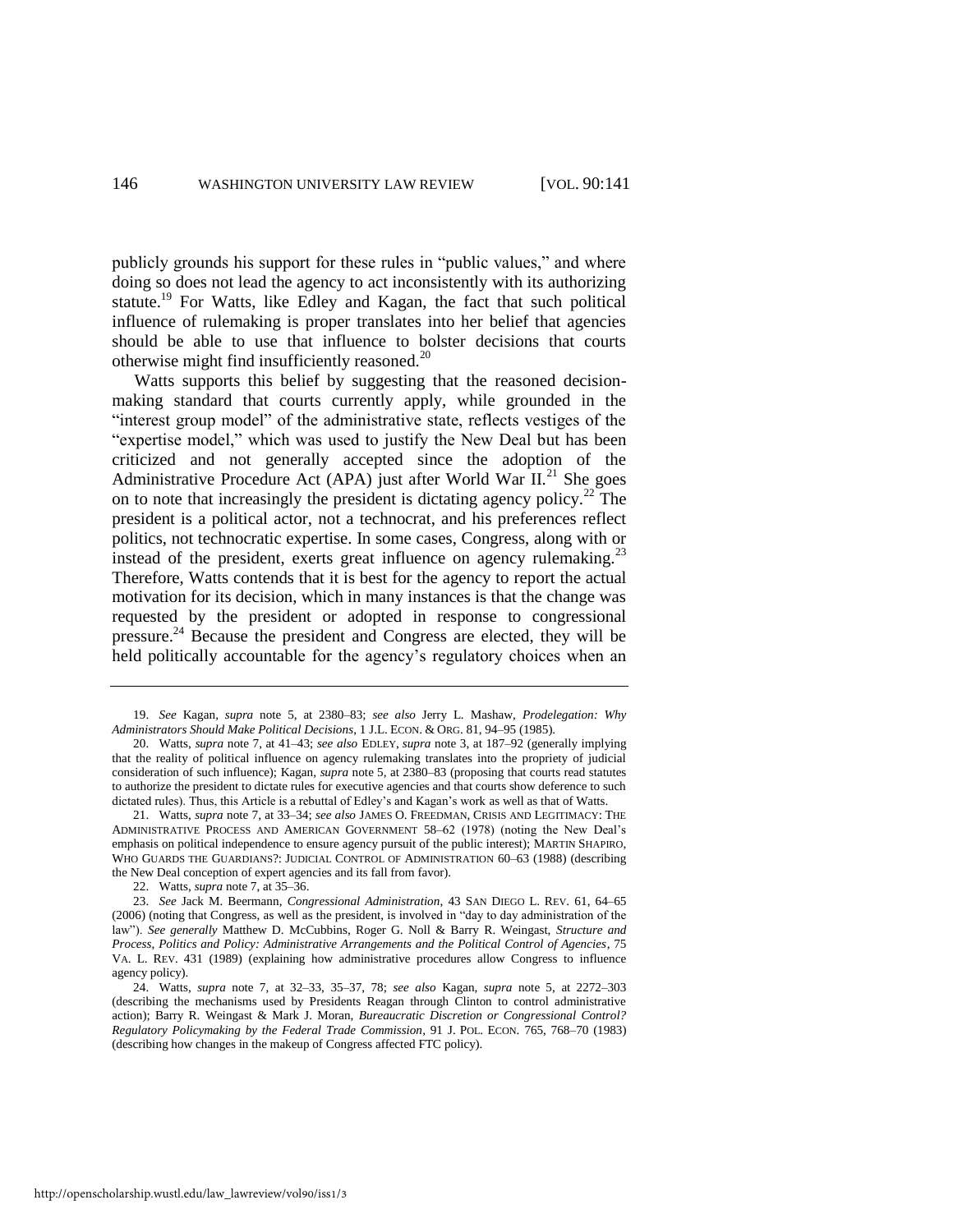agency relies on public expressions of a desired regulatory outcome by the president or Congress.<sup>25</sup> Hence, judicial review should reflect the reality that drives agency decisions.<sup>26</sup> She contends that arbitrary and capricious review should be made more like review of agency statutory interpretation under *Chevron*, which she claims reflects the political control model of the administrative state.<sup>27</sup> Although Watts tries to suggest otherwise, in doing so she essentially advocates for permitting agencies to substitute political influence for some of the analysis that courts would otherwise require under hard-look review.<sup>28</sup>

27. Watts, *supra* note [7,](#page-2-1) at 37–38, 77–78, 84. One can read isolated excerpts of *Chevron* to support that it reflects the presidential control model. *See, e.g.*, Chevron, U.S.A., Inc. v. Natural Res. Def. Council, Inc., 467 U.S. 837, 865 (1984) ("While agencies are not directly accountable to the people, the Chief Executive is, and it is entirely appropriate for this political branch of the Government to make such policy choices . . .‖). This reading, however, is undermined by the fact that *Chevron* seems to permit reasoned decision-making review at step two. *See id.* at 844 (holding that where the relevant statutory provision is ambiguous, "a court may not substitute its own construction of a statutory provision for a reasonable interpretation made by the administrator of an agency $[j]$ " unless the interpretation is "arbitrary, capricious, or manifestly contrary to the statute"); Massachusetts v. Sebelius, 638 F.3d 24, 33–36 (1st Cir. 2011) (applying hard-look review at step two); *see also* Judulang v. Holder, 132 S. Ct. 476, 483 n.7 (2011) (stating that the analysis under step two of *Chevron* is the same "in substance" as that under arbitrary and capricious review); Kenneth A. Bamberger  $\&$ Peter L. Strauss, Chevron*'s Two Steps*, 95 VA. L. REV. 611, 625 (2009); Gary S. Lawson, Commentary, *Reconceptualizing* Chevron *and Discretion: A Comment on Levin and Rubin*, 72 CHI.- KENT L. REV. 1377, 1378 (1997); For additional discussion of cases applying the reasoned decisionmaking standard at step two, see Ronald M. Levin, *The Anatomy of* Chevron*: Step Two Reconsidered*, 72 CHI.-KENT L. REV. 1253, 1265 n.53, 1267 (1997). Finally, given that the Court had just decided *State Farm* the prior year and that the *Chevron* opinion gives no indication that the Court understood that it was making major changes in administrative law, it seems unlikely that *Chevron* was meant to endorse political control of agency rulemaking. *See* Thomas W. Merrill, *The Story of* Chevron*: The Making of an Accidental Landmark*, *in* ADMINISTRATIVE LAW STORIES 398, 420 (Peter L. Strauss ed., 2006) (concluding that the Court saw *Chevron* as a routine case and that its opinion merely restated established doctrine); *see also* Jamison E. Colburn, *Waters of the United States: Theory Practice and Integrity at the Supreme Court*, 34 FLA. ST. U. L. REV. 183, 207 n.122 (2007) (arguing that the accountability of the president was one of three rationales on which *Chevron* based its demand for deference, and that this rationale is inconsistent with the other two).

28. Hard-look review essentially requires an evaluation of the agency's explanation of the reasoning supporting its decision. See Matthew C. Stephenson, *A Costly Signaling Theory of "Hard* Look" Judicial Review, 58 ADMIN. L. REV. 753, 758–59 (2006) [hereinafter Stephenson, *"Hard Look" Judicial Review*]. Thus, although Watts asserts that she is not advocating that politics substitutes for agency analysis, the fact that her proposal would require a court to affirm an agency action

<span id="page-7-0"></span><sup>25.</sup> *See* Watts, *supra* note [7,](#page-2-1) at 35–37 (describing scholars' acceptance of the political control model as providing democratic accountability).

<sup>26.</sup> *See id.* at 33–39. Those, like Watts, who advocate judicial consideration of the president's influence on rulemaking may overstate the extent to which politics actually dictates agency action. For example, Kagan intimates that FDA regulation of cigarettes was adopted at the behest of President Clinton. Kagan, *supra* not[e 5,](#page-2-2) at 2282–83. According to the account by David Kessler—the head of the FDA who promulgated the regulation—President Clinton signed off on an already ongoing FDA effort to regulate tobacco, which he then made a salient part of his public regulatory agenda. DAVID KESSLER, A QUESTION OF INTENT: A GREAT AMERICAN BATTLE WITH A DEADLY INDUSTRY 328–32 (2001).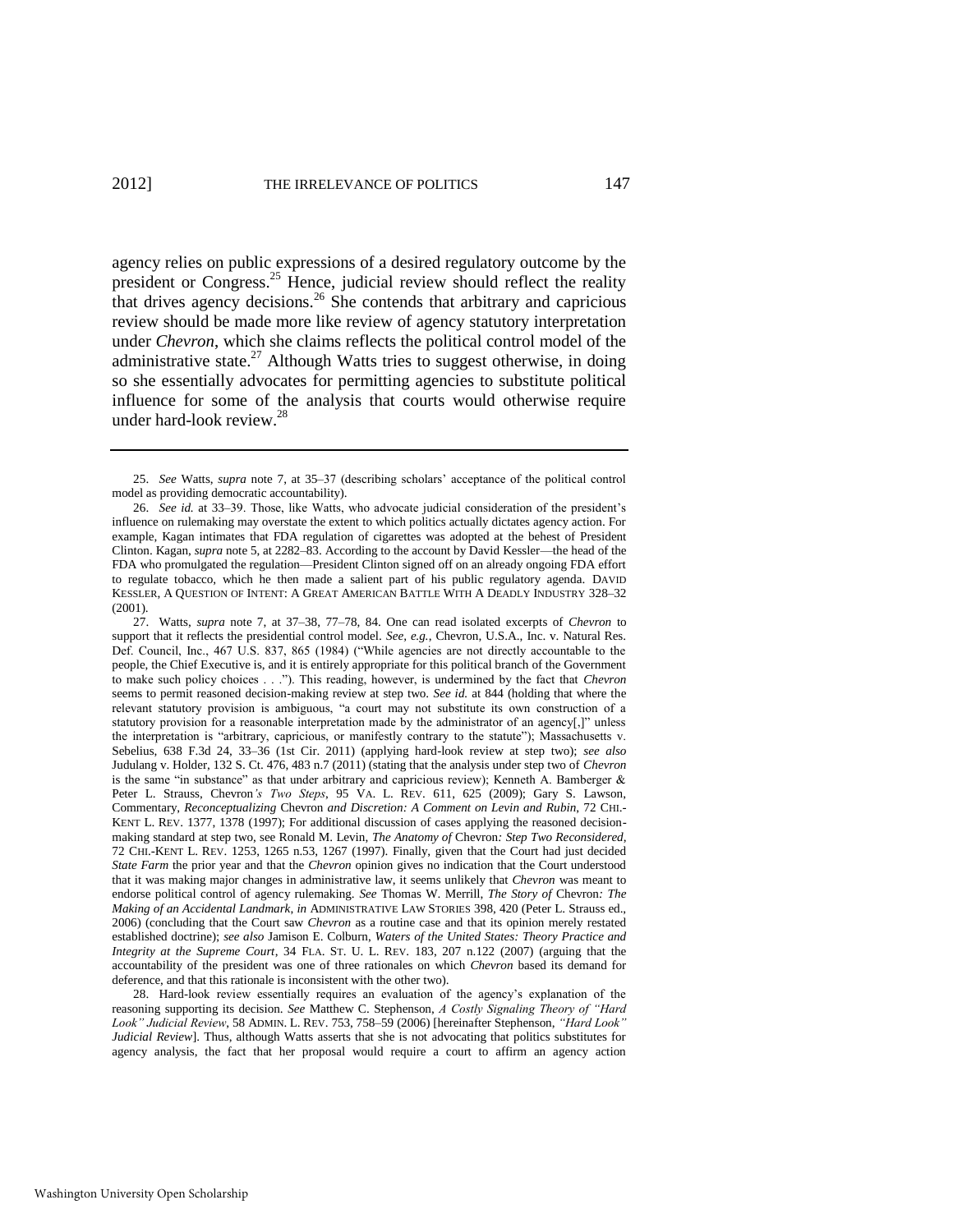#### *B. My Understanding of the Reasoned Decision-Making Requirement*

<span id="page-8-0"></span>A major problem with Watts's critique is that she fails to distinguish the legitimate motivations for agency rulemaking from the factors that courts may consider when determining whether it is arbitrary and capricious. That is, Watts seems to believe that because the hard-look doctrine does not consider agency proffers of political influence as relevant to judicial review that doctrine rejects the validity of political influence.<sup>29</sup> My understanding is that hard-look review is structured to separate agency value judgments, which courts concede can be based on politics, from the empirical predicates that underlie any particular rule, which should be based on objective analysis. Contrary to Professor Watts's contention, invocation of political reasons to justify a rule under hard-look review is not forbidden; it is simply irrelevant.

This point is crucial because it highlights Watts's (as well as Edley's and Kagan's) characterization of judicial review currently as antagonistic to political decision-making. As I explain below, reasoned decisionmaking review is not a vestige of the expertise model of the administrative state, but rather is premised on the interest group model of the

http://openscholarship.wustl.edu/law\_lawreview/vol90/iss1/3

accompanied by proper invocation of political influence without explanation otherwise sufficient to pass hard-look review means that politics would substitute for analysis. *See infra* notes [154–](#page-31-0)56 and accompanying text; *see also* Enrique Armijo, *Politics Rulemaking, and Judicial Review: A Response to Professor Watts*, 62 ADMIN. L. REV. 573, 576 (2010) (opining that "the notion that . . . political influence would be used only as a 'tiebreaker' when an agency record would support several proposed courses of action . . . is specious").

<sup>29.</sup> Although Watts does not assert this directly, her characterization of hard-look review's intolerance of political influence is most evident in her argument that allowing courts to factor politics into judicial review would bring "[g]reater [c]oherence to [a]dministrative [I]aw's [v]acillation [b]etween [e]xpertise and [p]olitics." Watts, *supra* note [7,](#page-2-1) at 33–39. In that section of her article, she concludes that her proposal would "better harmonize[] [hard-look review] with administrative law's current embrace of political decision-making." *Id.* at 39. If one does not read hard-look review as antagonistic to political influence of agency decision-making, there is no need for harmonization.

The assumption that the factors an agency can use to justify a decision to a court are the same as those it may rely on in making its decision unfortunately seems to be widely shared, even by those who are uncomfortable with use of politics to justify agency regulation. *See, e.g.*, Staszewski, *Deliberative Democracy, supra* note [12,](#page-3-1) at 859 ("If the fundamental goal of administrative law is to ensure that the policy choices of agencies are subject to the control of the president and ultimately reflect his preferences, it would be strange if agencies were precluded by law from expressly justifying their policy choices on this very basis.‖); Freeman & Vermeule, *supra* note [9,](#page-3-2) at 51–52 (concluding that *Massachusetts v. EPA*, which required the EPA to justify its refusal to regulate greenhouse gasses on technical grounds, signaled that agencies could not rely on politics in reaching its decision); Mendelson, *"Political" Oversight, supra* not[e 7,](#page-2-1) at 1171 (asserting that if agencies disclosed political reasons, "[j]udges . . . would need to take account of those reasons"); Richard J. Pierce, Jr., What *Factors Can an Agency Consider in Making a Decision*, 2009 MICH. ST. L. REV. 67, 67 (2009) [hereinafter Pierce, *What Factors Can an Agency Consider*] (asserting that the courts confront the issue of the "factors that an agency must, can, and cannot consider" every day).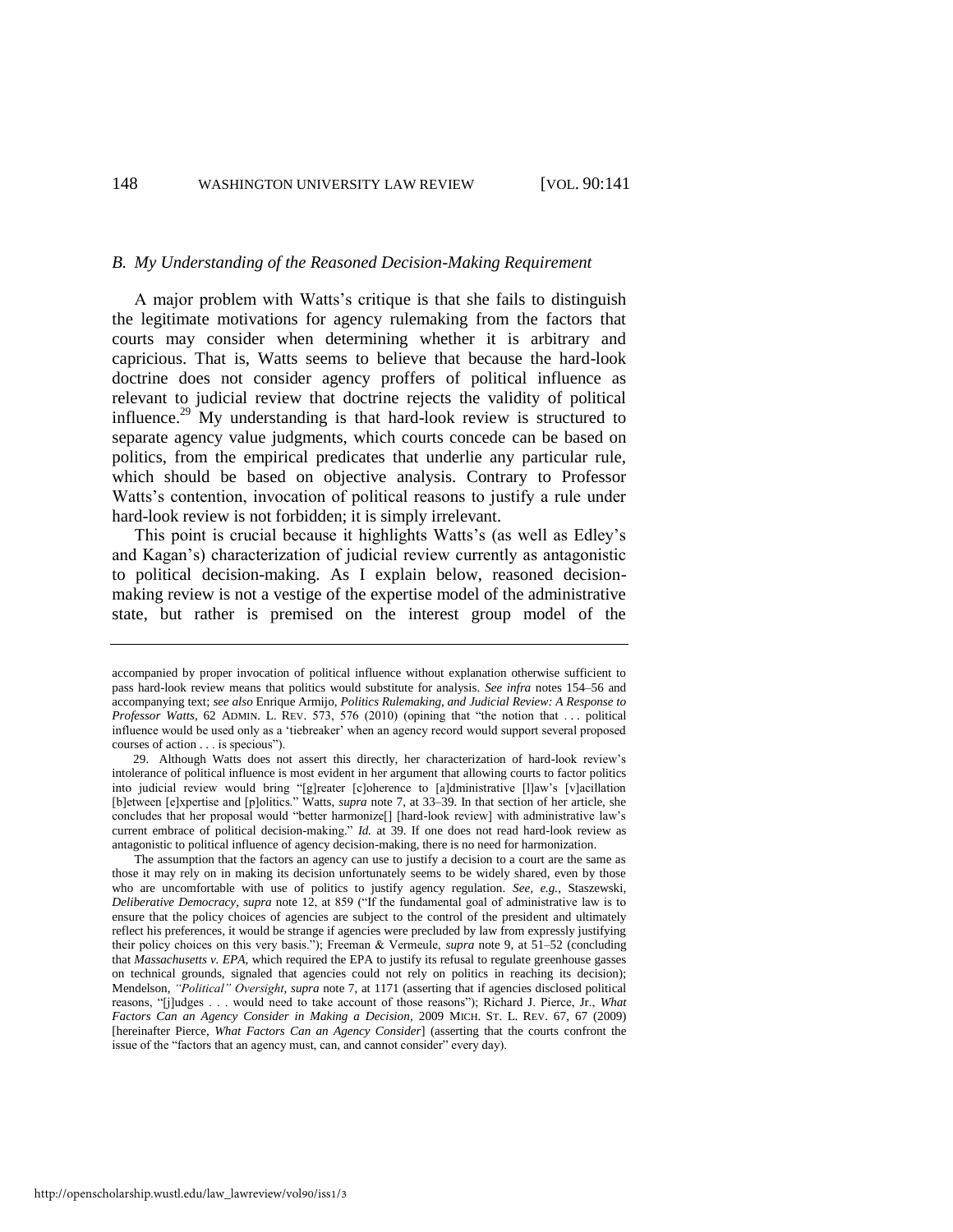<span id="page-9-1"></span><span id="page-9-0"></span>administrative state, which accepts that agency action will and should reflect politics. $30$  In fact, this acceptance of politics as part of administrative decision-making, together with the judiciary's recognition that its role is not to engage in weighing of political choices, explains why hard-look review must focus on non-political explanations for rulemaking.<sup>31</sup> Essentially, one role of hard-look review is to facilitate political accountability by demanding that an agency make manifest the trade-offs generated by its rulemaking. The acceptance of agency politics by the interest group model, which is the impetus for this role of hard-look review, directly implies that such review is relevant to the political control model as well.

<span id="page-9-2"></span>Before proceeding to marshal evidence for my reading of hard-look review however, I need to clarify the sense in which I mean that such review accepts political decision-making. According to my conception of hard-look review, politics is an acceptable justification for agency action to the extent it invokes the value judgments of those in power about the trade-offs inherent in such action.<sup>32</sup> Hence, the fact that an administration holds an ideology that leads it to weigh the costs and benefits of a rule differently from a prior administration is a valid basis for changing the rule. What is not allowed under hard-look review is invocation of what Watts calls raw politics, by which she means an assertion that a rule is justified simply because it is preferred by the current group in power or their supporters—that is, because it makes the politically winning coalition better off regardless of its effects on others.<sup>33</sup> Such a justification for a rule

<sup>30.</sup> For a description of these models, see generally Richard B. Stewart, *The Reformation of American Administrative Law*, 88 HARV. L. REV. 1667 (1975) or Mark Seidenfeld, *A Civic Republican Justification for the Bureaucratic State*, 105 HARV. L. REV. 1511, 1518–22 (1992) [hereinafter Seidenfeld, *Civic Republican*].

<sup>31.</sup> The judiciary's recognition of its non-political role is consistent with my reading of *Chevron*, see Mark Seidenfeld, Chevron*'s Foundation*, 86 NOTRE DAME L. REV. 273*,* 289–94 (2011) [hereinafter Seidenfeld, Chevron*'s Foundation*], and helps explain the Court's issuance of that opinion only a year after *State Farm* adopted the reasoned decision-making standard of review. *See Motor Vehicle Mfrs. Ass'n v. State Farm Mut. Auto. Ins. Co.*, 463 U.S. 29, 42–43 (1983) (describing the reasoned decision-making standard of review).

<sup>32.</sup> *See* Antonin Scalia, *Chairman's Message: Rulemaking as Politics*, 34 ADMIN. L. REV. xxv, xxv–xxvii (1982) [hereinafter Scalia, *Rulemaking as Politics*] (pre-*State Farm* remarks asserting that, although not reflected in judicial doctrine, courts have allowed agencies to factor "what the public wants"—as reflected through the political influence of the president, Congress, and interest groups on agencies—into its rulemaking decisions); Levin, *Hard Look Review*, *supra* note [10,](#page-3-0) at 562; Mendelson, "Political" Oversight, *supra* note [7,](#page-2-1) at 1137–38, 1146–57 (stating that presidential influence should be seen as appropriate for "value-laden decisions").

<sup>33.</sup> *See* Watts, *supra* note [7,](#page-2-1) at 54–55. The distinction between accounting for values of the current administration and not relying on raw politics is subtle but crucial. Perhaps the distinction is best summed up as the distinction between the agency doing what it believes to be best based on its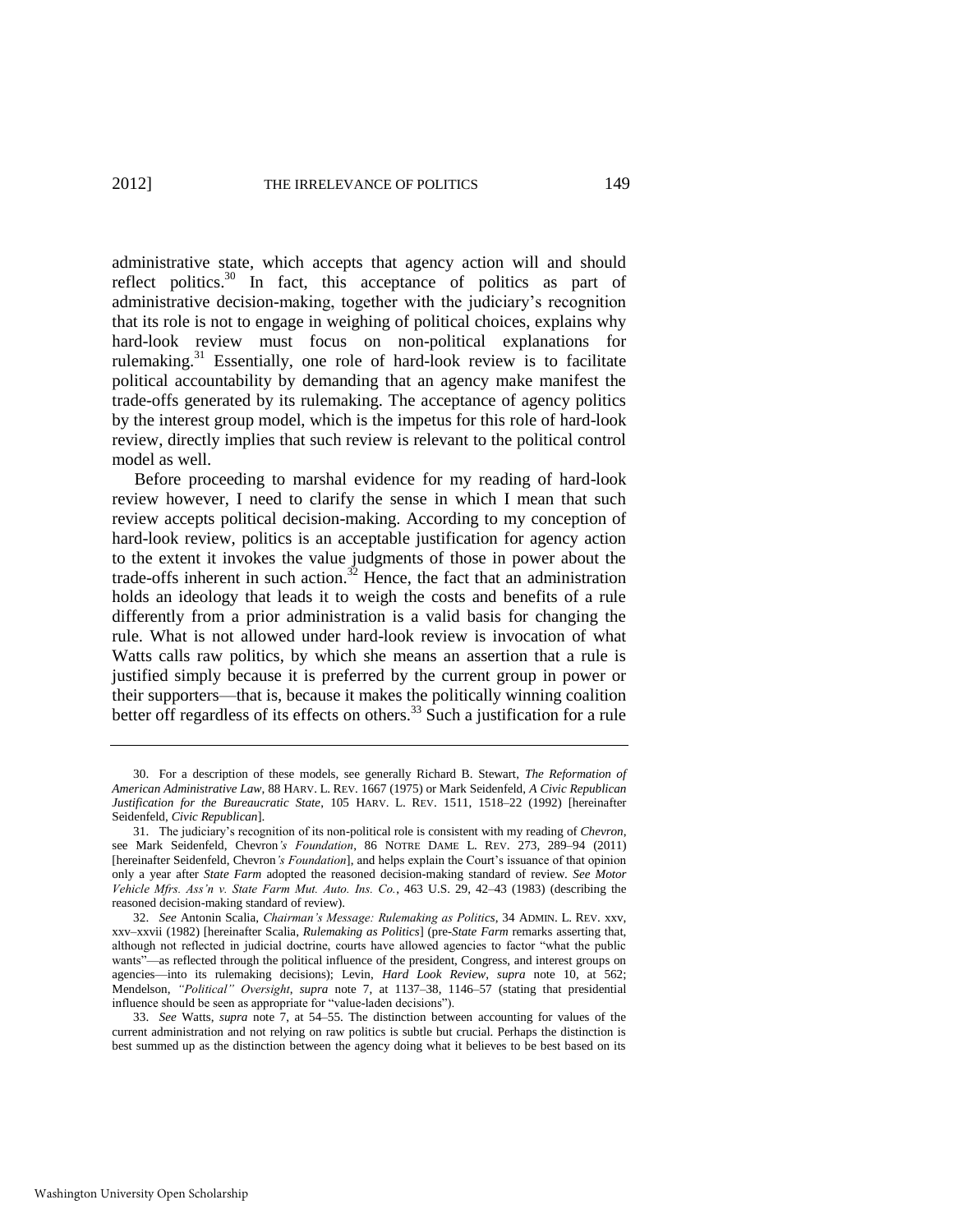violates the requirement that agency action not be arbitrary.<sup>34</sup> In this sense, Watts is correct that hard-look review is dismissive of politics, but only of the kind of politics that cannot validly justify agency action.

<span id="page-10-0"></span>As importantly however, hard-look review does not reject a rule because it is politically motivated, even if that motivation is a self-serving and venal political calculation.<sup>35</sup> Hard-look review accepts politically motivated rules because it concerns itself with justification, not motivation. A policy that is motivated by the president's desire to provide benefits to his political supporters may nonetheless be defensible as good policy.<sup>36</sup> This is implicitly recognized under the principle of administrative regularity, which in relevant part holds that courts will not second guess whether the reasons an agency gives for its decision are the actual reasons that motivated the decision.<sup>37</sup> As will become clear when I discuss the details of hard-look review, I read the cases to say that courts will reject an

<span id="page-10-1"></span>evaluations of trade-offs versus the agency doing what it knows is not best simply to give those in power what they desire. *See* FCC v. Fox Television Stations, Inc., 556 U.S. 502, 515 (2009) (holding that hard-look review does not require an agency to prove that its policy is best, the agency need only show why it believed the policy to be best).

<sup>34.</sup> *See* Bressman, *Beyond Accountability, supra* note [17,](#page-5-0) at 474 (reporting that the "judicial innovation" of forcing "agencies to substantiate their decisions with a public rationale to prevent deviation for nonpublic purposes" was meant to prevent against arbitrary agency action). Prohibition of agency reliance on mere preferences of those in power is consistent with a deliberative democratic view of administrative agencies, which requires that agency action further the public interest rather than simply the interests of those in power because they are in power. *See* Staszewski, *Deliberative Democracy*, *supra* not[e 12,](#page-3-1) at 857–58, 887–88. One must be careful to recognize however, that desires to benefit one subgroup of the citizenry at the expense of others can be in the public interest if there is a public regarding justification for providing such benefit. *See* Seidenfeld, *Civic Republican*, *supra* note [30,](#page-9-0) at 1532.

<sup>35.</sup> *See, e.g.*, Sierra Club v. Costle, 657 F.2d 298, 409 (D.C. Cir. 1981) (suggesting that West Virginia Senator Robert Byrd's attempt to get the EPA to consider jobs in the Eastern United States coal belt was not improper); *see also* Antonin Scalia, *The Role of the Judiciary in Deregulation*, 55 ANTITRUST L.J. 191, 197 (1986) [hereinafter Scalia, *Role of the Judiciary*] ("When we review the rule, all that we judges really say is, ‗Well, if a person was only using these factors set forth in the statute and trying to do it analytically, a person could come out with this result. It is within the bounds of the acceptable.' But, we are not saying that is the real reason they came to that result.").

<sup>36.</sup> The confusion of motivation with justification lies at the heart of the genetic fallacy. *See* Michael Moore, *Moral Reality*, 1982 WIS. L. REV. 1061, 1098 n.89 (1982) ("The fallacy is so named because it conflates the genesis of a view with the grounds on which the view is judged to be true or false. . . . A common example of the genetic fallacy [occurs when one] . . . . attempt[s] to discredit the views of another . . . by showing that she had disreputable motives for holding them.‖). Watts seems to succumb to this fallacy to the extent she wants the courts to credit political influence on rulemaking when it appears to have motivated the agency to act. *See* Watts, *supra* not[e 7,](#page-2-1) at 84. But, she is in good company as most scholars of judicial review of agencies assume that justifications reflect the actual motivation for agency decisions. *See supra* not[e 29.](#page-8-0) 

<sup>37.</sup> *See* United States v. Morgan, 313 U.S. 409, 422 (1941); San Luis Obispo Mothers for Peace v. United States Nuclear Regulatory Comm'n, 789 F.2d 26, 44–45 (D.C. Cir. 1986); *see also* Scalia, *Role of the Judiciary, supra* not[e 35,](#page-10-0) at 197 ("If somebody tells us that isn't the real reason, then we will kick it away.").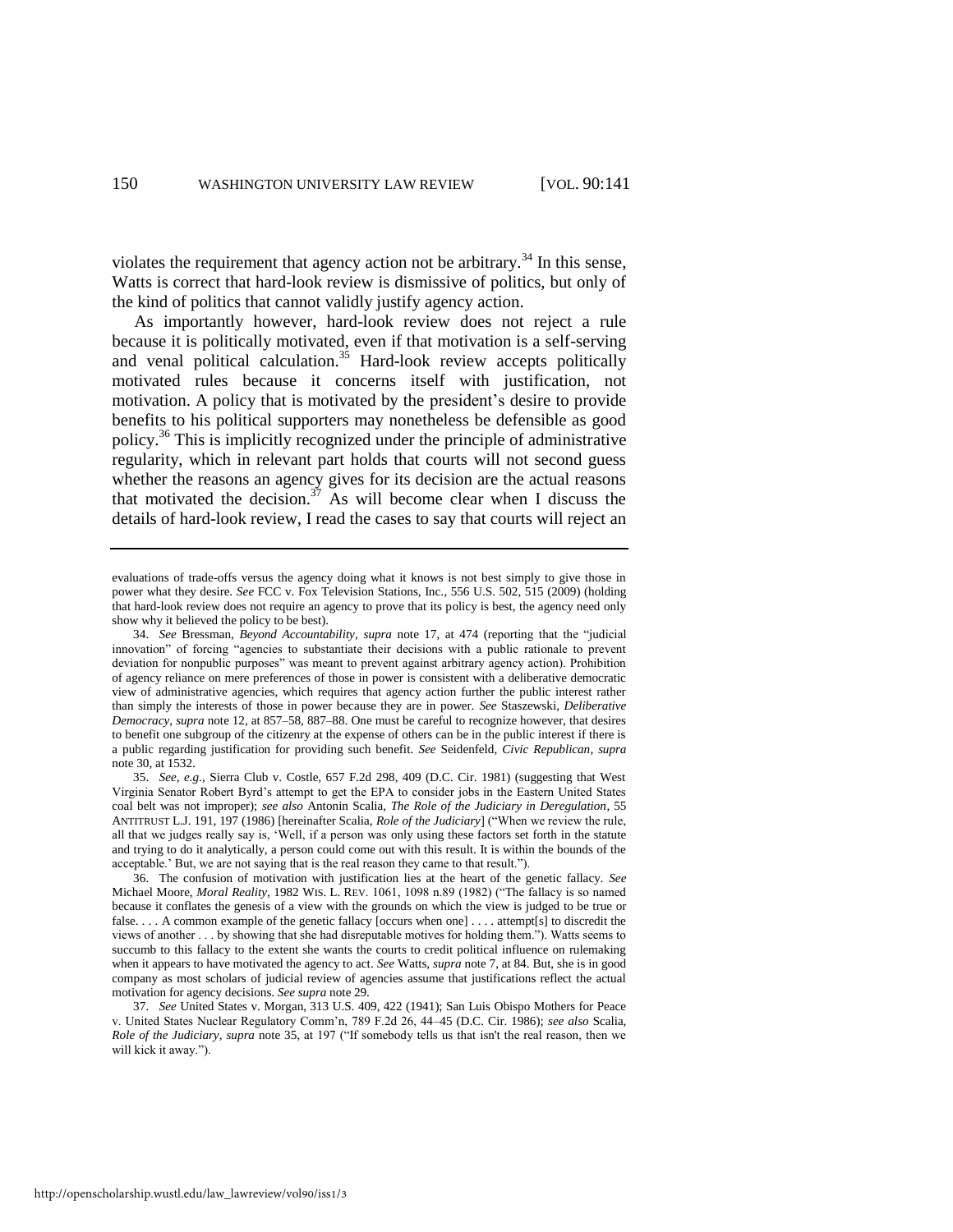agency value judgment underlying a decision only in the extremely rare instance when those judgments are so implausible that no one could reasonably conclude that the trade-offs inherent in the adoption of a rule are socially beneficial. Thus, hard-look review does not second guess legitimate policy decisions by agencies that are motivated by raw politics, but does prohibit decisions that cannot be justified by anything other than raw politics.

#### <span id="page-11-2"></span><span id="page-11-1"></span>*1. The Expertise Model and Judicial Review*

The expertise model of the administrative state was developed to enable the progressive agenda and ultimately the New Deal to escape both political influence,<sup>38</sup> which often reflected the power of those who controlled business, and judicial interference, $39$  which had stymied the progressive agenda by finding that agenda inconsistent with economic rights of property and contract.<sup>40</sup> The expertise model attempted to eliminate political influence by characterizing the issues that came before agencies as non-political. $41$  To do so, the model assumed that seemingly value-laden decisions were not controversial if viewed from the perspective of the professionals on agency staffs who made these decisions.<sup>42</sup> Essentially, the model viewed agencies as politically disinterested entities comprised of professionals whose decisions are driven by their professional knowledge and training. The idea was very much the way people used to think of doctors in a much simpler and more trusting time.<sup>43</sup> If you were sick, you went to the doctor; he examined you, figured out what was wrong, and prescribed the cure.<sup>44</sup> No one questioned whether there was a better treatment, let alone whether the doctor's action

<span id="page-11-0"></span><sup>38.</sup> *See* FREEDMAN, *supra* not[e 21,](#page-6-1) at 59–60 (reviewing Progressive and New-Deal-era rationales for granting agencies independence from the political process).

<sup>39.</sup> *See* Emily Hammond Meazell, *Super Deference, The Science Obsession, and Judicial Review as Translation of Agency Science*, 109 MICH. L. REV. 733, 756–57 (2011) (under the expertise model, "[j]udicial review was characterized by great deference").

<sup>40.</sup> *See* A.C. Pritchard & Robert B. Thompson, *Securities Law and the New Deal Justices*, 95 VA. L. REV. 841, 872 (2009) (stating that "[t]he Supreme Court . . . was perceived as hostile to government regulation, invoking constitutional rights of personal liberty and due process to block high profile New Deal initiatives").

<sup>41.</sup> *See* Stewart, *supra* note [30,](#page-9-0) at 1678.

<sup>42.</sup> *See* Seidenfeld, *Civic Republican*, *supra* not[e 30,](#page-9-0) at 1519.

<sup>43.</sup> *See* Michael Betz & Lenahan O'Connell, *Changing Doctor-Patient Relationships and the Rise in Concern for Accountability*, 31 SOC. PROBS. 84, 85 (1983) (noting a marked decline in patient trust of doctors after the "golden age of medicine," from 1910 to 1950).

<sup>44.</sup> *See* L.M.L. Ong et al., *Doctor Patient Communication: A Review of the Literature*, 40 SOC. SCI. MED. 903-05 (1982) (stating that prior to about 1962, the traditional doctor-patient relationship was paternalistic: the doctor directed care and made all decisions about treatment).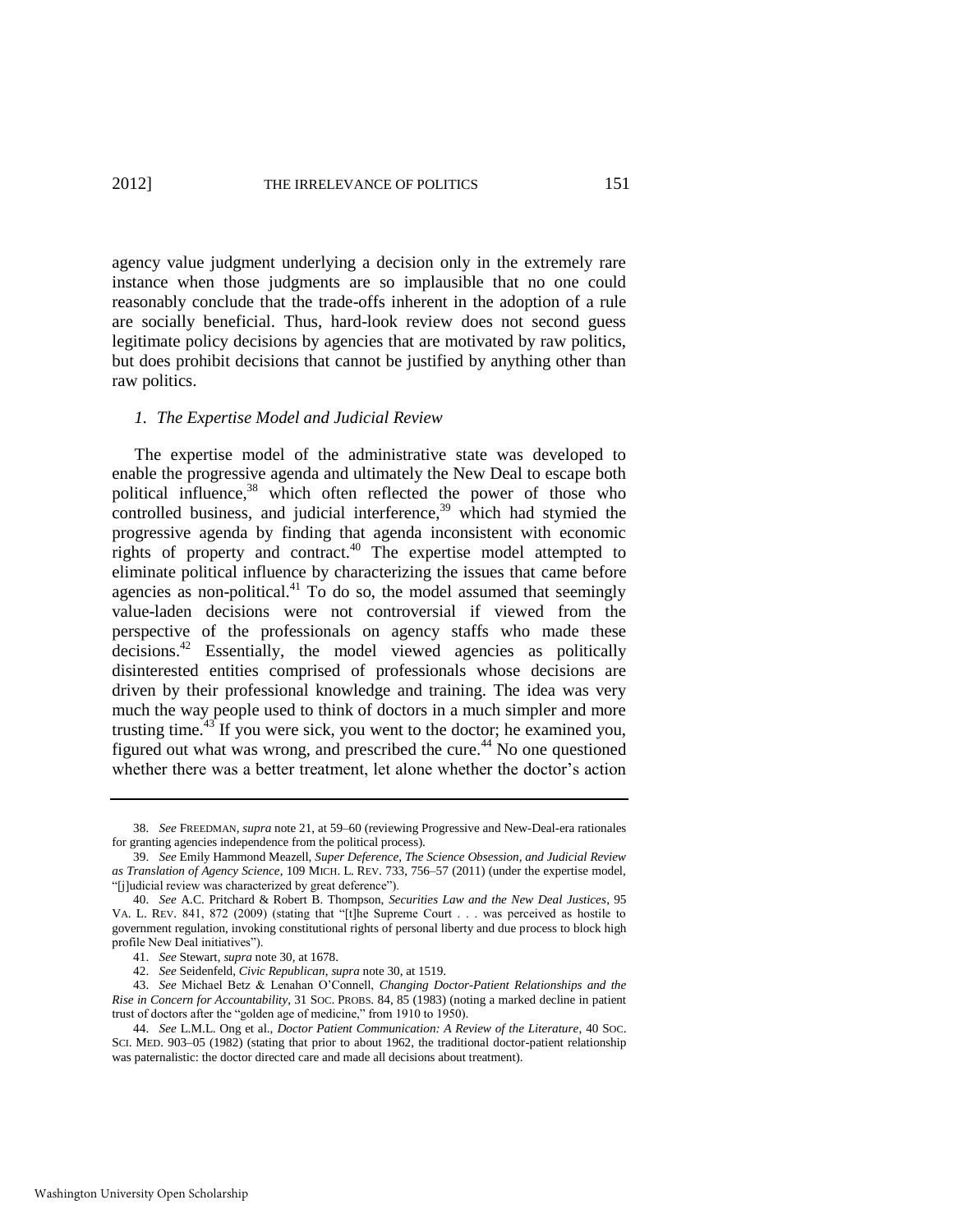<span id="page-12-0"></span>was motivated by some interest he might have outside of the patient's welfare.<sup>45</sup> Similarly, political influence in agency decision-making was seen as corrupting and biased when brought to bear on what were essentially professional questions about what needed to be done to cure the relevant ill that the agency was authorized to address.<sup>46</sup> As a result, agencies needed to be insulated from politics.<sup>47</sup> This insulation was achieved by creating multimember boards as agency heads, where no more than a bare majority of board members could come from any one party, and by creating tenure in the jobs of agency heads and staff, protecting them from being fired by the president except for cause.<sup>48</sup>

The progressive and New Deal movements also saw courts as interfering with agencies' abilities to cure society's ills.<sup>49</sup> Courts at the time relied on rights, especially those of property and contract, to find social regulation beyond the powers of government.<sup>50</sup> Hence, at the same time that Congress was creating the National Labor Relations Board, perhaps the quintessential New Deal agency, it was limiting the

47. *See* LANDIS, *supra* note [46,](#page-12-0) at 113–14; Joseph B. Eastman, *A Twelve Point Primer on the Subject of Administrative Tribunals*, *in* SELECTED PAPERS AND ADDRESSES OF JOSEPH B. EASTMAN, 1942–44, at 375 (G. Lloyd Wilson ed., 1948). For a general description of the influence of the expertise model on administrative law, see Stewart, *supra* not[e 30,](#page-9-0) at 1676–81.

<sup>45.</sup> *See* Betz & O'Connell, *supra* note [43,](#page-11-0) at 91 (describing the rise of the medical accountability world view in which doctors are "self-interested vendors of medicine and as unworthy of trust as merchants").

<sup>46.</sup> *See* JAMES M. LANDIS, THE ADMINISTRATIVE PROCESS 142–43 (1938); Seidenfeld, *Civic Republican, supra* note [30,](#page-9-0) at 1513 (stating that "New Dealers . . . asserted that agency decisions were applications of technical expertise, best made outside an environment influenced by interest groups and the political process").

<sup>48.</sup> Rachel E. Barkow, *Insulating Agencies: Avoiding Capture Through Institutional Design*, 89 TEX. L. REV. 15, 17 (2010) (describing traditional independent agency structure as including "a multimember commission with for-cause removal protection"); Neal Devins & David E. Lewis, Not-*So Independent Agencies: Party Polarization and the Limits of Institutional Design*, 88 B.U. L. REV. 459, 463 (2008) (stating that independent agencies are characterized by "long commissioner tenure, staggered terms, and political insulation . . . to facilitate a non-political environment where regulatory experts can apply their knowledge to complex policy problems‖); *see also* Marshall J. Breger & Gary J. Edles, *Established by Practice: The Theory and Operation of Independent Federal Agencies*, 52 ADMIN. L. REV. 1111, 1113 (2000) (noting that independent agencies "are 'independent' of the political will exemplified by the executive branch, yet they are also multi-member organizations, a fact that tends toward accommodation of diverse or extreme views through the compromise inherent in the process of collegial decisionmaking").

<sup>49.</sup> *See* John Dinan, *Court-Constraining Amendments and the State Constitutional Tradition*, 38 RUTGERS L.J. 983, 989 (2007) (noting that "numerous state court decisions . . . were viewed by Progressive reformers as blocking enactment of important policies"); Pritchard & Thompson, *supra* note [40 \(](#page-11-1)explaining that New Dealers saw the courts as a potential barrier to their experimentation with the regulatory state).

<sup>50.</sup> *See* PAUL KENS, LOCHNER V. NEW YORK: ECONOMIC REGULATION ON TRIAL 155–57 (1998).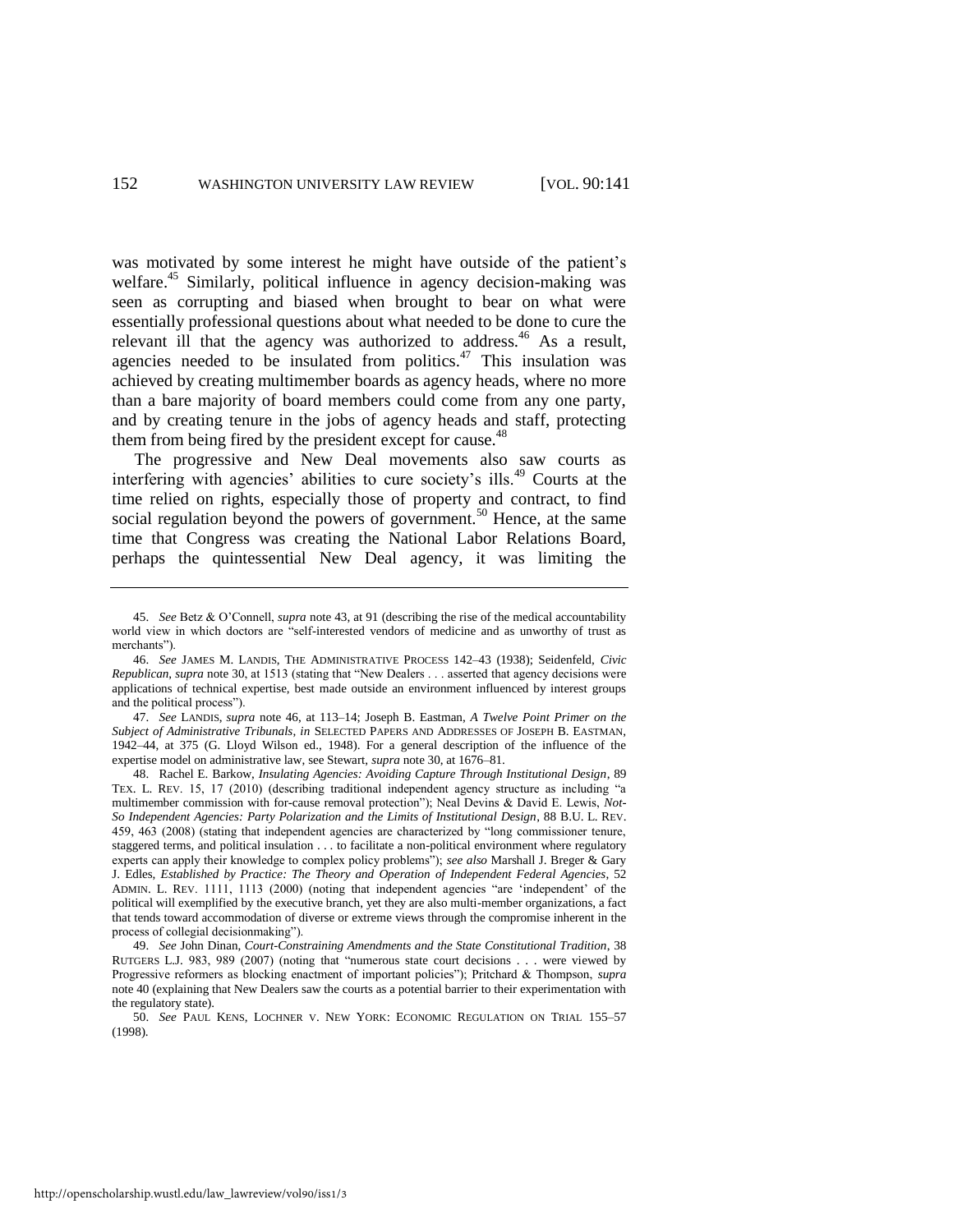jurisdiction of courts to entertain suits for labor injunctions $51$  and otherwise trying to discourage courts from declaring progressive legislation unconstitutional under *Lochner*-era substantive due process.<sup>52</sup> Therefore, the only role for the courts under the expertise model was to delineate the outer bounds of agency authority and to check that agency regulation did not grossly transgress those bounds.<sup>53</sup> Drawing on my prior analogy to doctors as professionals, the model wanted to make sure that the doctors did not decide to sell patients insurance instead of providing medical care. Obviously, this standard of review is a far cry from the hardlook test that Watts criticizes.

#### <span id="page-13-0"></span>*2. Reasoned Decision-Making and the Interest Group Model*

Review for reasoned decision-making, not surprisingly, is best explained by the interest group model of the administrative state.<sup>54</sup> This was probably the most prevalently accepted justification for rulemaking in the early 1970s, when courts developed the hard-look doctrine.<sup>55</sup> The

<sup>51.</sup> The National Labor Relations Act (NLRA), a lynchpin of the New Deal, transferred power over labor policy from the courts to an agency because courts were seen as unduly hostile to labor interests. FELIX FRANKFURTER & NATHAN GREENE, THE LABOR INJUNCTION 134–98 (1930); Rebecca Hanner White, *Time for a New Approach: Why the Judiciary Should Disregard the "Law of the Circuit‖ When Confronting Nonacquiescence by the National Labor Relations Board*, 69 N.C. L. REV. 639, 651–52 (1991).

<sup>52.</sup> New Dealers' frustration with the courts even prompted President Franklin Roosevelt to propose his oft-noted court-packing plan. Barry Friedman, *The History of the Countermajoritarian Difficulty, Part Four: Law's Politics*, 148 U. PA. L. REV. 971, 990–96, 1010 (2000).

<sup>53.</sup> *See* Stewart, *supra* note [30,](#page-9-0) at 1679–81; *see also* Seidenfeld, *Civic Republican*, *supra* note [30,](#page-9-0) at 1518–19.

<sup>54.</sup> *See* Thomas W. Merrill, *Capture Theory and the Courts: 1967–1983*, 72 CHI.-KENT L. REV. 1039, 1039–44, 1059–67 (1997); Gillian E. Metzger, *Ordinary Administrative Law as Constitutional Common Law*, 110 COLUM. L. REV. 479, 491 (2010). To the extent the doctrine requires that agencies provide an opportunity for transformative dialogue and ultimately justify regulations based on something other than raw politics, one can argue that it also embodies principles of deliberative democracy. *See* Glen Staszewski, *Rejecting the Myth of Popular Sovereignty and Applying an Agency Model to Direct Democracy*, 56 VAND. L. REV. 395, 443–47 (2003) (explaining how notice and comment procedures and hard-look review "encourage and enforce" the ideals of deliberative democracy); Cass R. Sunstein, *Interest Groups in American Public Law*, 38 STAN. L. REV. 29, 61–63 (1985) (explaining how hard-look review facilitates the goals of deliberative democracy).

<sup>55.</sup> The hard-look test was first announced in *Greater Boston Television Corp. v. FCC*, 444 F.2d 841, 851 (D.C. Cir. 1970). It developed over the following decade, influenced perhaps by the legislatively demanded inquiry into an agency's consideration of environmental impacts of its decisions under National Environmental Policy Act (NEPA). Mark Seidenfeld, *Demystifying Deossification: Rethinking Recent Proposals to Modify Judicial Review of Notice and Comment Rulemaking*, 75 TEX. L. REV. 483, 493 n.59 (1997) [hereinafter Seidenfeld, *Demystifying Deossification*]; *see also* Robert L. Rabin, *Federal Regulation in Historical Perspective*, 38 STAN. L. REV. 1189, 1298–99 (1986) (explaining how both NEPA and hard-look review developed from an expectation that agencies broaden their regulatory perspectives).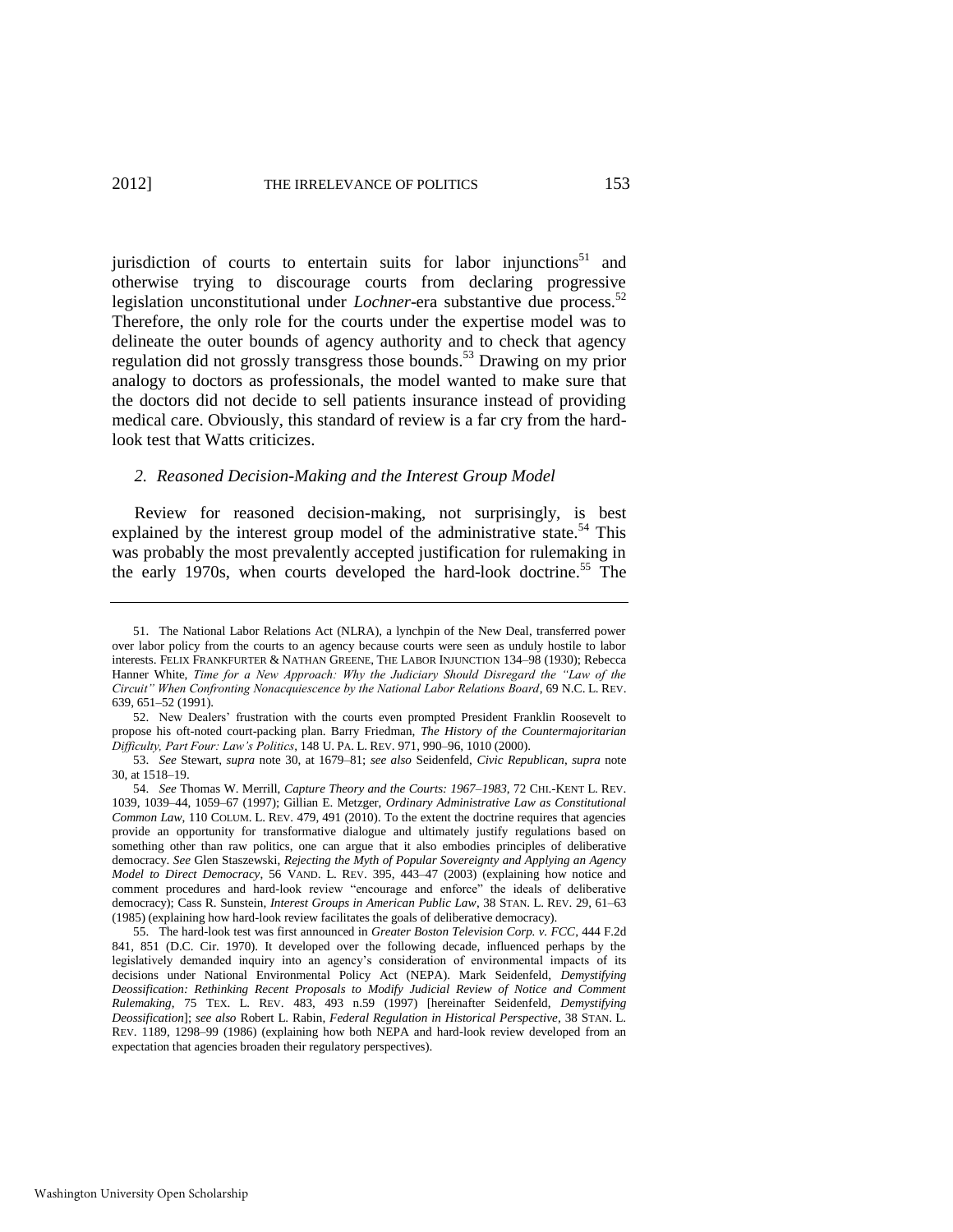interest group model was the predominant legal view when the Supreme Court signed onto the reasoned decision-making standard in *State Farm* in 1983.56

<span id="page-14-0"></span>That model views government suspiciously because of its susceptibility to being used to provide rents to special interest groups.<sup>57</sup> According to the interest group model, the Madisonian notion of faction counteracting faction is complicated by the fact that some factions have advantages over others. In the regulatory arena, regulated entities control relevant information and thus do not bear the same costs in order to participate in the regulatory process.<sup>58</sup> Those with focused interests, which often also correspond to the regulated entities, have the advantage of lower costs of organizing and coordinating action.<sup>59</sup>

On top of all of this, according to the interest group model, agencies are prone to capture because they are structured to advantage regulated entities.<sup>60</sup> Agency staff members often share the professional background of the employees of the companies they regulate and in many instances interact closely with their industry compatriots on a day-to-day basis.<sup>61</sup>

<sup>56.</sup> The interest group model of administrative law ascended to the predominant judicial view in the 1970s and the presidential control model began to replace it only after President Reagan implemented stronger executive branch controls over rulemaking in 1982. *See* Lisa Schultz Bressman, *Procedures as Politics in Administrative Law*, 107 COLUM. L. REV. 1749, 1761–66 (2007) [hereinafter Bressman, *Procedures as Politics*]. Legal scholars, however, did not begin to advocate that model as a justification for the administrative state at least until Jerry Mashaw's article in 1985 advocating delegation because of the unique position of the president as answerable to the entire polity. *See* Mashaw, *supra* not[e 19,](#page-6-0) at 95–96.

<sup>57.</sup> *See* Einer R. Elhauge, *Does Interest Group Theory Justify More Intrusive Judicial Review?*, 101 YALE L.J. 31, 43 (1991) (finding the "disproportionate influence of well-organized interest groups [to be] disturbing"); Jide O. Nzelibe & Matthew C. Stephenson, *Complementary Constraints: Separation of Powers, Rational Voting, and Constitutional Design*, 123 HARV. L. REV. 617, 625–26 (2010) (describing as pessimistic the view that separation of powers encourages Congress to delegate regulatory authority to agencies to enable them to deliver rents to special interest groups).

<sup>58.</sup> *See* Michael E. Levine & Jennifer L. Forrence, *Regulatory Capture, Public Interest, and the Public Agenda: Toward a Synthesis*, 6 J.L. ECON. & ORG. 167, 176–77 (1990) (noting that special interest outcomes may result from differential levels of "information, organization, and transaction and monitoring costs").

<sup>59.</sup> *See* MANCUR OLSON, THE LOGIC OF COLLECTIVE ACTION: PUBLIC GOOD AND THE THEORY OF GROUPS 29 (1980).

<sup>60.</sup> *See* Jonathan R. Macey, *Promoting Public-Regarding Legislation Through Statutory Interpretation: An Interest Group Model*, 86 COLUM. L. REV. 223, 263–64 (1986) (describing the theory of regulatory capture); Mathew D. McCubbins, Roger G. Noll & Barry R. Weingast, *Administrative Procedures as Instruments of Political Control*, 3 J.L. ECON. & ORG. 243, 247 (1987).

<sup>61.</sup> *See* Seidenfeld, *Civic Republican*, *supra* not[e 30,](#page-9-0) at 1555 (noting that the shared professional backgrounds between agencies and those they regulate can result in parochial biases, but that judicial review and staff structure can counteract this problem); Seidenfeld, *Demystifying Deossification*, *supra* note [55,](#page-13-0) at 510 (explaining how hard-look review "encourages agencies to obtain . . . input from various professional perspectives. . . . [which] discourages rules that reflect a biased or parochial view of the public interest").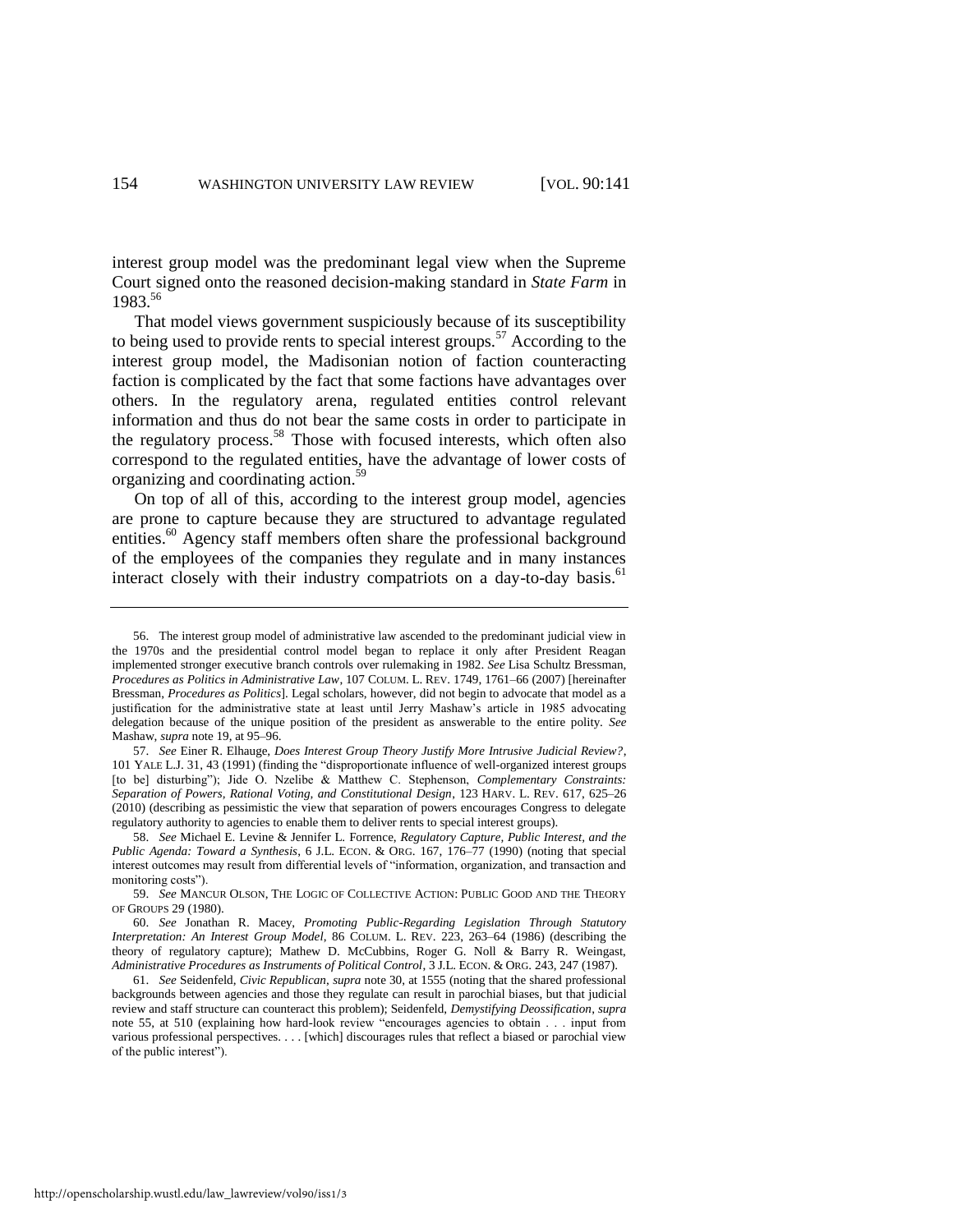Even when a diffuse interest group is able to secure legislative benefits, or at least a compromise with opposing special interest groups within the legislative arena, the diffuse group may lose what the statute granted it because focused interest groups have greater influence over the statute's implementation.<sup>62</sup> Thus, the interest group model of the administrative state both cautions against making it too easy for the government to act and seeks legal requirements for agency action that will help to equalize the playing field in the regulatory arena.

<span id="page-15-2"></span><span id="page-15-1"></span>The doctrinal details of the reasoned decision-making standard respond to the cautionary message of the interest group model. The standard is essentially process based; it does not demand that outcomes meet any particular substantive standard.<sup>63</sup> To meet the standard, an agency must justify any decision to adopt a rule by, among other things, addressing factors that are relevant to its decision.<sup>64</sup> It must reveal the data on which it relies as well as the assumptions it makes in analyzing that data.<sup>65</sup> It must show how its factual determinations and predictions follow from the data in its decision-making record. In rulemaking, if a commenter introduces relevant data or proposes alternatives to the agency's action that plausibly can better serve the purposes of the enabling act, the agency must consider the data and alternatives and explain why they did not lead the agency to a different outcome.<sup>66</sup> This burden of explanation may require the agency to

<span id="page-15-0"></span><sup>62.</sup> *See* Eric Biber, *The Importance of Resource Allocation in Administrative Law*, 60 ADMIN. L. REV. 1, 40–47 (2008) (explaining how "agency failures to implement regulatory statutes may be the result of asymmetries in the ability of regulatory subjects and regulatory beneficiaries to monitor and influence the political process"); *see also* R. SHEP MELNICK, REGULATION AND THE COURTS: THE CASE OF THE CLEAN AIR ACT 198–99 (1983) (describing EPA regional offices as giving violators "time to receive and install requisite control equipment," allowing "firms in financial trouble to phase in expensive controls," and sometimes even allowing "a firm to operate a facility" in violation of permit requirements "while it [builds] a replacement facility").

<sup>63.</sup> *See* Bressman, *Procedures as Politics*, *supra* note [56,](#page-14-0) at 1779; Gary Lawson, *Outcome, Procedure and Process: Agency Duties of Explanation for Legal Conclusions*, 48 RUTGERS L. REV. 313, 318–19 (1996) (noting that reasoned decision requirement relates to agency process); Mark Seidenfeld, *Cognitive Loafing, Social Conformity, and Judicial Review of Agency Rulemaking*, 87 CORNELL L. REV. 486, 518 (2002) [hereinafter Seidenfeld, *Cognitive Loafing*] (explaining that "[t]he 'hard-look' or 'relevant factors' rubric . . . is almost entirely a process-based evaluation").

<sup>64.</sup> *See* Elizabeth Magill & Adrian Vermeule, *Allocating Power Within Agencies*, 120 YALE L.J. 1032, 1053 (2011) (stating that hard-look review "forces agencies to ensure both that their decisions are scientifically and technocratically defensible and that those decisions rest on a plausible legal account of which factors are statutorily relevant").

<sup>65.</sup> See Catherine M. Sharkey, *Federalism Accountability: "Agency-Forcing" Measures*, 58 DUKE L.J. 2125, 2181 (2009) (noting that hard-look review is meant "to ensure that agencies disclose relevant data and provide reasoned responses to material objections raised during the rulemaking process").

<sup>66.</sup> *See* Thomas O. McGarity, *Some Thoughts on "Deossifying" the Rulemaking Process*, 41 DUKE L.J. 1385, 1410 (1992) (explaining that "a reviewing court [is] obliged . . . to determine whether the agency applied the correct analytical methodology, applied the right criteria, considered the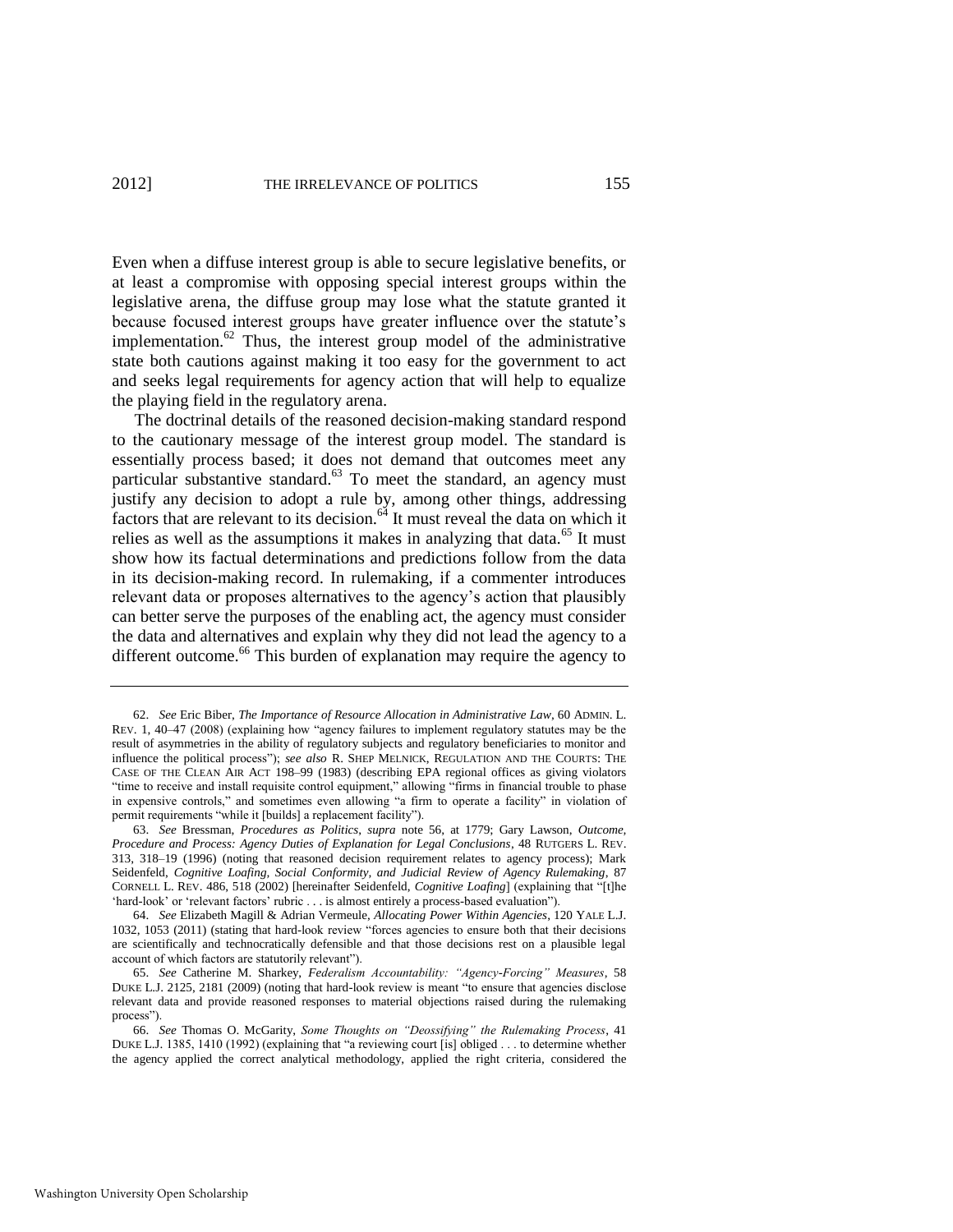flesh out the information introduced into the record by a commenter to allow a court to determine whether the information warranted more careful consideration of an alternative by the agency.

<span id="page-16-0"></span>As numerous articles have noted, hard-look review increases an agency's cost of adopting a rule and slows down the agency decisionmaking process, sometimes quite markedly.<sup>67</sup> Whether such an increase in costs and delay are good or bad may depend on the precise circumstances surrounding the rulemaking.<sup>68</sup> But, such delay and the increase in rulemaking costs can be seen as a substitute for the inertia built into the legislative process by bicameralism and presentment, requirements that agency rulemaking sidesteps.<sup>69</sup>

Hard-look review also guards against an agency deviating from its statutory charge. Statutes may authorize an agency to act within a prescribed set of circumstances; simultaneously, the same statutes frequently limit the scope of agency action or demand that the action further particular regulatory ends.<sup>70</sup> Statutes may also require an agency to

68. *See generally* Mark Seidenfeld, *Why Agencies Act: A Reassessment of the Ossification Critique of Judicial Review*, 70 OHIO. ST. L.J. 251 (2009) [hereinafter Seidenfeld, *Why Agencies Act*].

relevant factors, chose from among the available range of regulatory options, relied upon appropriate policies, and pointed to adequate support in the record for material empirical conclusions"); see also Short, *supra* note [17,](#page-5-0) at 1819–20 (noting that the rationalist view of hard-look review "places the onus on the agency (1) to document reasons for its decisions; (2) to compile evidence supporting those reasons; (3) to consider, analyze, and reject contrary evidence; and (4) to consider, analyze, and reject important alternatives to its preferred policy based on the available evidence").

<sup>67.</sup> *See, e.g.*, JERRY L. MASHAW & DAVID L. HARFST, THE STRUGGLE FOR AUTO SAFETY 224– 54 (1990); McGarity, *supra* note [66,](#page-15-0) at 1400–03; Richard J. Pierce, Jr., *The Unintended Effects of Judicial Review of Agency Rules: How Federal Courts Have Contributed to the Electricity Crisis of the 1990s*, 43 ADMIN. L. REV. 7 (1991); *see also* Stephenson, *―Hard Look‖ Judicial Review*, *supra* note [28,](#page-7-0) at 766 (arguing that the increase in costs imposed on the agency by hard-look review allows the agency to signal which rules it expects will provide the greatest benefits).

<sup>69.</sup> The "cumbersome process of bicameralism and presentment serves several related interests: It makes it more difficult for 'factions' to capture the legislative process; it restrains passion and promotes deliberation . . . and it creates a bias in favor of filtering out bad laws by raising the decision costs of passing any law.‖ John F. Manning*, Nonlegislative Rules*, 72 GEO. WASH. L. REV. 893, 899 (2004). Notice and Comment procedures serve these same interests. *Id.* at 944 ("[L]awmaking processes such as bicameralism and presentment or notice-and-comment rulemaking promote caution, deliberation, and accountability‖); *see also* Glen Staszewski, *Textualism and the Executive Branc*h, 2009 MICH. ST. L. REV. 143, 164 (2009) (contending that "statutes [implemented] pursuant to noticeand-comment rulemaking procedures . . . arguably promote the underlying goals of bicameralism and presentment").

<sup>70.</sup> For example, the Housing Act of 1937 authorizes local housing agencies to evict tenants in federally subsidized public housing if the "public housing tenant, any member of the tenant's household, or any guest or other person under the tenant's control," engages in "drug related criminal activity on or off [the tenant's] premises." 42 U.S.C. § 1437d(l)(6). This statute both authorizes evictions and limits the bounds to those provided by the statute. *See* Dep't of Hous. & Urban Dev. v. Rucker, 535 U.S. 125 (2002).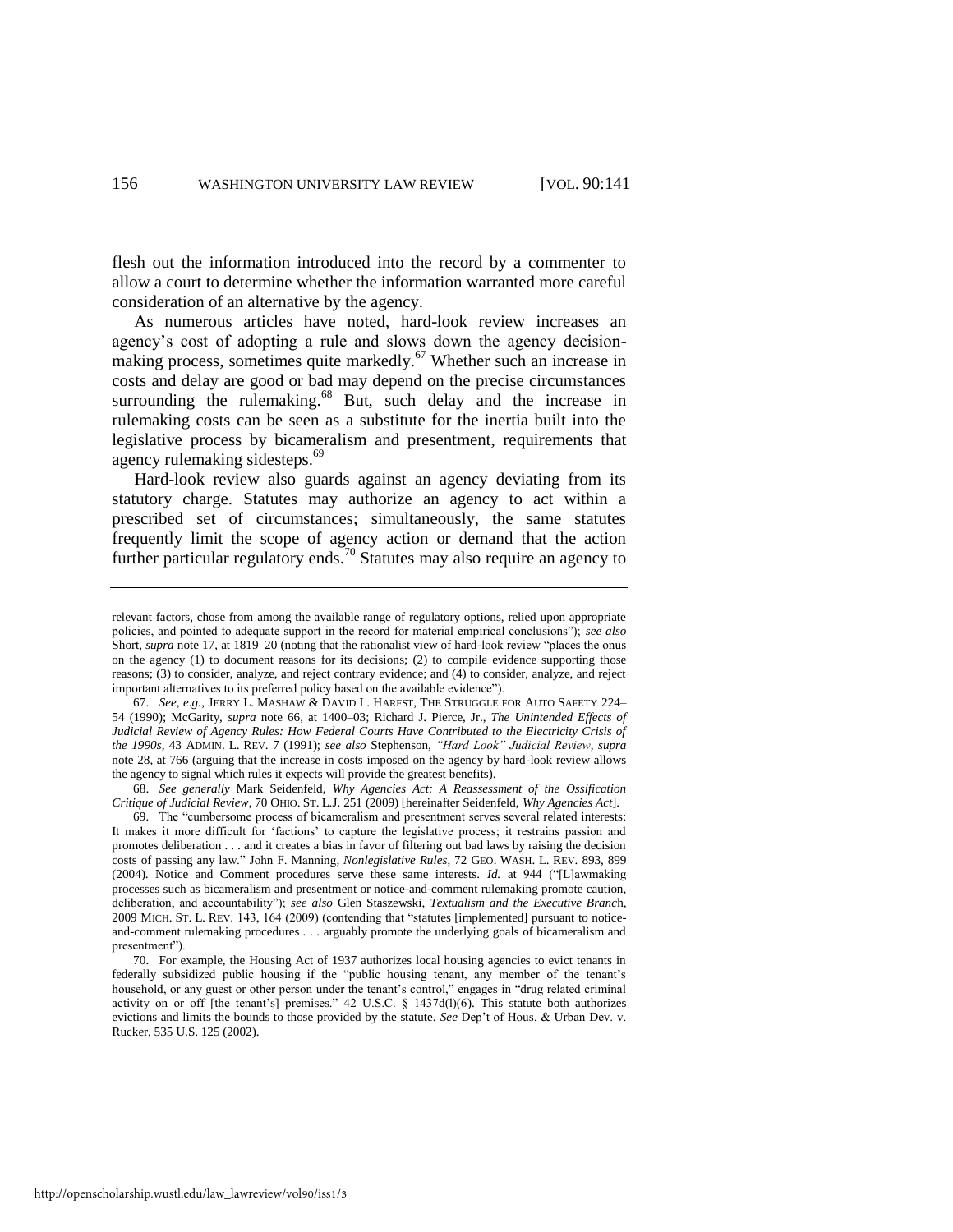regulate in particular factual circumstances.<sup>71</sup> Forcing the agency to explain the factual predicates for a rule and to tie them to the rulemaking record facilitates judicial review to ensure that the rule is consistent with the agency's statutory mandates or limitations.

Finally, hard-look review helps put less connected interest groups on the same footing in the administrative process as more focused groups like the regulated industry. At least *a priori*, an agency must treat data, suggested alternatives, and arguments from all interested persons with equal respect.<sup>72</sup> An agency acts at its own peril if it ignores comments that it finds unsophisticated or unpersuasive because it has no way of knowing whether the reviewing court will find those comments relevant to the agency determination.<sup>73</sup> Interest groups with less access to information about the entity or matter being regulated often can burden the agency to generate information simply by raising issues about the agency data or preferred outcome. And the agency at least must explain the predicted impact of the action it takes, which reduces the costs to those who are not regular players in the regulatory arena of determining what is at stake in the proceeding.

<span id="page-17-0"></span>The presidential control model has replaced the interest group model as the predominant justification for the administrative state.<sup>74</sup> Like the interest group model, however, the presidential control model views politics as playing a legitimate role in administrative rulemaking. According to that model, the president, answering to the entire electorate,

<sup>71.</sup> For example, the Clean Air Act, requires that EPA "shall by regulation prescribe ... standards applicable to the emission of any air pollutant from any class . . . of new motor vehicles . . . which in [the EPA Administrator's] judgment cause[s], or contribute[s] to, air pollution ... reasonably. . . anticipated to endanger public health or welfare." 42 U.S.C. § 7521(a)(1). The Supreme Court read this statute to require that the EPA regulate greenhouse gases unless the EPA "determines" that greenhouse gases do not contribute to climate change or . . . provides some reasonable explanation as to why it cannot or will not exercise its discretion to determine whether they do." Massachusetts v. EPA, 549 U.S. 497, 533 (2007).

<sup>72.</sup> *See* Jonathan Weinberg, *The Right to be Taken Seriously* (Feb. 29, 2012), *in* SOC. SCI. RESEARCH NETWORK, 1–2, *available at* http://papers.ssrn.com/sol3/papers.cfm?abstract\_id=2013567 (SSRN abstract and link to download paper) (noting that administrative agencies must engage any relevant comments and respond to them, which gives rise to a "right to be taken seriously").

<sup>73.</sup> *See* Richard J. Pierce & Sidney A. Shapiro, *Political and Judicial Review of Agency Action*, 59 TEX. L. REV. 1175, 1190–91 (1981) (noting that judges can pick and choose which of scores or even hundreds of statutory factors were relevant); Seidenfeld, *Why Agencies Act*, *supra* note [68,](#page-16-0) at 300–01 ("[F]actors that a judge on the reviewing court likely will find relevant to his determination of the acceptability of the agency action will depend significantly on the identity of the reviewing judge.").

<sup>74.</sup> *See* Bressman, *Beyond Accountability*, *supra* note [17,](#page-5-0) at 485–92; *see also* Farina, *supra* note [17,](#page-5-0) at 988; Staszewski, *Deliberative Democracy*, *supra* not[e 12,](#page-3-1) at 851.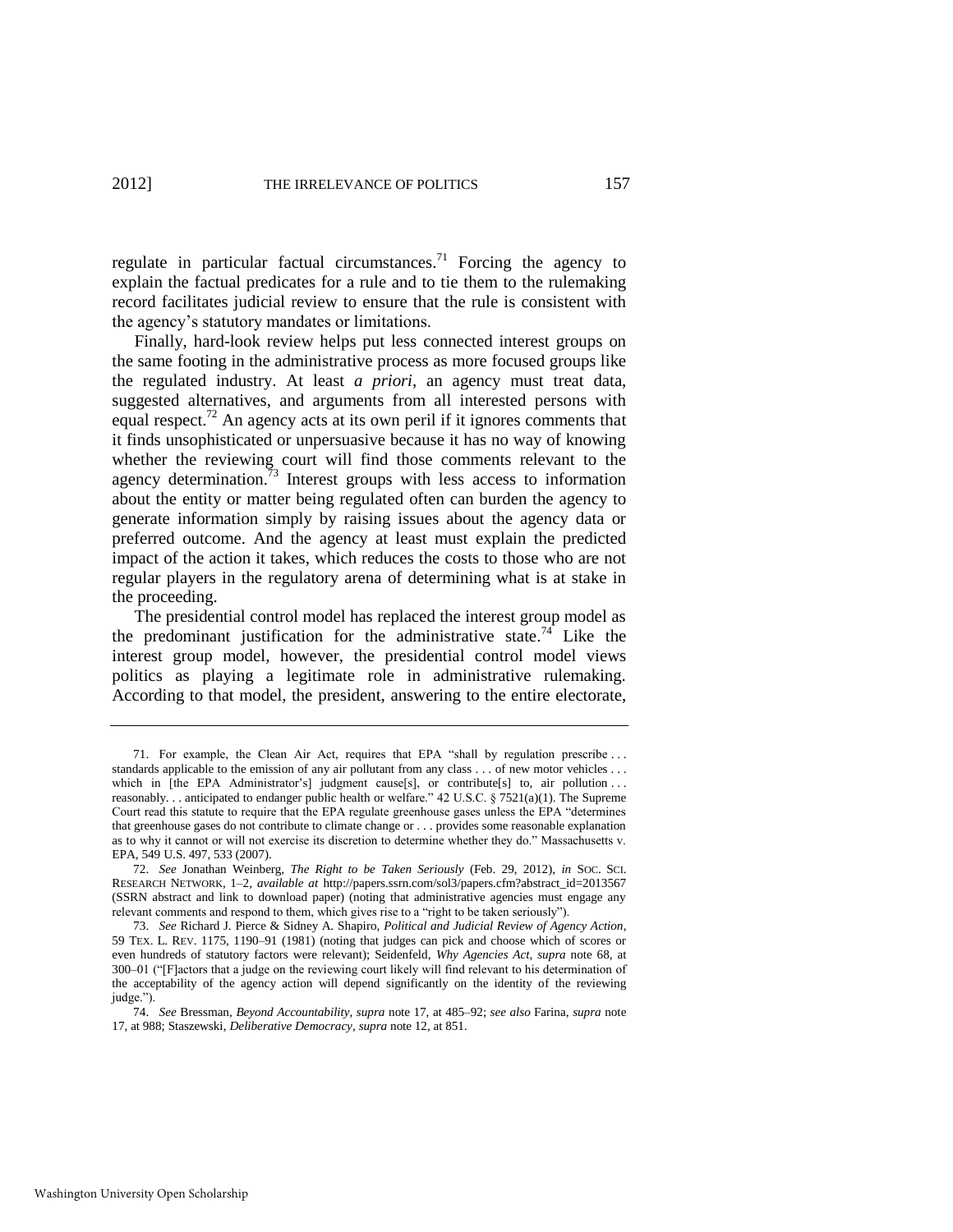has incentives to act in the best interest of the country,<sup>75</sup> which might suggest that there is no need for judicial review to counteract special interest group influence. But, any casual observer of politics knows that the president is not immune from influence of focused groups whose interests may not accord with those of the nation as a whole.<sup>76</sup> The presidential control model therefore can avoid the problems of undue influence of special interest groups only if the actions of the president are transparent to the public in the strong sense that the public can understand the costs and benefits that presidential policies impose on the various interest groups that help focus the electorate's attention and ultimately deliver votes. And, experience with recent imperial presidents provides ample evidence that, without some mechanism to ensure such strong transparency, the president can obfuscate the extent to which he has influenced rulemaking. Even when the president's influence is recognized, the lack of transparency allows him to hide the effects of his policies.<sup>77</sup> Thus, the presidential control model does not obviate the need for hardlook review.

#### <span id="page-18-0"></span>*3. The Place of Politics in Reasoned Decision-Making*

Given the role of reasoned decision-making within the interest group model and by extension the presidential control model, the question remains: what is the proper place of politics within that standard of review? Unfortunately, language in both scholarship and opinions by Justice Breyer seem to support Watts's belief that judges are skeptical of political influence on agency decisions.<sup>78</sup> But, a careful reading of Breyer's arguments leads me to believe that even his understanding of the hard-look standard does not condemn or even devalue the political choices that influence the agency decisions.<sup>79</sup> Those influences are simply not relevant to the reviewing court's inquiry if the hard-look test is to provide

<sup>75.</sup> Kagan, *supra* not[e 5,](#page-2-2) at 2331–32; Mashaw, *supra* not[e 19,](#page-6-0) at 95.

<sup>76.</sup> *See* Nicholas Bagley & Richard L. Revesz, *Centralized Oversight of the Regulatory State*, 106 COLUM. L. REV. 1260, 1306 (2006) (opining that the president is subject to the same interest group pressures as agency officials).

<sup>77.</sup> *See* Staszewski, *Deliberative Democracy*, *supra* not[e 12,](#page-3-1) at 867. *Compare* Bressman, *Beyond Accountability*, *supra* note [17,](#page-5-0) at 506–10 (criticizing Kagan's reliance on presidential control over agencies as insufficient to prevent unjustifiable regulation because of various mechanisms by which the administration could obfuscate the motivations and effects of its involvement); *with* Kagan, *supra* note [5,](#page-2-2) at 2337, 2383–84 (noting that presidential control will best reflect broad public sentiments when it is most visible, but concluding that having the president simply take responsibility for agency policies is sufficient transparency).

<sup>78.</sup> *See supra* not[e 10 a](#page-3-0)nd accompanying text.

<sup>79.</sup> *See infra* notes [120–](#page-26-0)21 and accompanying text.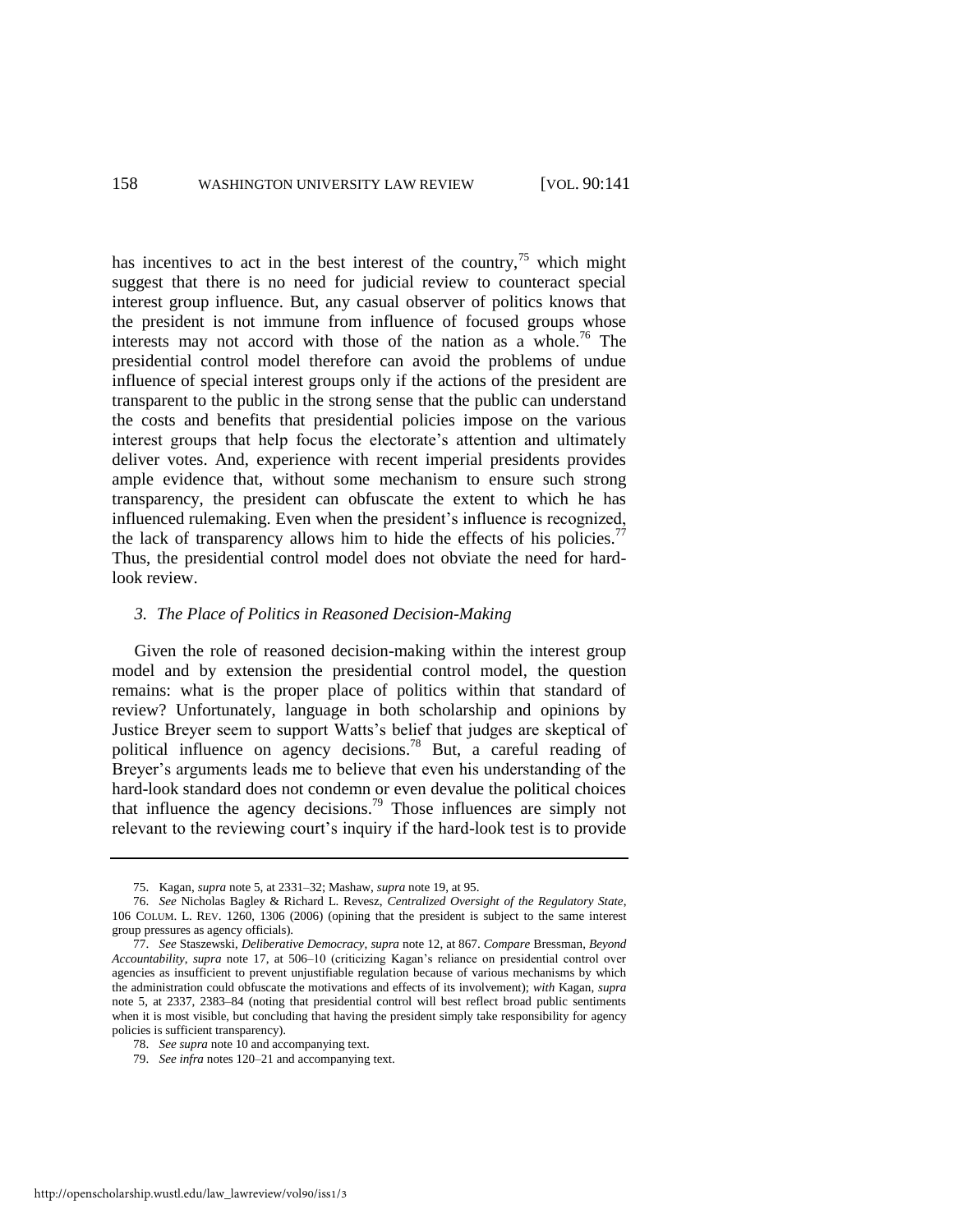appropriate checks on agency action as required by the interest group model.

<span id="page-19-1"></span>Like the model from which it derives, reasoned decision-making review recognizes that agency rulemaking will be inherently political in the sense that it will require an agency to make value judgments that are not strictly dictated by applying the law to a set of facts.<sup>80</sup> The reasoned decision-making standard is exacting in that courts will look at the agency's explanation of its decision, often in excruciating detail, to ensure that the agency identified and explicitly considered all relevant factors in reaching its outcome.<sup>81</sup> But the standard explicitly admonishes judges not to substitute their judgments for those of the agency.<sup>82</sup> Underlying this admonition is the understanding that regulatory value judgments are not dictated by legally discernible standards and are therefore inherently political.<sup>83</sup> The judiciary, being the branch least directly accountable to the polity, has no business second guessing such judgments.<sup>84</sup> In essence, the arbitrary and capricious standard recognizes that the political arena is the appropriate forum for constraining value choices made by the agency in rulemaking. It does not deny that politics plays a legitimate and even vital role in agency choices,<sup>85</sup> but it does recognize that courts are ill-suited to evaluate the bona fides of value choices and hence of political influence.

<span id="page-19-0"></span><sup>80.</sup> *See* Scalia, *Role of the Judiciary*, *supra* note [35,](#page-10-0) at 196–97; Seidenfeld, *Civic Republican*, *supra* not[e 30,](#page-9-0) at 1538–40; *cf.* Samuel G. Brooks, Note and Comment, FCC v. Fox Television Stations *and the Role of Logical Error in Hard Look Review*, 2010 BYU L. REV. 687, 698–99 (2010) (recognizing the distinction between what may motivate an agency decision and what may formally justify it and noting that "hard look review may not always effectively deter agencies from basing their decisions on political factors in practice").

<sup>81.</sup> *See* Jack M. Beermann & Gary Lawson, *Reprocessing* Vermont Yankee, 75 GEO. WASH. L. REV. 856, 880-81 (2007) (asserting that the "'hard-look' doctrine is generally quite rigorous and imposes a substantial burden on both agencies and courts").

<sup>82.</sup> Citizens to Preserve Overton Park, Inc. v. Volpe, 401 U.S. 402, 416 (1971) (The arbitrary and capricious review is "searching and careful, [but] the ultimate standard of review is . . . narrow. ... [and] [t]he court is not empowered to substitute its judgment for that of the agency.").

<sup>83.</sup> *See* Scalia, *Role of the Judiciary*, *supra* note [35,](#page-10-0) at 196–97. The problem with courts imposing their value judgments in the absence of legal standards is explicitly recognized in the factors the Supreme Court uses to determine when a controversy is a nonjusticiable political question. *See* Baker v. Carr, 369 U.S. 186, 214, 217 (1962) (listing "lack of judicially discoverable standards" and ―impossibility of deciding without an initial policy determination of a kind clearly for nonjudicial discretion" as two of six factors that identify nonjusticiable political questions).

<sup>84.</sup> *See* Seidenfeld, Chevron*'s Foundation*, *supra* not[e 31,](#page-9-1) at 289. Article III includes an implicit premise that courts should "refrain[] from second guessing a decision by a political branch when doing so will require the court to rely heavily on policy." *Id.* 

<sup>85.</sup> Glen Staszewski recently advocated that agencies should be able to use value judgments to justify a rule, but only when the outcome is close in terms of technical considerations. *See* Staszewski, *Deliberative Democracy*, *supra* not[e 12,](#page-3-1) at 899–912. In such a situation, he would require the agency to try to use the value judgments of the public as reflected in rulemaking comments but suggests that the ultimate value choice should be the agency's and that it would not be adequate to rely on that of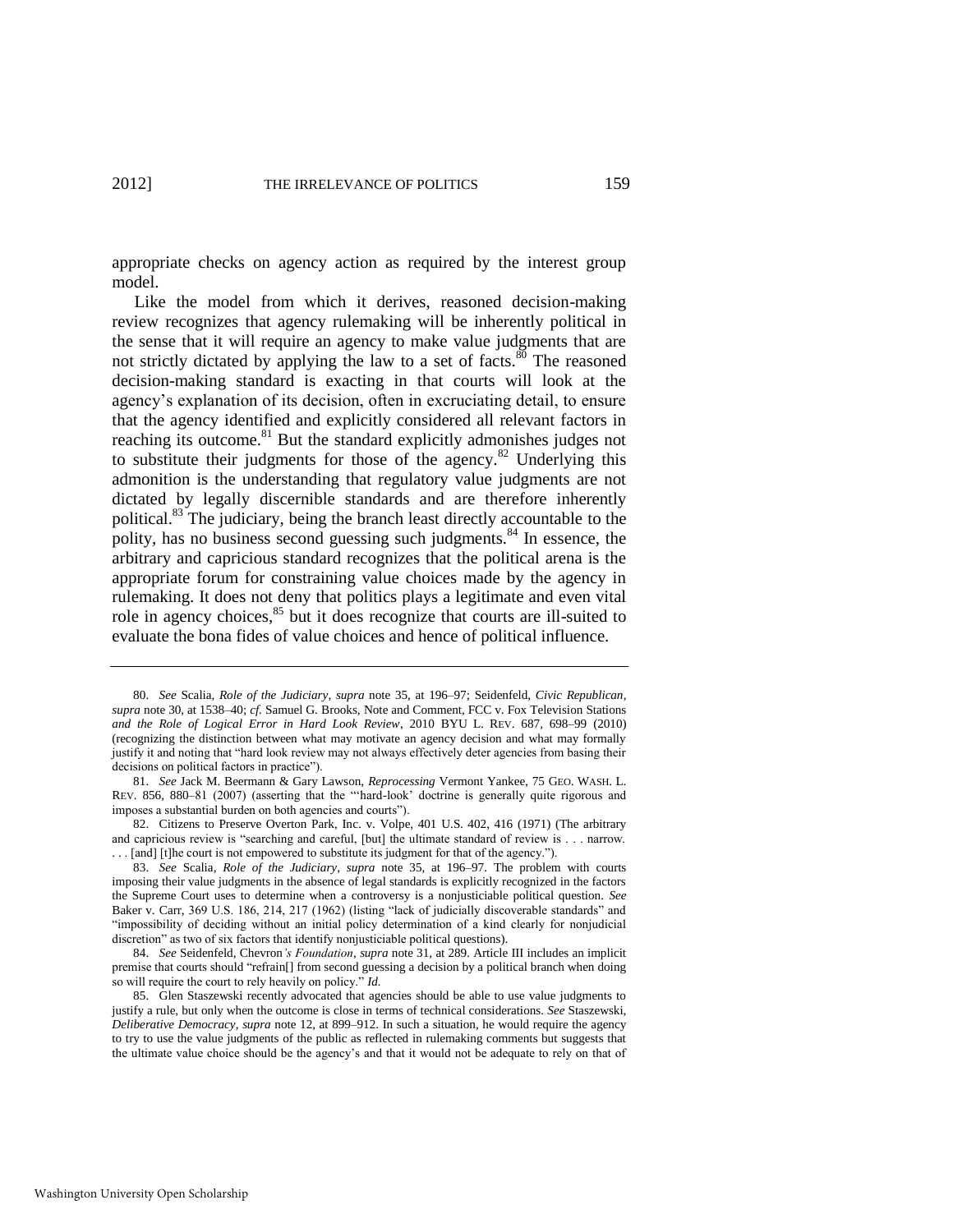Nonetheless, under the interest group model of the administrative state and, by extension, the presidential control model, $86$  there is a role for judicial review to facilitate proper operation of the political arena. Hardlook review serves this function by requiring the agency to separate the empirical findings and predictions underlying its action from the value choices inherent in that action. That is, the agency must describe and defend the impact its decision is likely to have relative to other possible regulatory paths it could have pursued. This description and its comparison to the impacts of alternative actions allow those interested in the decision to understand the trade-offs inherent in the agency's value choices without having to invest greatly in educating themselves about the technical details of the subject of regulation. $87$  Most significantly, however, it avoids imposing on an agency the reviewing court's perception of which value choices are legitimate and which are not.

86. *See supra* note[s 74](#page-17-0)[–77 a](#page-18-0)nd accompanying text.

<span id="page-20-0"></span>the president. *Id.* at 884. Although this sounds similar to my reading of what reasoned decision-making requires, it differs in some fundamental respects. First, I do not think that one can use technical criteria alone to winnow most rulemaking choices to close calls. The use of science itself involves value judgments and the prevalence of differences in how reasonable people evaluate trade-offs between rulemaking outcomes leads me to believe that agency decisions will virtually always rely to a great extent on value judgments. *See* Meazell, *supra* not[e 39,](#page-11-2) at 743. Second, the extent to which an agency can glean a public preference of values based on rulemaking comments is subject to biases in who participates in rulemaking and how. Relying primarily on such comments is therefore not a reliable indication of public values. *See* Mariano-Florentino Cuéllar, *Rethinking Regulatory Democracy*, 57 ADMIN. L. REV. 411, 412, 490–91 (2005) (reporting an empirical study showing that members of the public are interested in participating in rulemaking and that agencies take the diffuse public's interests into account, but the public's influence in rulemaking is limited by the inability to participate in a sophisticated manner); Mendelson, *supra* note [18,](#page-5-1) at 1372 ("There is a risk of 'astroturfing,' when groups form that purport to—but do not really—represent grassroots interests, potentially giving an agency an incorrect picture of public preferences."). Third, even adopting deliberative democracy as one's model for the administrative state, I do not see why the agency head should not be able to factor in the value judgments of the president in choosing the ultimate rule. *See* Levin, *Hard Look Review*, supra note [10,](#page-3-0) at 561 (stating, with respect to regulatory policy changes, that "elections should have consequences‖). *But see* Evan J. Criddle, *Fiduciary Administration: Rethinking Popular Representation in Agency Rulemaking*, 88 TEX. L. REV. 441, 457–62 (2010) (arguing that the presidential election does not reflect predominantly shared voter preferences on individual agency actions because of numerous disconnects between such actions and the electoral process).

<sup>87.</sup> Lisa Bressman has justified hard-look review as a means of enforcing the norm against unprincipled agency action. I read Bressman as agreeing with my understanding of hard-look review, which in her words "requires agencies to filter information for ordinary consumption, minimizing informational asymmetries between administrator and legislator.‖ Bressman, *Procedures as Politics*, *supra* note [56,](#page-14-0) at 1780; *see also* Bressman, *supra* note [17,](#page-5-0) *Beyond Accountability*, at 529 (asserting that reasoned decision-making "may promote accountability by ensuring public participation in or oversight of the administrative process"); *cf.* Eric A. Posner, *Controlling Agencies with Cost-Benefit Analysis: A Positive Political Theory Perspective*, 68 U. CHI. L. REV. 1137, 1143 (2001) (viewing cost-benefit analysis as performing a similar role).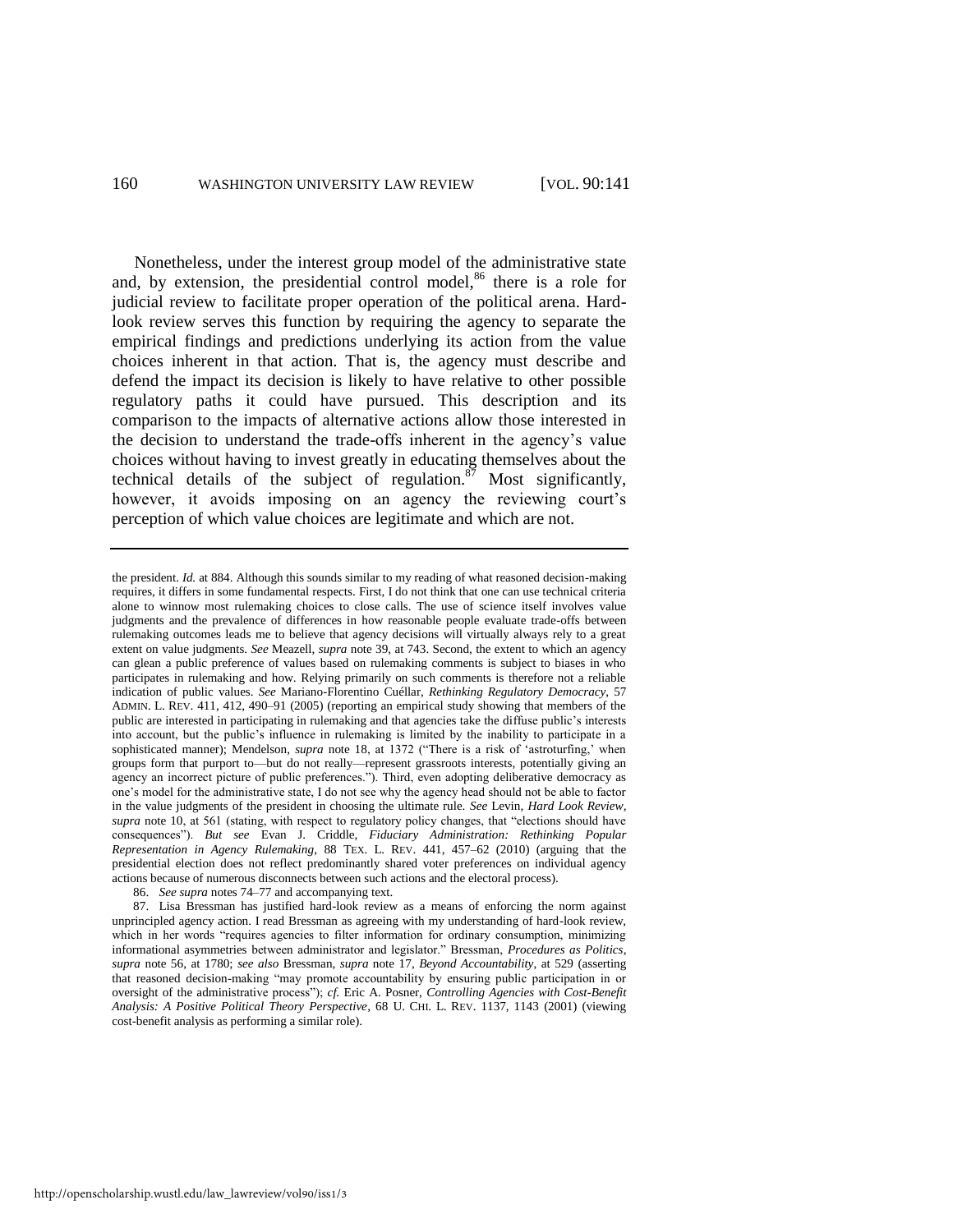#### *C. Case Law and the Underpinnings of Reasoned Decision-Making*

Watts asserts that the technocratic approach to judicial review, which she finds problematic, is embodied in the Supreme Court cases of *State Farm* and *Massachusetts v. EPA*. <sup>88</sup> Although she is correct that those cases do not invite agencies to proffer political influence as a factor in arbitrary and capricious review, those cases do not support her understanding that courts consider political influences to be illegitimate motivations for rulemaking.

<span id="page-21-0"></span>The National Highway Traffic Safety Administration's (NHTSA) regulation of automobile passive restraints—originally requiring the installation of seatbelts or airbags—certainly tracked the politics of who was in the White House.<sup>89</sup> Yet, as Watts emphasizes, the Court did not consider this factor in evaluating the Reagan administration's decision to abandon requiring passive restraints in automobiles.<sup>90</sup> According to Watts, the Court focused on the agency's failure to consider whether air bags alone would provide sufficient safety benefits. The Court also questioned NHTSA's dismissal of the safety of automatic seatbelts.<sup>91</sup> Watts, however, elides direct indications that the Court understood and accepted that politics motivated the decision.<sup>92</sup>

A crucial passage from the *State Farm* majority, included in Watts's excerpt, explains that an agency must consider all relevant factors and important aspects of a problem. $93$  But that passage also points out that a court will not reverse an agency determination on grounds that it reflects an error of judgment unless the explanation "is so implausible that it could not be ascribed to a *difference in view* or the product of agency expertise."<sup>94</sup> The term "difference in view" indicates that the agency is entitled to rely on value judgments as bases for challenged rules. The Court simply does not focus on those directly because, in my opinion, it has no business second guessing them.

<sup>88.</sup> Watts, *supra* not[e 7,](#page-2-1) at 19, 21–22.

<sup>89.</sup> *See* Thomas J. Miles & Cass R. Sunstein, *The Real World of Arbitrariness Review*, 75 U. CHI. L. REV. 761, 770 (2008) (noting that the rule adopted while Carter was president was rescinded within six months of Reagan taking office).

<sup>90.</sup> Watts, *supra* not[e 7,](#page-2-1) at 6.

<sup>91.</sup> *Id.* at 17–19.

<sup>92.</sup> *Id.* at 19.

<sup>93.</sup> *Id.* at 17.

<sup>94.</sup> Motor Vehicle Mfrs. Ass'n v. State Farm Mut. Auto. Ins. Co., 463 U.S. 29, 43 (1983) (emphasis added).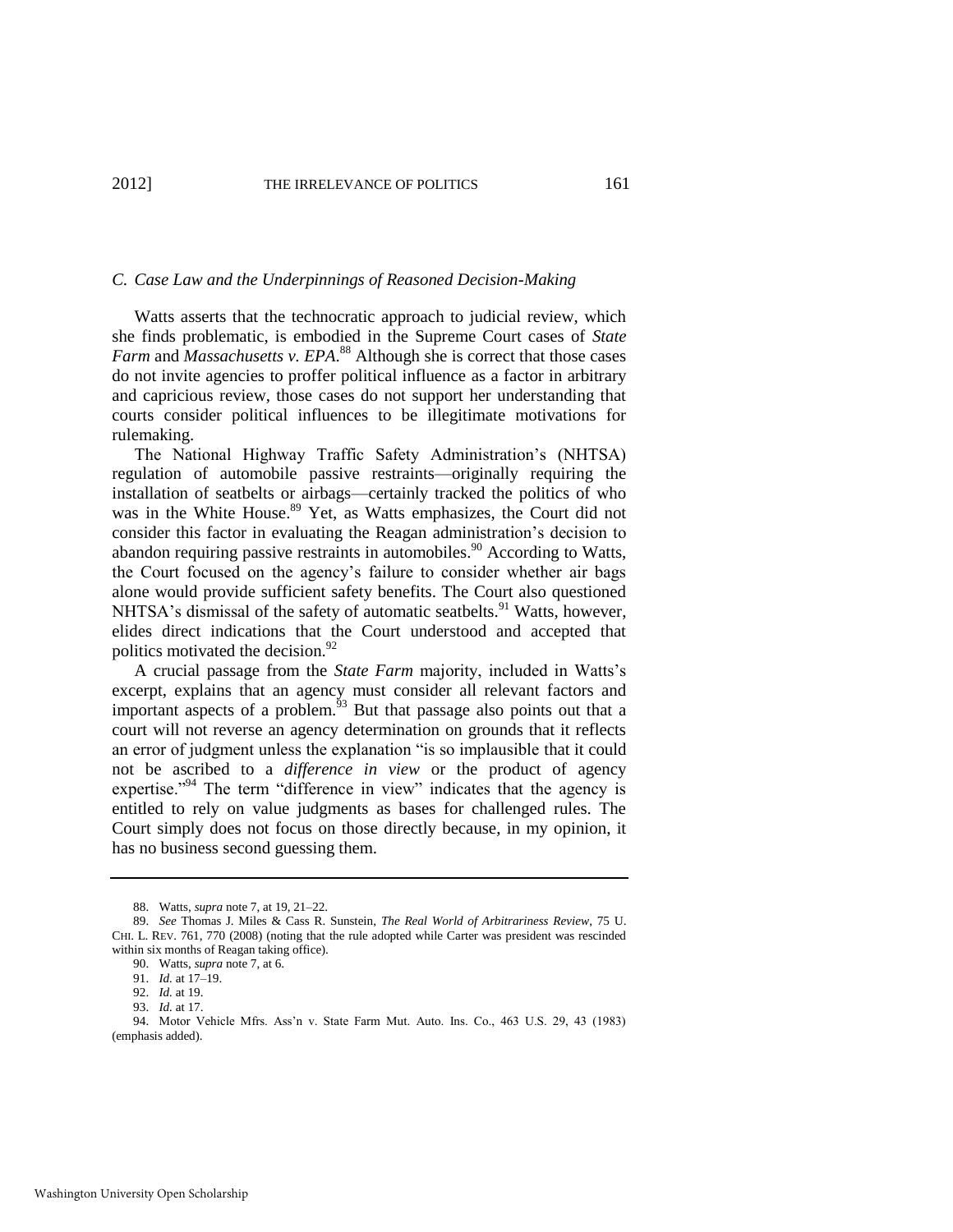<span id="page-22-0"></span>One might argue that, by allowing a court to reverse an agency decision that the court believes to be a clear error in judgment, the court imposes an objective rationality requirement on agency value judgments.<sup>95</sup> After all, if hard-look review leaves agencies free to make value judgments without judicial constraint, how can a court justify rejecting such a judgment? To understand this component of hard-look review, one must first recognize that, unlike the process-based components of such review, courts rarely, if ever, use the clear error in judgment standard to invalidate agency policy choices.  $\frac{96}{6}$  Courts essentially include the clear error standard as part of hard-look review to cover those cases in which the agency's purported value judgment is inconsistent with any value that could reasonably be attributed to the statute. When that is the case, it is almost certain that the rule reflects some unstated rationale, which is unstated either because the agency's authorizing statute precludes its use or because the agency does not want to suffer the political ramification for revealing this justification. For example, adopting a rule that has no justification except to pay back an interest group that strongly supported the president's campaign would be arbitrary, $97$  and the president would not want to reveal that rationale even if it was not. In short, courts allow reversal for clear error of judgment only if the agency explanation is so incredible that it is fairly certainly pretextual, which is consistent with the explanation of hard-look review as being meant to increase the transparency of agency decisions.

Watts also notes that the majority parted ways with Justice Rehnquist, who concurred in the judgment but dissented on the question of whether the agency's prediction about detachable seatbelts was arbitrary and capricious.<sup>98</sup> She further points out that, although this finding was not a necessary part of his decision, Rehnquist opined that: "A change in administration brought about by the people casting their votes is a perfectly reasonable basis for an executive agency's reappraisal of the costs and benefits of its programs and regulations.<sup>999</sup> While Watts does not

<sup>95.</sup> *See* Magill & Vermeule, *supra* not[e 64,](#page-15-1) at 1054 (asserting that hard-look review was given a "substantive cast . . . when the Supreme Court suggested that reviewing courts should ensure not only that agencies consider the relevant factors, but also that agencies have made no 'clear error of judgment"').

<sup>96.</sup> STEPHEN G. BREYER ET AL., ADMINISTRATIVE LAW AND REGULATORY POLICY 366 (4th ed. 1998).

<sup>97.</sup> *See* Mendelson, *―Political‖ Oversight*, *supra* note [7,](#page-2-1) at 1144–45; *cf.* Watts, *supra* note [7,](#page-2-1) at 65 (stating that a congressman's "hardball" threat should not be considered to justify agency decisions).

<sup>98.</sup> Watts, *supra* not[e 7,](#page-2-1) at 18–19.

<sup>99.</sup> *Id.* at 18 (quoting Motor Vehicle Mfrs. Ass'n v. State Farm Mut. Auto. Ins. Co., 463 U.S. 29,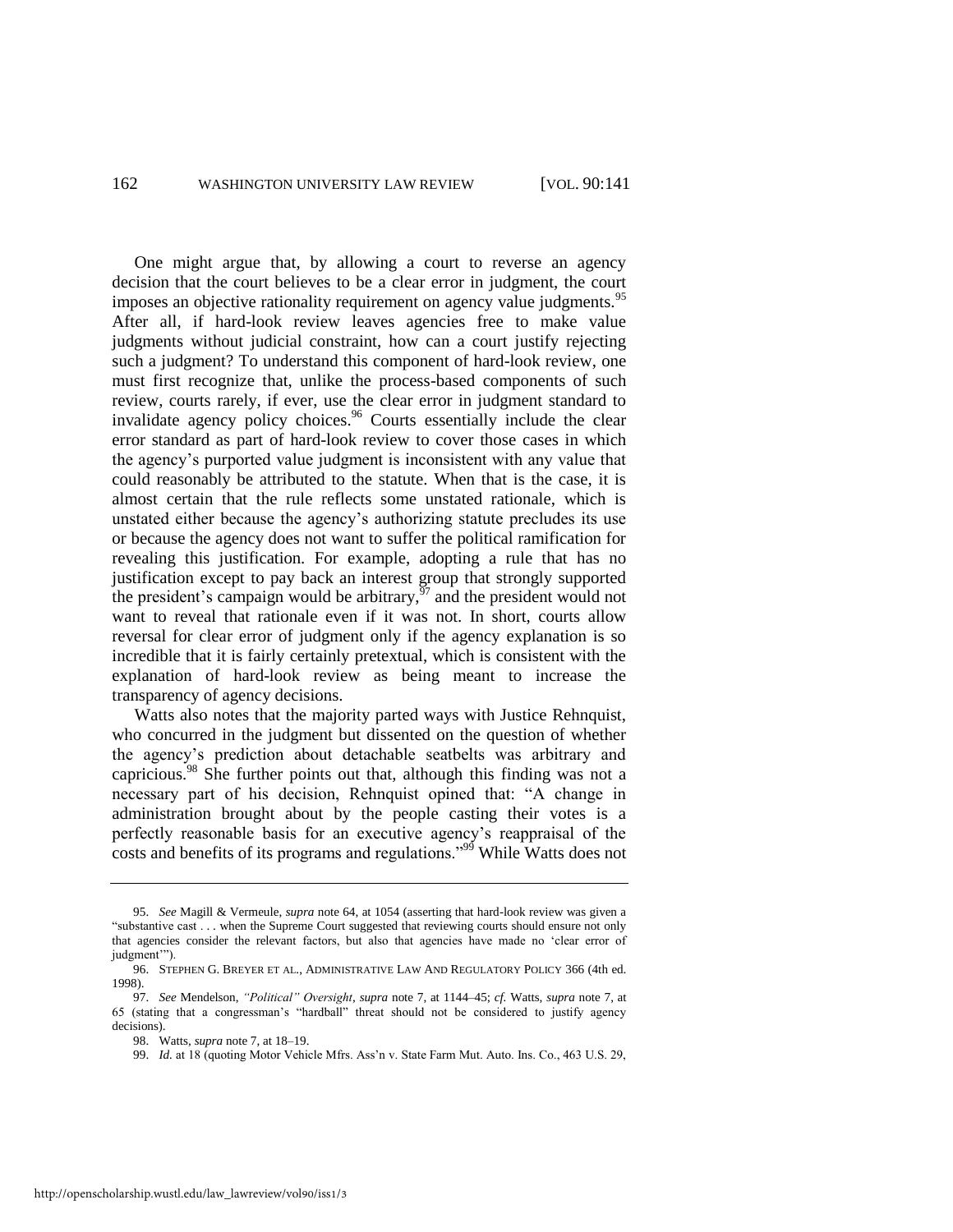read too much into the majority's failure to respond to this point, she indicates that scholars have widely read the majority's disagreement with Justice Rehnquist "to represent the triumph of expertise to the exclusion of politics."<sup>100</sup>

Reading the *State Farm* majority's refusal to address politics as an expression of antipathy toward political influence in agency decisionmaking is, as Watts concedes, problematic because the agency itself did not rely on such influence to justify its decision.<sup>101</sup> In some sense, Rehnquist's statement is off the mark because the agency premised its decision on a prediction that automatic seatbelts would be disabled and hence would provide little benefit.<sup>102</sup> Having done so, it is incumbent on the agency to analyze this prediction and explain why it is reasonable in light of all factors likely to bear on its accuracy, which the majority believed included the factor of inertia facing occupants who might not want to buckle up. $103$  The prediction of likely usage of automatic seatbelts is an empirical question rather than a value judgment on which politics has any legitimate bearing.

Under my understanding of hard-look review, had the agency wanted to rely on politics to justify its decision, it would have had to identify the policy preferences underlying that reliance. Only by doing so can the agency be held politically accountable for its decision. For example, had NHTSA objectively evaluated the benefits of imposing a passive restraint rule, but declined to impose such a rule based on its valuation of the autonomy of car owners to buy the cars that they prefer, I believe that the majority would have had to accept this valuation as reasonable.<sup>104</sup> The agency, however, probably would not have relied on this valuation, both because it did not resonate with popular sentiments and because the Court might have held that automobile owner autonomy was outside the factors that the agency's authorizing statute allowed it to consider.<sup>105</sup> Given the

<sup>59, 43 (1983) (</sup>Rehnquist, J., concurring in part and dissenting in part)).

<sup>100.</sup> *Id.* at 19.

<sup>101.</sup> *Id.*

<sup>102.</sup> *See State Farm*, 463 U.S. at 47.

<sup>103.</sup> *Id.* at 52, 54.

<sup>104.</sup> *See* Scalia, *Rulemaking as Politics*, *supra* note [32,](#page-9-2) at xxxi (commenting on the D.C. Circuit's rejection of NHTSA's decision to reverse its passive restraint rule: "[I]t would be refreshing and instructive if . . . [NHTSA had] said flat out: 'It is our judgment that people should not be strapped in cars if they don't want to be; nor should they have to spend substantial sums for air-bags if they choose otherwise."").

<sup>105.</sup> Given that the National Traffic and Motor Vehicle Safety Act of 1966 authorized regulation of "unreasonable risk," Pub. L. No. 89-563  $\S$  102(1), 80 Stat. 718, 718 (codified at 4 U.S.C. § 30121(a)(1)(D) (2012)), it is not clear whether courts would have found driver autonomy to be outside those factors the statute allowed the agency to consider.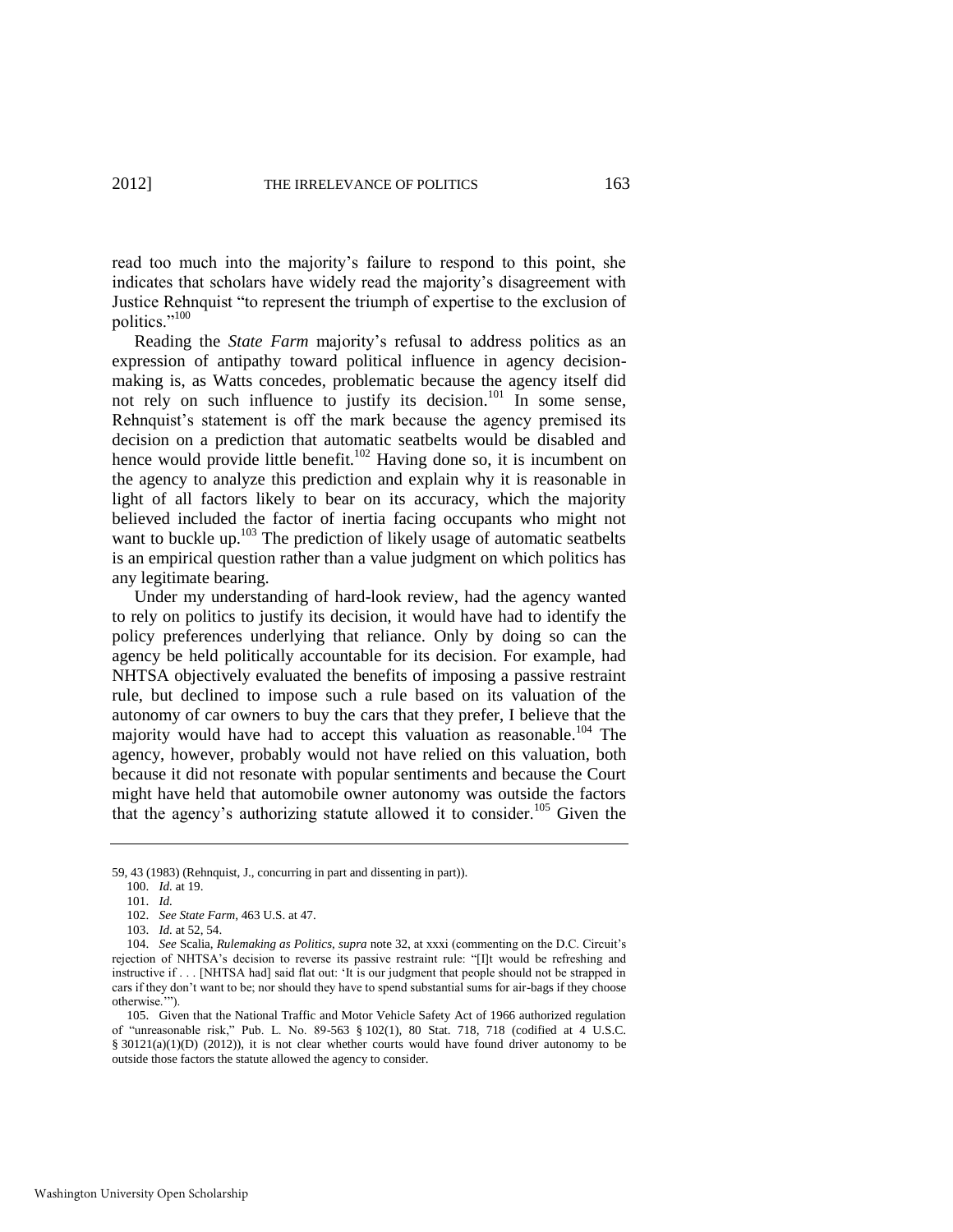constraints of politics and the statute, the agency tried to hide a political decision behind a misleading technical explanation, and the Court properly rejected this technical obfuscation.

Watts also sees *Massachusetts v. EPA* as signaling judicial antipathy for political influence on agency decision-making.<sup>106</sup> In that case, the EPA denied a petition to commence a rulemaking proceeding to regulate greenhouse gas emissions on various grounds, including that regulation under the Clean Air Act would conflict with the Bush Administration's policies and efforts to work out a global approach to climate change.<sup>107</sup> The Court held that the EPA arguments were not sufficient to justify refusing to regulate because the statute required the agency to determine whether human-generated greenhouse gases contribute to global warming or to explain why it cannot or should not make that determination.<sup>108</sup>

The *Massachusetts v. EPA* majority did refuse to credit the EPA's arguments that there were political reasons why it decided not to regulate greenhouse gas emissions. Thus, the Court's decision seems to dismiss political explanations in this case as illegitimate. This is surprising, especially given that the Court was reviewing a decision not to commence rulemaking. Under the deferential standard of review that courts often apply to such decisions, statements that the agency prefers to devote its rulemaking resources to other regulatory endeavors usually pass judicial muster.<sup>109</sup> Thus, Watts is not alone in seeing the majority's opinion as rejecting arguments that the agency may be influenced by politics in a context where that influence does not seem problematic.<sup>110</sup> But, one can read *Massachusetts v. EPA* as supporting my view of the role of politics as well. The Court did not claim that politics was irrelevant to how the agency chose to regulate, but it read the Clean Air Act as predicating

<sup>106.</sup> Watts, *supra* not[e 7,](#page-2-1) at 21–22.

<sup>107.</sup> Massachusetts v. EPA, 549 U.S. 497, 511–14 (2007) (summarizing EPA denial of rulemaking petition).

<sup>108.</sup> *Id.* at 533.

<sup>109.</sup> In *Massachusetts v. EPA*, however, the agency had already committed to seeking notice and comments and did not rely on its discretion to invest its regulatory resources where it thought they could do the most good. *Id.* at 511–13. Under established circuit court precedent, courts review such denials of rulemaking petitions under the usual hard-look standards, but arguably, in such situations, they are less apt to hold that an agency acted arbitrarily and capriciously for failing to collect data and perform analyses it would need to determine the extent to which regulation was justified. *See, e.g.*, Prof'l Pilots Fed'n v. FAA, 118 F.3d 758, 764, 769–70 (D.C. Cir. 1997) (claiming to apply the hardlook doctrine because the agency refusal to initiate a rulemaking was on the merits, but tolerating the agency refusal to create opportunities to generate data to see if the rule was sensible).

<sup>110.</sup> *See, e.g.*, Freeman & Vermeule, *supra* note [9,](#page-3-2) at 52 (reading *Massachusetts* as creating a doctrine of expertise-forcing "to ensure that agencies exercise expert judgment free from outside political pressures").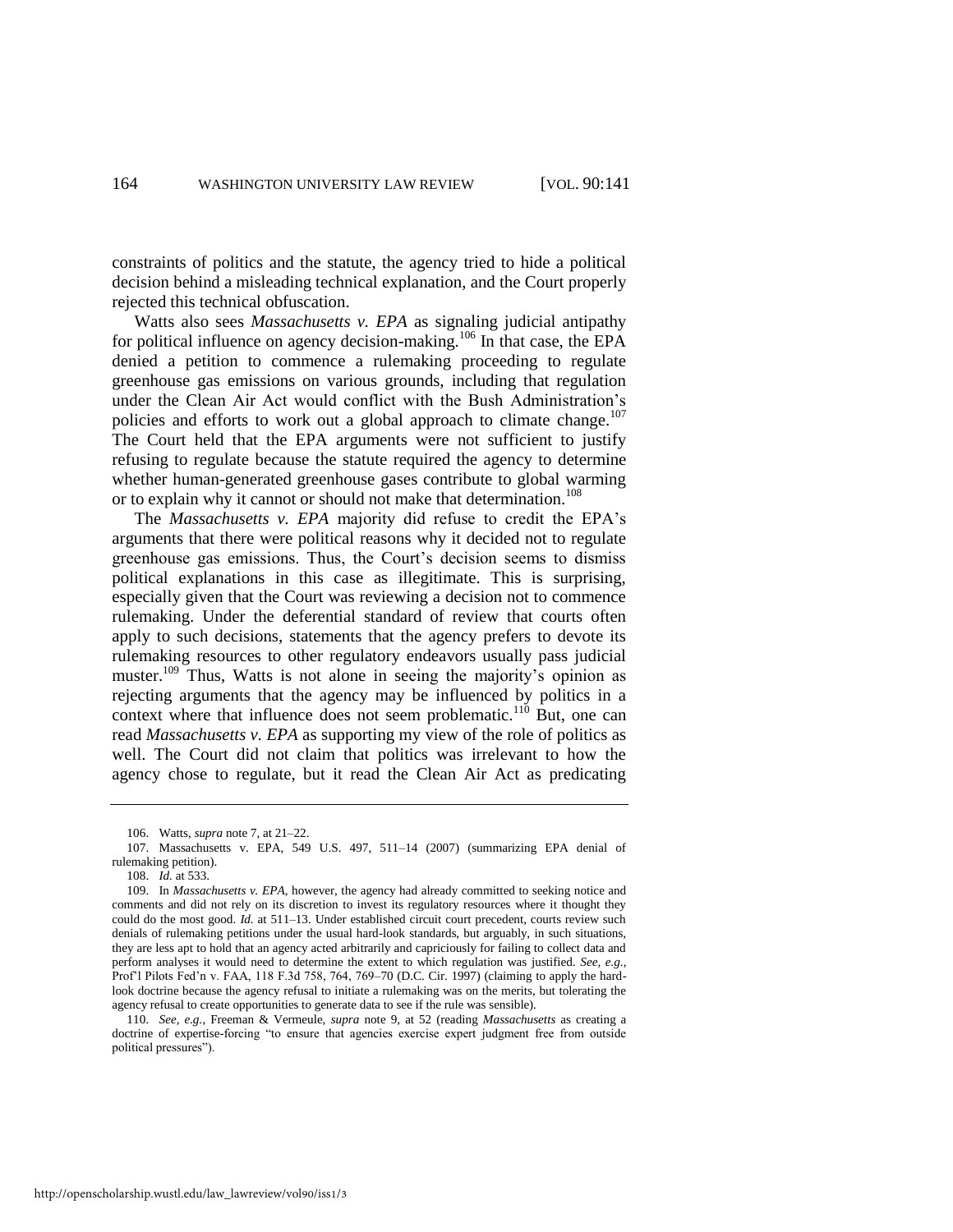whether to regulate at all on scientific determinations.<sup>111</sup> Hence, by the majority's view, it was Congress that rejected the political factors that the agency relied on to justify its decision, not the Court invoking the hardlook test.

Finally, Watts is encouraged by the recent decision in *Fox Television*, in which the majority upheld a change in FCC rules that prohibited a television station from broadcasting fleeting expletives even if used other than in their sexual or scatological sense.<sup>112</sup> The central holding of the  $Fox$ *Television* majority is that an agency need not satisfy a stiffer standard when it changes a policy than when it adopts a policy in the first place.<sup>113</sup> In *Fox Television*, Watts sees an easing of the burden on agencies to justify changes in policy that may reflect political decisions.<sup>114</sup> She finds especially encouraging that Justice Scalia, in part of the opinion joined by three other justices, "frankly acknowledged [that the change in policy] was 'spurred by significant political pressure from Congress.'"<sup>115</sup>

But, as I explained previously, recognizing the legitimacy of political pressure on rulemaking is not a change from traditional hard-look review. Scalia's opinion never relied on political pressure as a basis for reducing the stringency of the judicial inquiry into the reasons the agency gave for its action. In fact, his recognition of the political pressure was in rebuttal to Justice Stevens's dissent, which argued that independent agencies were meant to be responsive to Congress, not just the president.<sup>116</sup> Scalia cited political pressure only to note that the FCC was in fact responding to the desires of members of Congress.<sup>117</sup> He intimated that Stevens could not have it both ways—contending that agencies were to respond to Congress but could not take congressional pressure into account when setting policy.<sup>118</sup> Thus, if there is anything to celebrate in Scalia's *Fox Television* opinion, it is the clarification that political influence is appropriate in the

115. *Id.* (quoting *Fox Television*, 556 U.S. at 523).

<sup>111.</sup> Massachusetts v. EPA, 549 U.S. at 533—34.

<sup>112.</sup> FCC v. Fox Television Stations, Inc., 556 U.S. 502, 517–18 (2009).

<sup>113.</sup> *Id.* at 514.

<sup>114.</sup> Watts, *supra* not[e 7,](#page-2-1) at 22.

<sup>116.</sup> *Fox Television*, 556 U.S. at 539–41 (Stevens, J., dissenting) (arguing that the FCC, as an independent agency, is an agent of Congress and not the president and, as such, is particularly bound by its statutory mandate).

<sup>117.</sup> *Id.* at 523.

<sup>118.</sup> *Id.* at 524–25 ("Justice Stevens' conclusion does not follow from his premise. If the FCC is indeed an agency of Congress, it would seem an adequate explanation of its change of position that Congress made clear its wishes for stricter enforcement . . . .").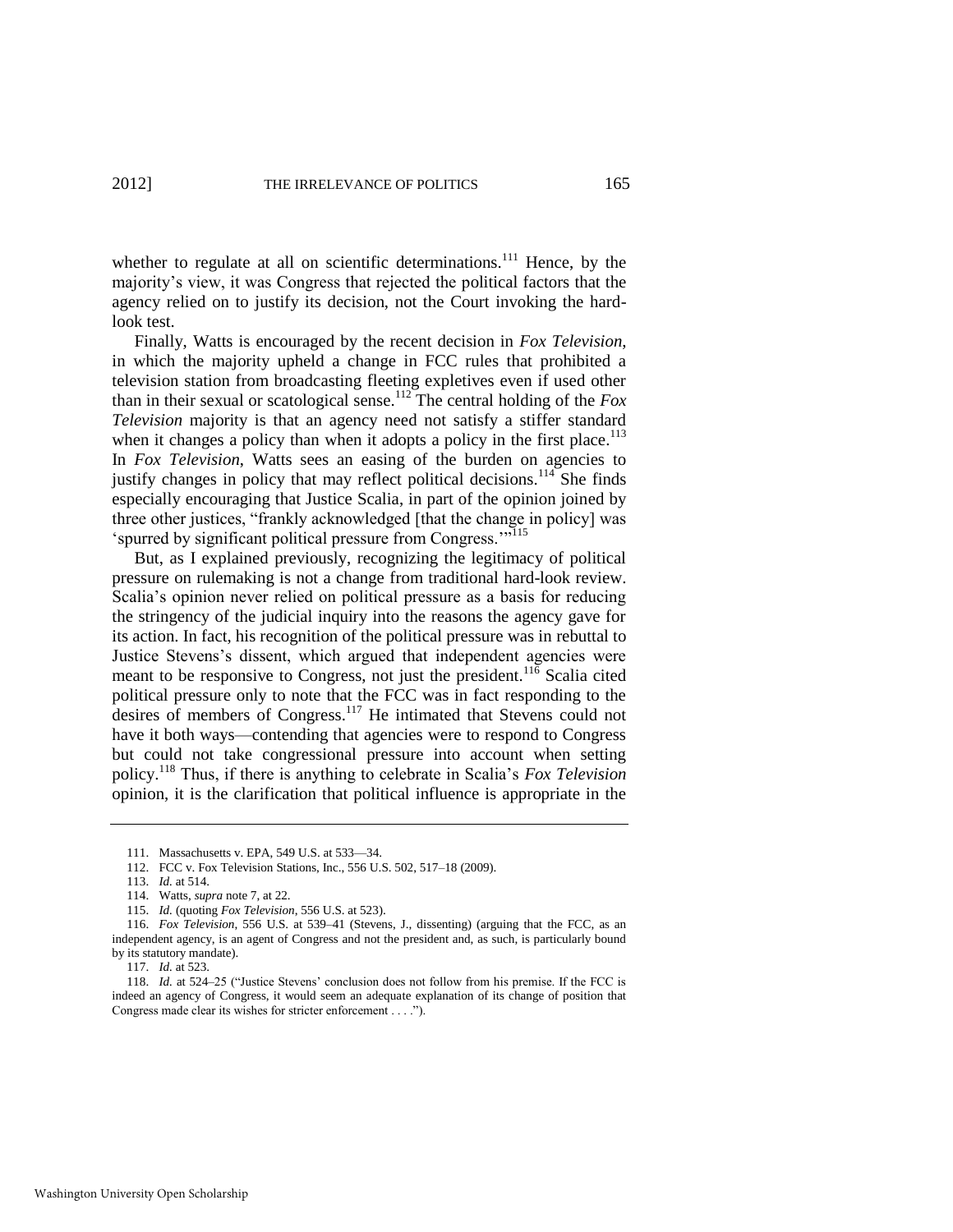face of arguable suggestions by Justices Breyer and Stevens to the contrary.<sup>119</sup>

Even this understanding of the *Fox Television* opinions is questionable, however, because a careful reading of Justice Breyer's dissent indicates that he was not advocating that agency decisions be apolitical. The impression that Breyer's opinion holds that political pressure is not a legitimate motivation for agency decisions is created by his unfortunate phrasing of his description of "applicable law," which states: "[The law] does not permit [agencies] to make policy choices for purely political reasons nor to rest them primarily upon unexplained policy preferences."<sup>120</sup> But, later in the opinion, he clarifies that he does not mean that agency decisions must be free from politics. He writes:

<span id="page-26-0"></span> I recognize that *sometimes* the ultimate explanation for a change may have to be, "We now weigh the relevant considerations differently." But at other times, an agency can and should say more. Where, for example, the agency rested its previous policy on particular factual findings or where an agency rested its prior policy on its view of the governing law, or where an agency rested its previous policy on, say, a special need to coordinate with another agency, one would normally expect the agency to focus upon those earlier views of fact, of law, or of policy and explain why they are no longer controlling. $^{121}$ 

In essence, Breyer's dissent in *Fox Television* explains that agencies may rely on changes in value judgments, and presumably these may be prompted by political changes. But, an agency must explain those policy choices by establishing the underlying factual and legal predicates to its action so that it can be held accountable for the value choices it makes.

While Watts focuses on the few Supreme Court cases applying arbitrary and capricious review, lower court cases provide clear indications that although courts do not entertain invocations of political pressure under such review, they fully accept that agencies frequently are driven by political pressure.<sup>122</sup> Perhaps no case illustrates this nuanced conception of

<sup>119.</sup> *See id.* at 540 (Stevens, J., dissenting) (expressing the view that independent agencies are "established 'to carry into effect legislative policies embodied in the[ir] [enabling] statute" (quoting Humphrey's Ex'r v. United States, 295 U.S. 602, 628 (1935))); *Fox Television*, 556 U.S. at 547 (Breyer, J., dissenting) (stating that the law does not allow independent agencies to set policy for "purely political reasons").

<sup>120.</sup> *Id.* at 547.

<sup>121.</sup> *Id.* at 550–51 (citations omitted).

<sup>122.</sup> *See infra* notes [123–](#page-27-0)47 and accompanying text.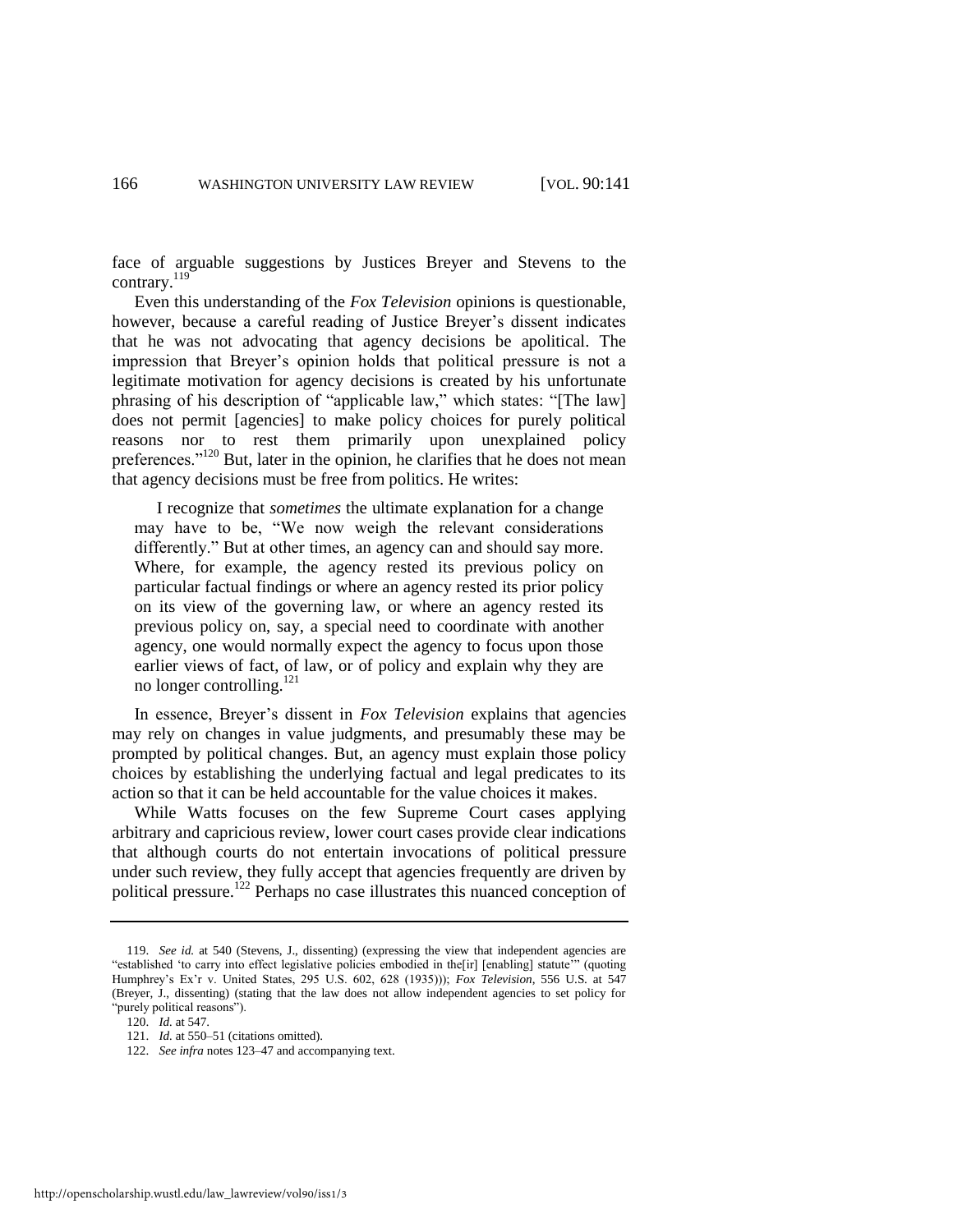<span id="page-27-0"></span>the role of politics better than *Sierra Club v. Costle*. <sup>123</sup> In that case, the D.C. Circuit considered EPA rules implementing the 1977 amendments to the Clean Air Act's new source performance standards provisions.<sup>124</sup> These amendments reflected efforts by competing coalitions of environmentalists, power plant owners, and eastern coal interests to try to influence the standard the EPA ultimately would have to adopt.<sup>125</sup> The statute was far from determinative about which interests would win out.<sup>126</sup>

The agency adopted a standard that resulted in dirtier air at greater cost than an alternative it had considered because the adopted standard provided greater protections to eastern coal interests.<sup>127</sup> Senator Robert Byrd, from the coal-producing state of West Virginia actively met with the agency and seemed to have persuaded the White House to get involved in the rulemaking proceeding to support his preferred standard, which was ultimately adopted.<sup>128</sup> Despite the perversity of the effects of the standard, the politics behind it, and the scores of pages the court wrote on technical questions about the agency decision as part of its hard-look review,  $129$  the court affirmed the agency ultimately because its analysis clearly showed that the adopted standard helped protect eastern coal producers. The court noted that encouraging use of local coal was one of numerous purposes of the statute.<sup>130</sup> In response to objections about meetings with the president that the EPA had not docketed, Judge Wald wrote for the court:

Of course, it is always possible that undisclosed Presidential prodding may direct an outcome that *is* factually based on the record, but different from the outcome that would have [been] obtained in the absence of Presidential involvement. In such a case, it would be true that the political process did affect the outcome in a way the courts could not police. But we do not believe that Congress intended that the courts convert informal rulemaking into

130. *Id.* at 339–40.

<sup>123. 657</sup> F.2d 298 (D.C. Cir. 1981).

<sup>124.</sup> *Id.* at 316.

<sup>125.</sup> BRUCE A. ACKERMAN & WILLIAM T. HASSLER, CLEAN COAL/DIRTY AIR: OR HOW THE CLEAN AIR ACT BECAME A MULTIBILLION-DOLLAR BAIL-OUT FOR HIGH-SULFUR COAL PRODUCERS AND WHAT SHOULD BE DONE ABOUT IT 29–33 (1981).

<sup>126.</sup> *Id.* at 107.

<sup>127.</sup> *Id.* at 33–35.

<sup>128.</sup> *Id.* at 100–02.

<sup>129.</sup> *See Sierra Club*, 657 F.2d at 318–84 (applying hard-look review to the technical issues raised by the EPA adoption of the standard). The court's review was so extensive, it prompted Judge Wald to write: "We reach our decision after interminable record searching (and considerable soul searching). We have read the record with as hard a look as mortal judges can probably give its thousands of pages." *Id.* at 410.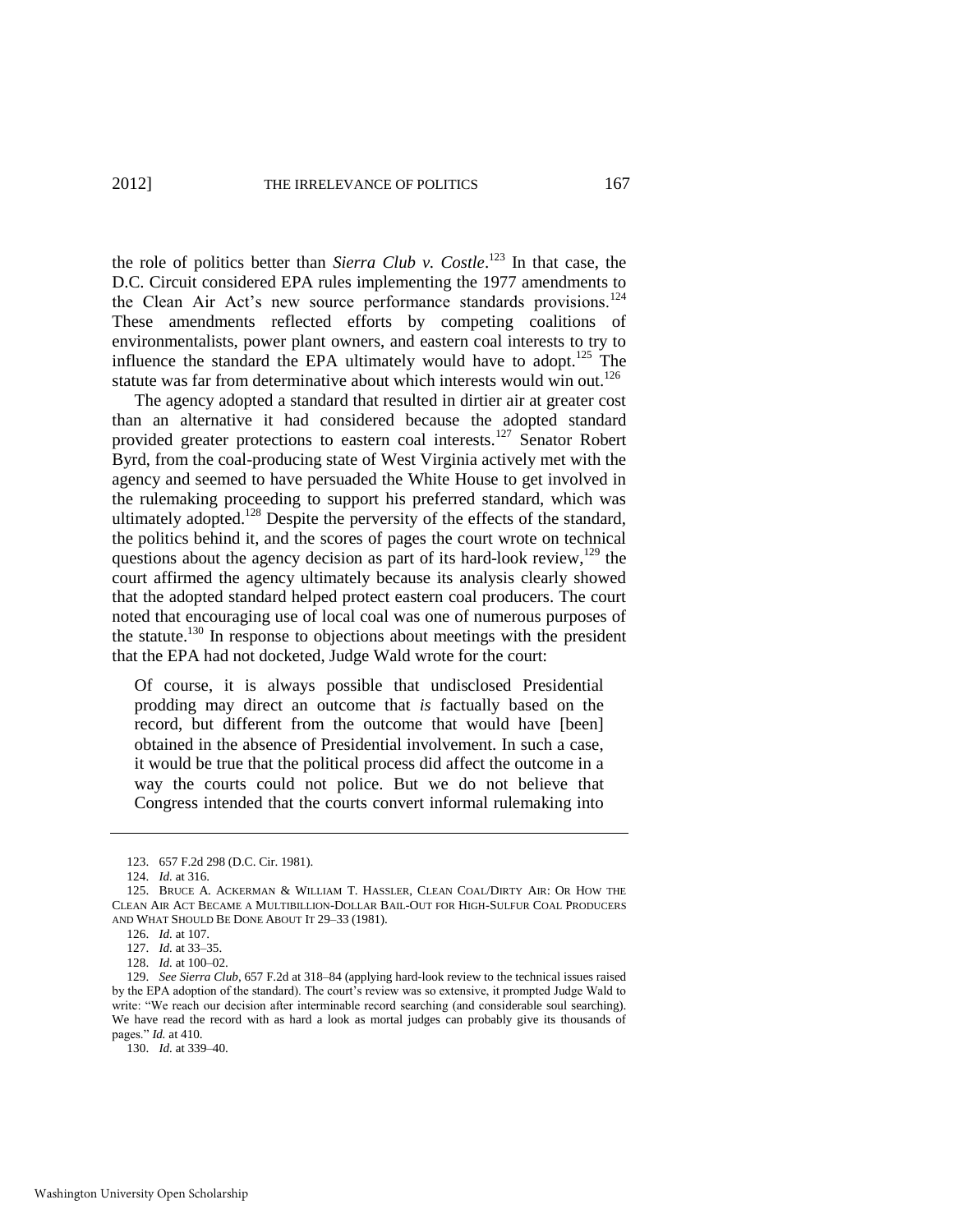a rarified technocratic process, unaffected by political considerations or the presence of Presidential power.<sup>131</sup>

In response to objections of undue congressional influence on the agency decision, Judge Wald stated:

D.C. [Circuit precedent] requires that two conditions be met before an administrative rulemaking may be overturned simply on the grounds of Congressional pressure. First, the content of the pressure upon the Secretary is designed to force him to decide upon factors not made relevant by Congress in the applicable statute. . . . Second, the Secretary's determination must be affected by those extraneous considerations.<sup>132</sup>

What is telling about these quotes is the clarity with which they distinguish between the influences to which agencies might respond and what the courts can actually police. This oft-cited case on hard-look review manifests that although political influence is not relevant to such review, it is a normal—even desirable—input into agency rulemaking.<sup>133</sup>

The *Three Sisters Bridge case*, <sup>134</sup> although it involves informal adjudication rather than rulemaking, provides a factual scenario that illuminates the differences between my understanding of hard-look review and a review that would credit agencies' reliance on politics to justify their actions. The case involved a proposed bridge that would have provided an interstate highway connection between Virginia and the waterfront of Georgetown in Washington, D.C.<sup>135</sup> The project required the approval of

<sup>131</sup>*. Id.* at 408.

<sup>132.</sup> *Id.* at 409.

<sup>133.</sup> Watts acknowledges that *Sierra Club* embraces the political influence of agency rulemaking. Watts, *supra* note [7,](#page-2-1) at 38. Apparently, however, she sees this embrace as occurring only in the context of the law of ex parte contacts because she ignores the scores of pages Judge Wald's opinion devotes to technically focused hard-look review of the EPA rule. *See id.* at 39. The natural implication of Watts's reading of this case is that Judge Wald recognized the importance of political influence when evaluating communication between the agency and the president and members of Congress in a rulemaking proceeding but considered that same influence illegitimate when evaluating the substance of the rule. To me, this description of how judges decide cases strains credibility. As my description of the *Sierra Club* holding illustrates, I believe that Judge Wald embraced the importance of political influence with respect both to the necessity of communications between the agency and its political principals and to the desirability of informing the agency's ultimate value judgments. She did not, however, rely on political influence to conclude that the agency decisions were justified. *See generally Sierra Club*, 657 F.2d 298.

<sup>134.</sup> D.C. Fed'n of Civic Ass'ns v. Volpe (*Three Sisters Bridge case*), 459 F.2d 1231 (D.C. Cir. 1971).

<sup>135.</sup> *Id.* at 1236.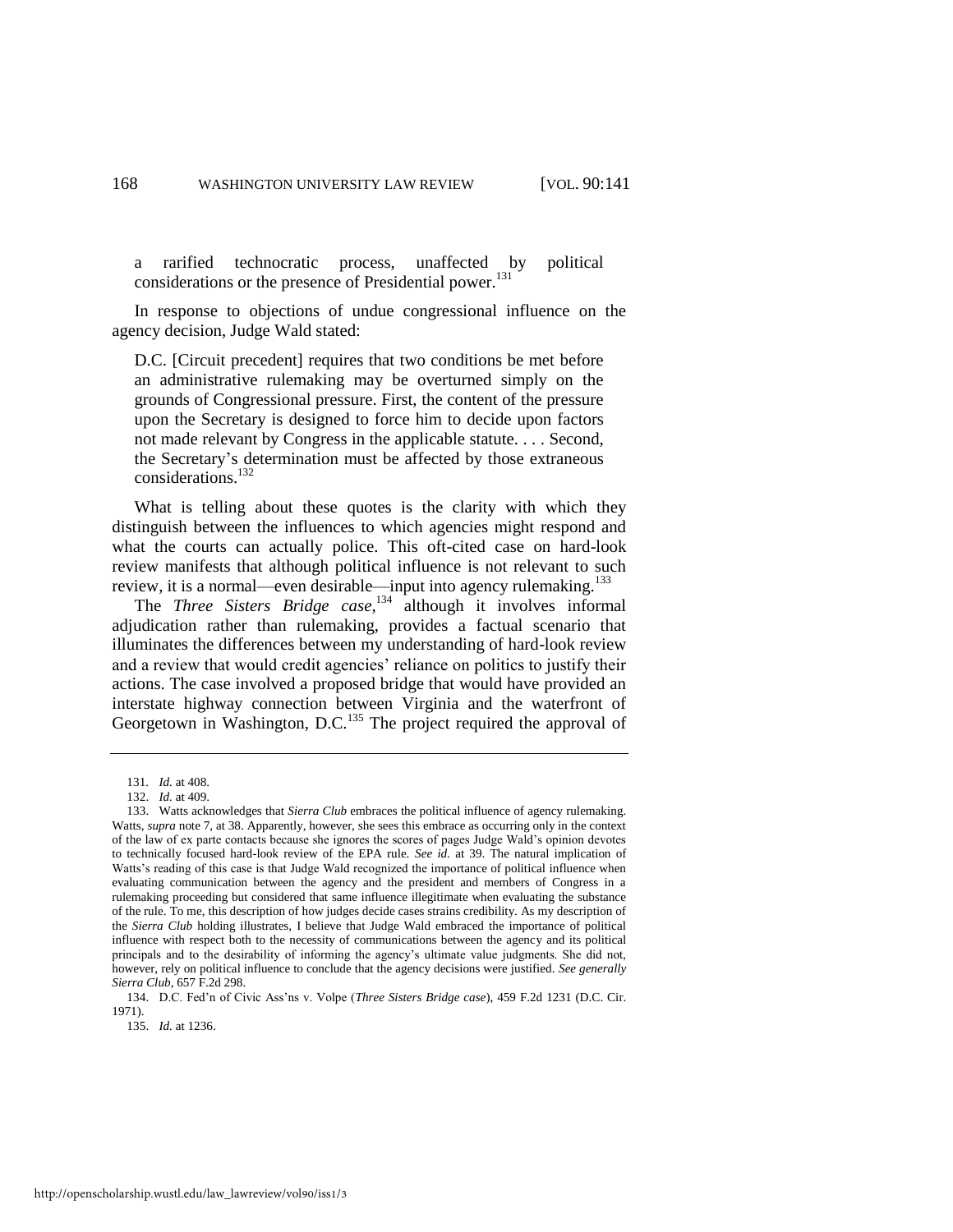the District of Columbia Council and the Secretary of Transportation.<sup>136</sup> Because the bridge would have used parkland, the Secretary had to find that there was no feasible alternative to the bridge to move traffic between Virginia and Georgetown.<sup>137</sup> In making this finding, the Secretary was to weigh the value of parkland heavily.<sup>138</sup>

Congressman Natcher, the chairman of the Subcommittee on the District of Columbia of the House of Representatives, was a strong advocate for the bridge.<sup>139</sup> He threatened that Congress would withhold funding for construction of the District's subway system if the Council did not approve the bridge. $140$  Although a majority of the Council voted to approve the bridge project, several swing voters protested vociferously that they voted to approve the measure only because of Representative Natcher's threat.<sup>141</sup> Secretary of Transportation Volpe, apparently recognizing the support of key members of Congress for the bridge, rushed the project through the approval process. $142$ 

The D.C. Circuit reversed Volpe's approval of the project, finding that the record did not support the government's contention that the Secretary had followed all the statutorily required procedures and considered alternatives that involved not building any bridge. $143$  In this sense, the case was easy. Judge Bazelon, however, also indicated that, for him, the impact of Representative Natcher's threat by itself justified the reversal of the Secretary's approval.<sup>144</sup> This raises the question whether the court should have reversed the approval if Volpe had followed the required procedures and considered the alternatives.

Under my approach, the District Council's response to the threat regarding the withholding of subway funds constituted a justification that

<sup>136.</sup> *Id.* 137. *Id.*

<sup>138.</sup> *See* Citizens to Preserve Overton Park v. Volpe, 401 U.S. 402, 411–13.

<sup>139.</sup> *Three Sisters Bridge case*, 459 F.2d at 1236, 1245–46.

<sup>140.</sup> *Id.*

<sup>141.</sup> *Id.* at 1236, 1245.

<sup>142.</sup> *Id.* Volpe, citing congressional authorization of funding for the bridge, initially approved the bridge without even sending it through the statutorily required process. *Id.* at 1237–39. The determination that Congress had excepted the bridge from this process was reversed in an earlier decision in the case. D.C. Fed'n of Civic Ass'ns, Inc. v. Volpe, 434 F.2d 436, 436, 445–47 (D.C. Cir. 1970).

<sup>143.</sup> *Three Sisters Bridge case*, 459 F.2d at 1237–40.

<sup>144.</sup> *Id.* at 1245. The other judges on the panel did not join this part of Judge Bazelon's opinion. *See id.* at 1246 (noting that Judge Fahy did not find a need to address this issue); *id.* at 1256–57 (MacKinnon, J., dissenting in part) (explaining that he was not convinced that Representative Natcher's pressure had changed the Secretary's evaluation of the project).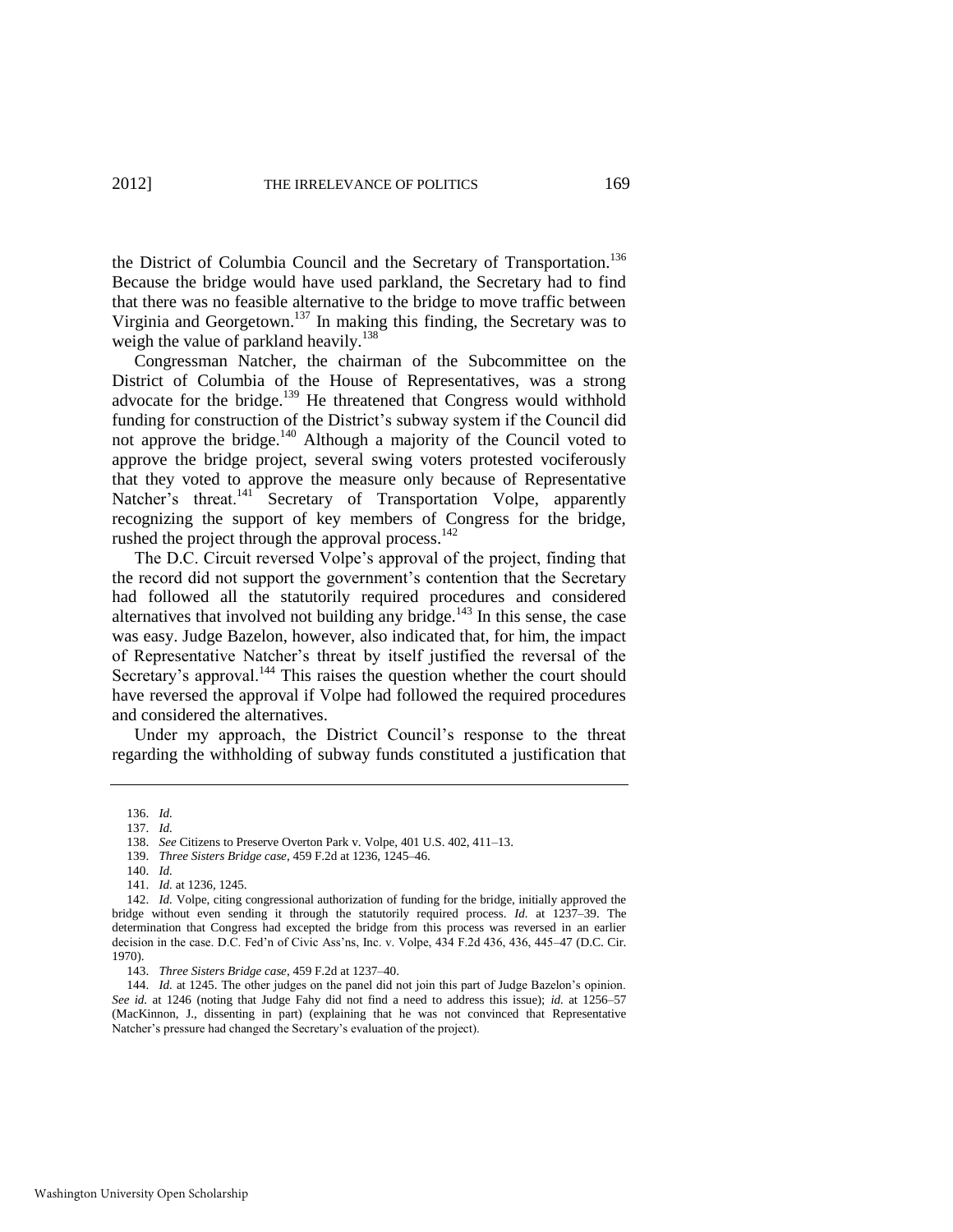was not relevant to the approval of the bridge.<sup>145</sup> The threat was irrelevant not because it was political, but rather because the subway funding had no logical relation to the bridge—it was simply an attempt to leverage political power. Under the hard-look doctrine, the court would have been justified in reversing the approval. Watts indicates that she too would find invocation of the threat insufficient to justify approval of the bridge,  $146$ although it is not clear why given that Representative Natcher's threat was hardly unusual in the push and pull of politics. $147$ 

A starker contrast between my approach and that of Watts is presented by considering another variation on the facts of the *Three Sisters Bridge case*. Suppose first that Representative Natcher's subcommittee publicly expressed strong desire for the bridge in an official subcommittee report, but said nothing about funds for the subway. Suppose further, however, that the Secretary understood that Natcher could deliver votes to kill funding for the subway if the bridge was not approved. Finally, postulate that the Secretary had met the technical procedural and consideration requirements of the statute but had justified the impact on parkland by invoking Congress's political support for the bridge. Although such political influence is clearly legitimate, as I understand hard-look review, the court should nonetheless reverse the Secretary's determination for failing to explain why the benefits of building the bridge outweighed the loss of parkland.<sup>148</sup> In contrast, if Watts's proposal has any teeth at all, it would demand that the reviewing court uphold the approval based on the subcommittee's expression of support for the bridge.

#### II. THE NORMATIVE CASE AGAINST POLITICS IN ARBITRARY AND CAPRICIOUS REVIEW

In part, Professor Watts's characterization of reasoned decision-making as antagonistic to political influence on rulemaking leads her to claim that allowing agencies to rely explicitly on politics to justify their regulatory

<sup>145.</sup> *See* Sierra Club v. Costle, 657 F.2d 298, 409 (opining that the threat to withhold subway funds in the *Three Sisters Bridge case* was not among the factors relevant to the determination of whether the bridge in that case should be built).

<sup>146.</sup> *See* Watts, *supra* not[e 7,](#page-2-1) at 65.

<sup>147.</sup> The threat was not only unusual, it was extremely credible. Representative Natcher's subcommittee had gotten Congress to withhold funds for the subway and released those funds only after the Council voted to approve the bridge. *Three Sisters Bridge case*, 459 F.2d at 1245.

<sup>148.</sup> To clarify my understanding, had Secretary Volpe explained why the bridge was warranted despite its use of parkland without invoking his reading of Congress's preference, the court would be justified in affirming the approval despite the political motivation for the Secretary's decision. *See supra* note[s 35](#page-10-0)[–37](#page-10-1) and accompanying text.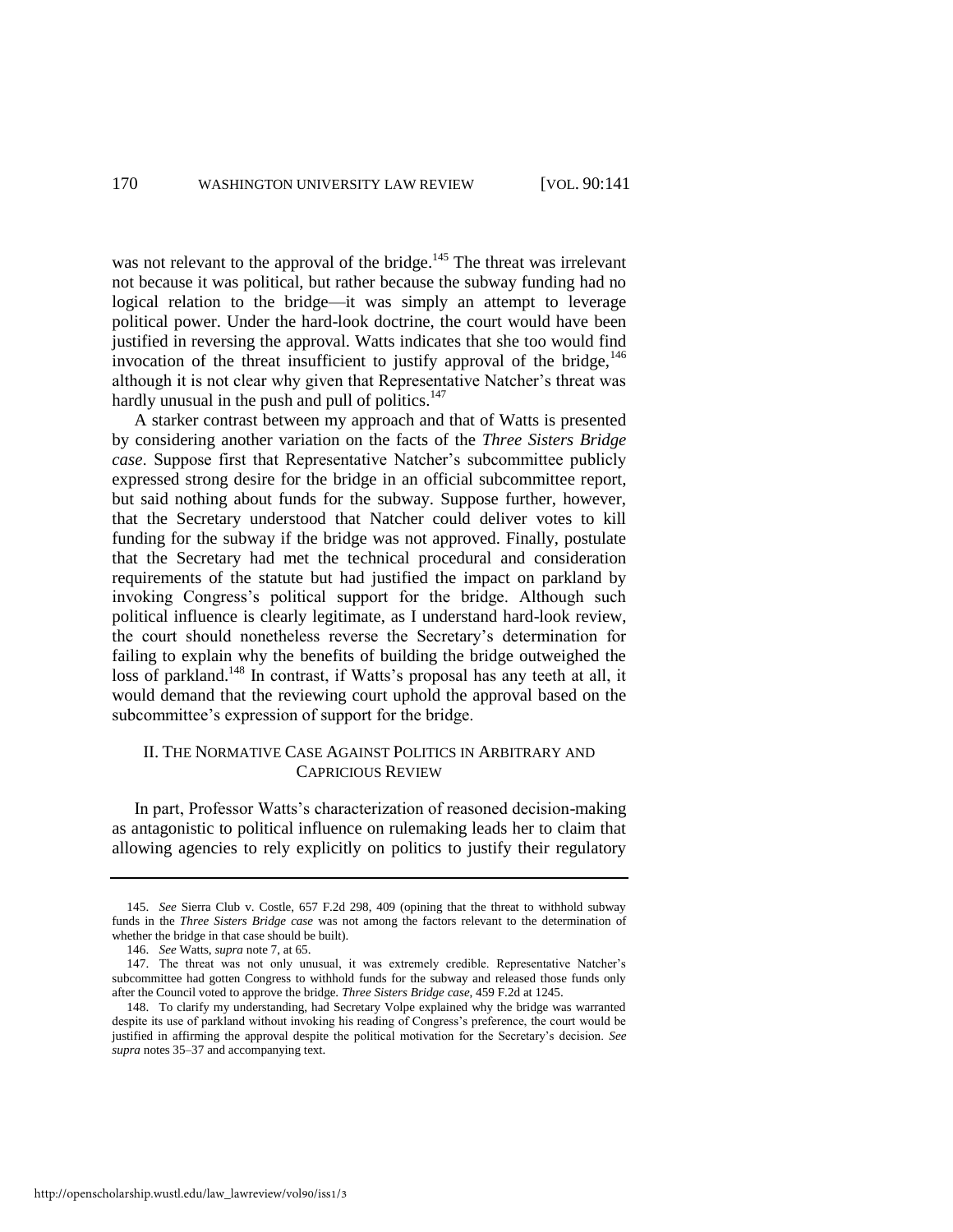decisions would change arbitrary and capricious review for the better.<sup>149</sup> She describes the benefits of her proposal as making agency decisions more honest and keeping courts in check.<sup>150</sup> Most significantly, she argues that allowing agencies to invoke politics will reveal the true basis of many agency decisions, which will make agencies' decisions more accountable.<sup>151</sup> Additionally, she contends that allowing agencies to rely on political preferences of the administration will relieve agencies from pressure to manipulate science to justify their decisions, thereby encouraging agencies to be more honest about the science behind their decisions.<sup>152</sup> As a third point, Watts concludes that her proposal would decrease the ossification of rulemaking because agencies will not have to spend time and resources on factual and scientific determinations that do not influence their decisions.<sup>153</sup> A proper understanding of the role of hard-look review in the administrative process, however, suggests that Watts's normative assessment on all three points is problematic.

#### *A. Transparency and Political Accountability for Regulations*

<span id="page-31-0"></span>Essentially, Watts's proposal would allow agencies to substitute the invocation of political preferences for at least some development of facts and reasoning about impacts of agency regulations. Although Watts never explicitly addresses how political factors should be balanced alongside technical ones,<sup>154</sup> she indicates that invocation of politics, in some instances, should allow an agency rule to pass hard-look review that would not pass as courts currently apply that standard.<sup>155</sup> Also, as she would incorporate politics into judicial review, politics would never disqualify a regulation that otherwise would meet the hard-look standard.<sup>156</sup> By

<sup>149.</sup> Watts, *supra* not[e 7,](#page-2-1) at 16–20, 32–33, 84.

<sup>150.</sup> *Id.* at 33–34.

<sup>151.</sup> *Id.* at 42–45. Although this is the last argument Watts presents, she labels it as perhaps the most important one. *Id.* at 42.

<sup>152.</sup> *Id.* at 41–42.

<sup>153.</sup> *Id.* at 42–45.

<sup>154.</sup> *Id.* at 72–73.

<sup>155.</sup> *See id.* at 73.

<sup>156.</sup> *Id.* at 76 (noting that, under her proposal, agencies would get additional deference for revealing political reasons, but would pay no price for not invoking them). Because agencies would not have to reveal political influence on which they did not rely to justify a rule, Watts's proposal would allow them to conceal improper political influence. *Id.* Watts recognizes this problem, and therefore expresses some willingness to allow courts to reverse agencies for failure to reveal political influence on which he rule was based. *Id.* at 76–77. She points out, however, that a requirement that courts require agencies to reveal political communications is fraught with constitutional difficulties and problems of judicial competence. *Id.* at 76.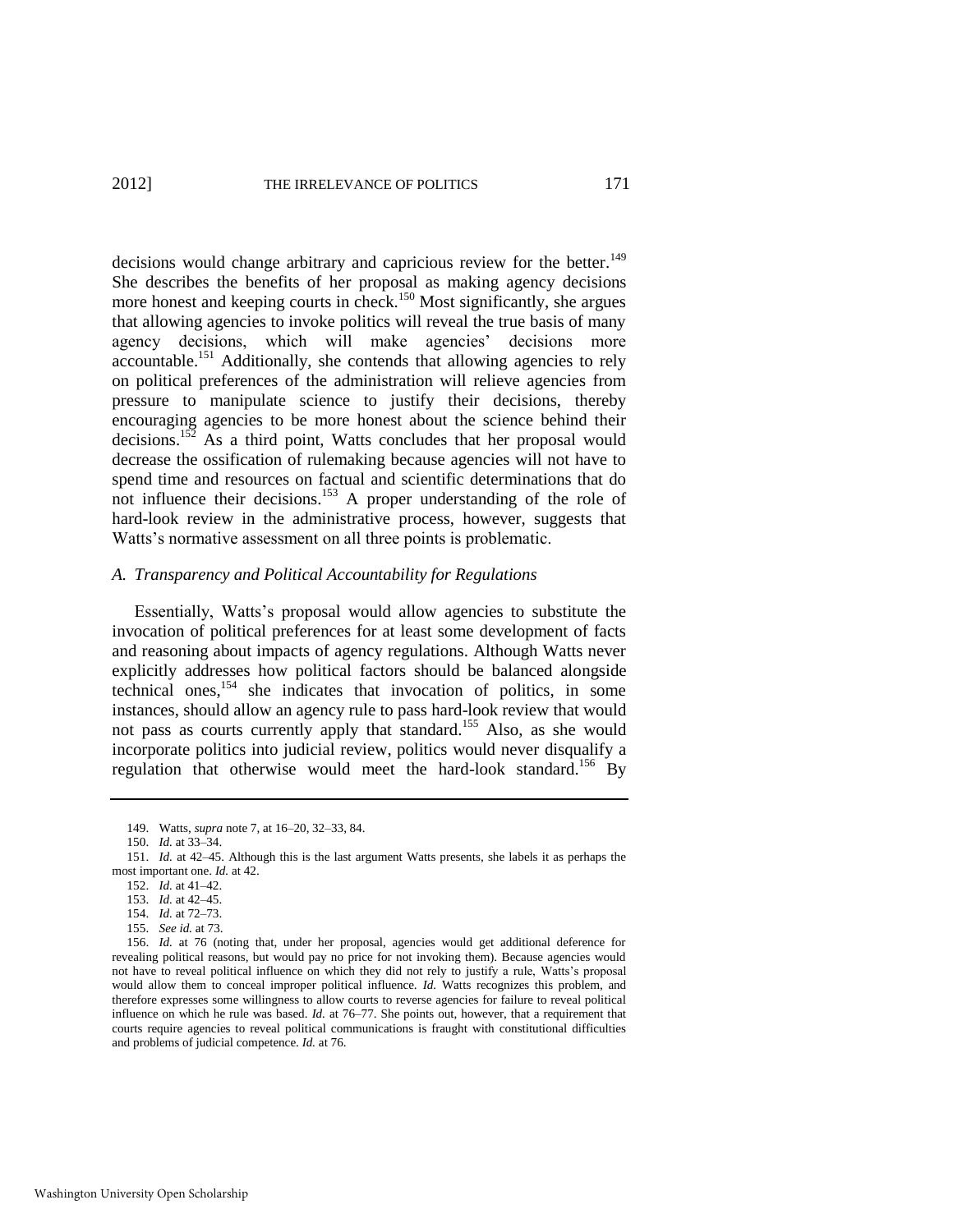implication, political considerations would substitute for the missing analysis that would render a decision arbitrary and capricious under the current invocation of the standard.

The idea behind Watts's proposal is that the electorate will evaluate whether it agrees with the political decision. That public evaluation will constrain the president from encouraging the agency to act in a manner that is not politically supported. By her account, hard-look review hinders the openness of political influence on agency regulation.<sup>157</sup> As I argued above, however, hard-look review does not condemn political influence. It merely recognizes that presidential and congressional influences often do not reflect political support for the precise trade-offs that an agency regulation entails. Contrary to Watts's contentions, allowing an agency to fall back on general recitation of presidential support for a rule permits the agency to hide the details of the value judgments it makes. Generally, political support for a policy is not all-or-nothing. There may be political support for a policy similar to the one the agency adopts, yet that support may depend on how far the agency takes that policy—that is, on the tradeoffs that stakeholders will have to make if the agency acts as the president desires. Under my conception of hard-look review, the agency has to develop a record that will indicate and support its best assessment of the impact of its policy in terms of benefits bestowed and costs engendered.

The case of *Rust v. Sullivan*<sup>158</sup> provides an illuminating example of how Watts's proposal allows an agency to escape from having to reveal the true nature of its value judgments. *Rust* involved the Secretary of Health and Human Services (HHS) in the Reagan Administration changing an interpretation of the meaning of a provision in Title X of the Public Health Service Act, which prohibits federal money made available under that Title from "be[ing] used in programs where abortion is a method of family planning."<sup>159</sup> The new interpretation prohibited recipients of Title X funds—including doctors—from counseling women about abortion.<sup>160</sup> The case generated a heated debate among the justices about the First Amendment in the context of government-funded activity,<sup>161</sup> but I want to focus on the administrative law question of whether the agency rule was consistent with the Act.<sup>162</sup>

<sup>157.</sup> *Id.* at 23–26.

<sup>158. 500</sup> U.S. 173 (1991).

<sup>159.</sup> *Id.* at 177–79 (quoting Public Health Services Act, 42 U.S.C. § 300a-6 (1970)).

<sup>160.</sup> *Id.* at 179–80.

<sup>161.</sup> *Id.* at 192–205, 208–20, 224–25.

<sup>162.</sup> *See id.* at 183.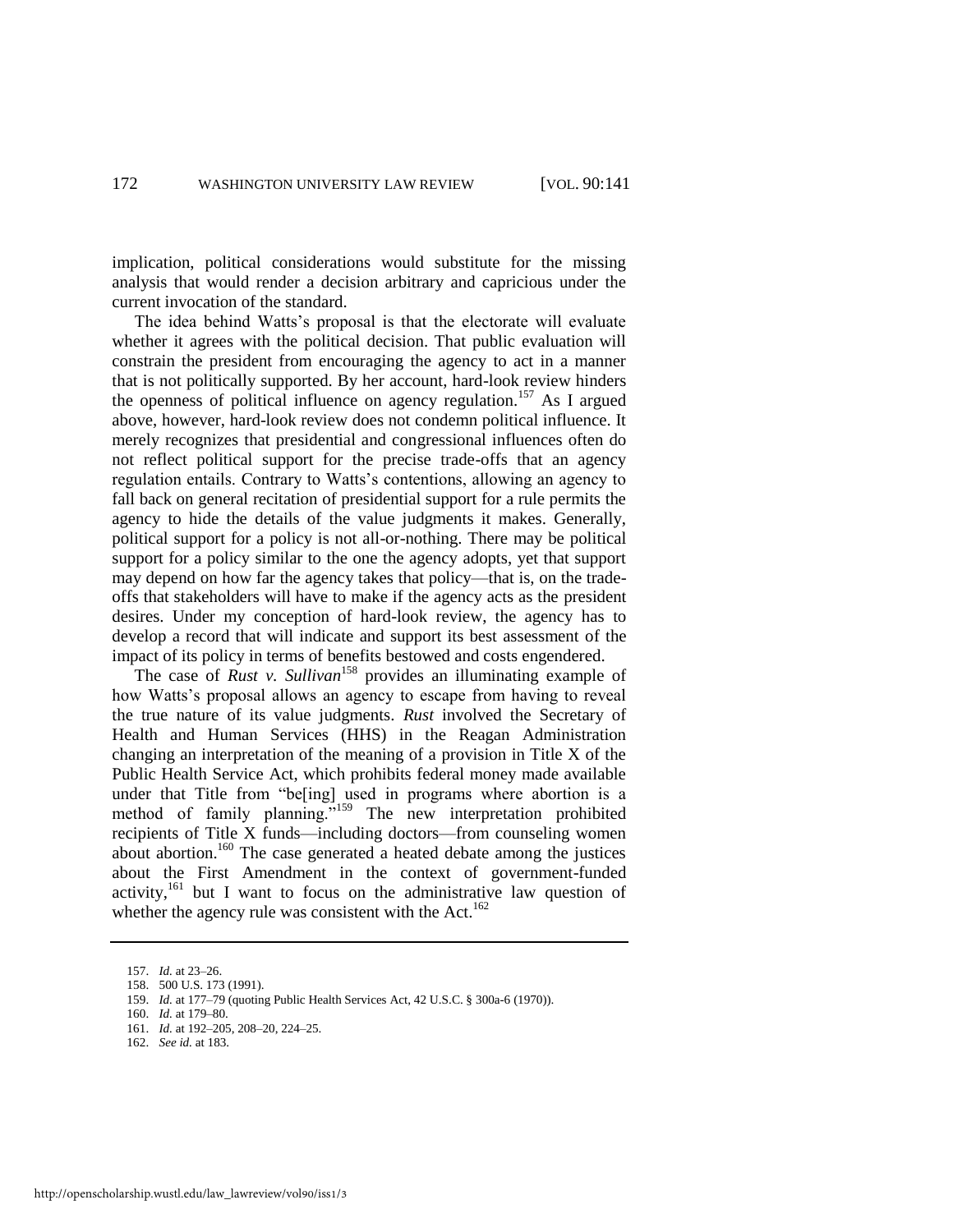<span id="page-33-0"></span>The Court applied *Chevron* and held at step one that the statute was ambiguous about the precise meaning of programs where abortion is a method of family planning.<sup>163</sup> The Court explicitly concluded that the statute was silent about whether recipients of Title X funds can engage in counseling about abortion, but that the agency's interpretation was clearly within bounds allowed by the statute.<sup>164</sup> With respect to step two of *Chevron*, comments in the rulemaking indicated that even though the rule applied only to abortion as family planning, the agency interpretation was problematic because it would prohibit doctors in family planning clinics from informing women for whom childbirth might pose a significant risk to their lives and health about abortion as an option.<sup>165</sup> Comments also expressed concern that the new interpretation might keep women who ultimately choose abortion from doing so in a timely manner, thereby exposing them to later term procedures that pose greater risks to their health.<sup>166</sup> The comments noted that many women who use family planning clinics do not have personal physicians who would otherwise inform them of the abortion option.<sup>167</sup> The agency never assessed the effect of its rule on risks to the health of Title X clients, $168$  but merely opined that there is an adequate basis for the rule because it is reasonable under all circumstances.<sup>169</sup> The Court held that the agency had adequately justified its changed interpretation as necessary to prevent abuses and the

166. *See id.* at 2936 (summarizing such comments); *Id.* at 2938 (responding that such delay has the beneficial effect of "allow[ing] sufficient time for reflection prior to making an informed decision" and, in any case, is consistent with the statute, which clearly intended that abortion not be facilitated through the Title X program).

167. *See id.* at 2925 (indicating that some family planning providers argued that "for many Title X clients, the Title X project constitutes their only source of health care").

168. The drafters did change the rule to include what some might term an exception—obligating Title X providers to provide clients with immediate referrals to appropriate medical facilities when confronted with immediately life-threatening emergencies, such as ectopic pregnancies. *Id.* at 2937.

169. *Id.* at 2925 (citing *Chevron*). In doing so, the agency confuses *Chevron*'s instruction to reviewing courts with the standard an agency should meet in interpreting a statute. *See* Mark Seidenfeld, *A Syncopated* Chevron*: Emphasizing Reasoned Decisionmaking in Reviewing Agency Interpretations of Statutes,* 73 TEX. L. REV. 83, 111 & n.157 (1994) [hereinafter Seidenfeld, *A Syncopated* Chevron].

<span id="page-33-2"></span><span id="page-33-1"></span><sup>163.</sup> *Id.* at 184.

<sup>164.</sup> *Id.* 

<sup>165.</sup> *See* Statutory Prohibition on Use of Appropriated Funds in Programs Where Abortion is a Method of Family Planning, 53 Fed. Reg. 2922, 2929 (Feb. 2, 1988) [hereinafter Abortion Counseling Regulations] (reporting comments expressing concern that the rule "would require physicians to remain silent when confronted with a pregnant patient with medical conditions which may be exacerbated by pregnancy, such as diabetes, multiple sclerosis, lupus, or AIDS"); *see also id.* at 2932 (essentially admitting that the rule would preclude communication about abortion to a patient for whom childbirth might pose a threat to life or health by stating that precluding the doctor from discussing abortion in such a situation would not violate medical ethics).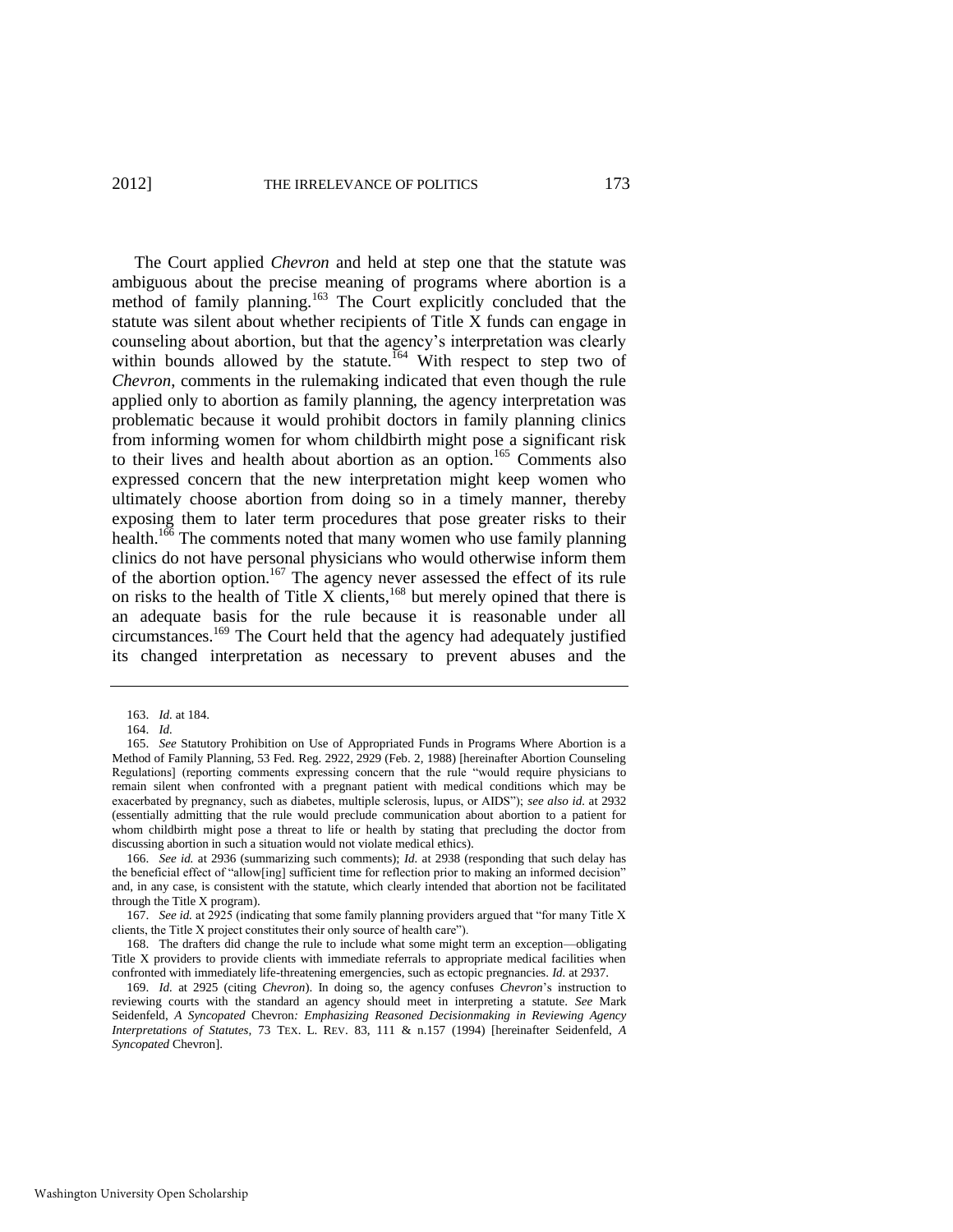appearance that funds were being used to support abortion.<sup>170</sup> Most relevant to this article, the agency explained that the new interpretation was "supported by a shift in attitude against the 'elimination of unborn children by abortion. $m<sup>171</sup>$ 

Essentially in *Rust*, under step two of *Chevron*, the Court did precisely what Watts advocates under the arbitrary and capricious standard of review. And, at first blush, this seems like the quintessential case that justifies the invocation of the political values of the administration. Abortion is a contentious political issue that has played a significant role in presidential campaigns.<sup>172</sup> President Reagan announced the decision and made his support of it clear, implying that the White House was essentially the driving force behind the rule change.<sup>173</sup> Reagan's announcement came at a time when Vice President George H.W. Bush was facing a challenge from the Right for the Republican nomination in the next presidential election.<sup>174</sup> Presumably, those in favor of restricting access to abortions would see the Secretary's interpretation as a reason to vote for Bush in the next election, and those opposed would use it as a reason to vote against him.

But, for many people the issue is not simply being for or against abortion. Whether the abortion is necessary to protect the life and health of the pregnant woman affect many people's idea of whether abortion is justified in particular instances.<sup>175</sup> By invoking the president's political preference, however, HHS was able to avoid having to indicate the effect of its changed interpretation on pregnant women whose health might be

http://openscholarship.wustl.edu/law\_lawreview/vol90/iss1/3

<sup>170.</sup> Rust v. Sullivan, 500 U.S. at 187.

<sup>171.</sup> *Id.* (quoting Abortion Counseling Regulations, *supra* not[e 165,](#page-33-0) at 2944).

<sup>172.</sup> News articles reporting on abortion as a campaign issue are legion. *See, e.g.*, Marc Santora, *Giuliani Tries to Reassure Religious Conservatives*, N.Y. TIMES, Oct. 4, 2007, at A23; Richard L. Berke, *Christian Right Issues a Threat to the G.O.P.*, N.Y. TIMES, Feb. 11, 1995, at 1. The history of the Abortion Counseling Regulations themselves illustrates how the abortion issue can relate to candidates' presidential campaigns. "President Reagan announced that [HHS] would publish proposed [Abortion Counseling] [R]egulations" on July 30, 1987. Abortion Counseling Regulations, *supra* note [165,](#page-33-0) at 2922. This occurred, perhaps not coincidentally, just as Vice President Bush faced opposition from the religious right for the Republican nomination for president. *See* David E. Rosenbaum, *Robertson Backers Eager for Southern Test*, N.Y. TIMES, Feb. 13, 1988, at 1; Phil Gailey, *Religious Right Challenging G.O.P*., N.Y. TIMES, June 2, 1986, at B12.

<sup>173.</sup> *See* Abortion Counseling Regulations, *supra* note [165,](#page-33-0) at 2922; Spencer Rich, *Reagan to Tighten Family-Planning Aid Rules*, WASH. POST, July 30, 1987, at A9.

<sup>174.</sup> *See* Seidenfeld, *A Syncopated* Chevron, *supra* note [169,](#page-33-1) at 101–02.

<sup>175.</sup> Abortion, GALLUP, http://www.gallup.com/poll/1576/abortion.aspx#2 (last visited Oct. 12, 2011). In 2011, when survey respondents were asked directly whether abortion should be legal or illegal when the woman's life is in danger, 83 percent believed it should be legal and 13 percent believed it should be illegal. This is in stark contrast to 47 percent of Americans who identify as prolife. *Id.*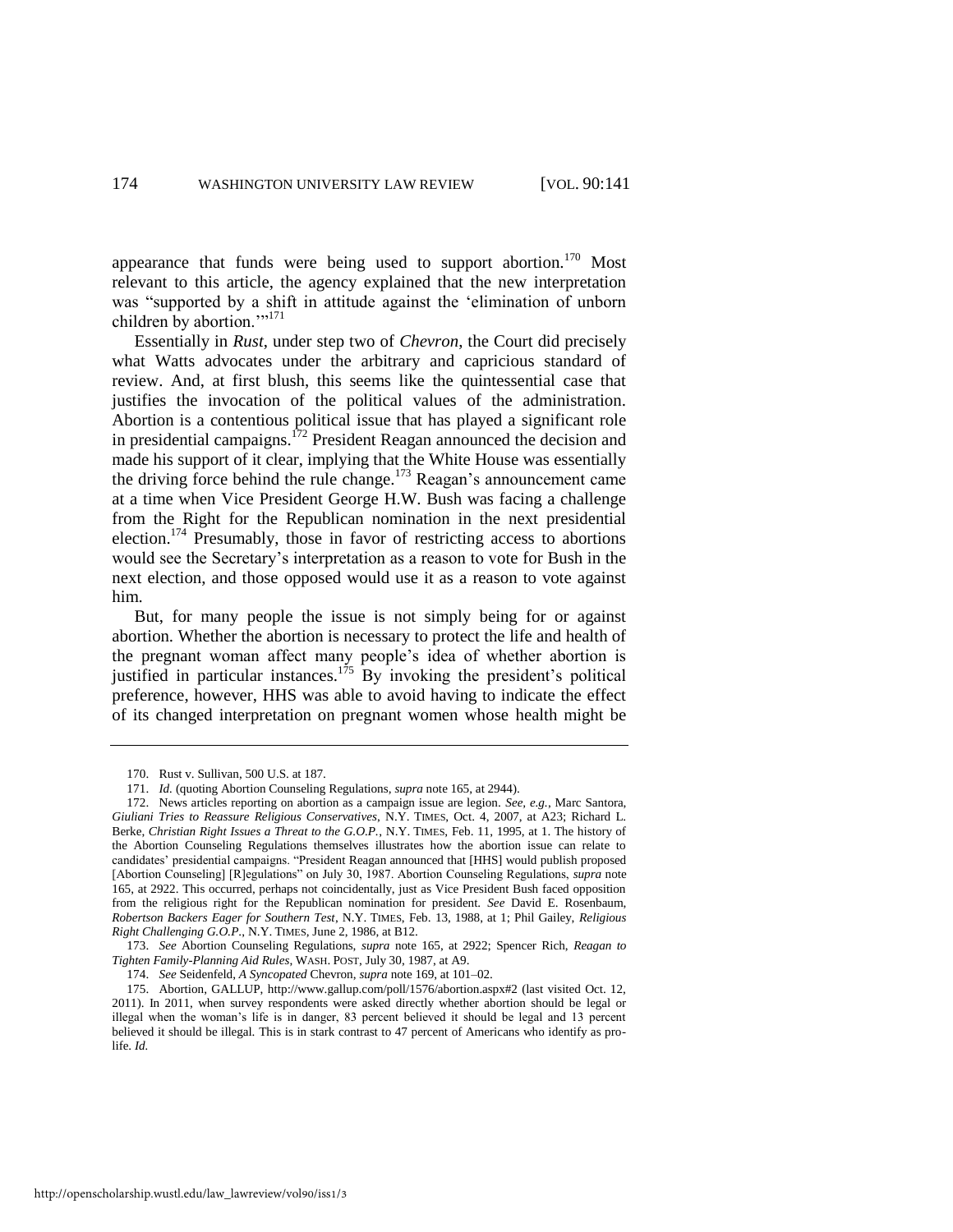endangered by childbirth, many of whom did not have personal physicians to inform them of the related risks.<sup>176</sup> I do not doubt that the Reagan administration could have justified its ultimate interpretation of Title X. But, it is not certain that the Secretary of HHS would have adopted that interpretation or that the interpretation would have had the same political impact if the Secretary had to explain that for whatever number of fetuses HHS expected the policy to keep from being aborted, it would also likely result in the death of a certain number of women.

A second problem with the accountability defense of Watts's proposal is its extreme optimism about the capability of the political market to register preferences about regulatory outcomes. Watts argues that her proposal would bring the arbitrary and capricious review in line with the widely accepted model of political control as a justification for the administrative state. $177$  The implications of that model for judicial doctrine, however, are more complicated than Watts's analysis suggests. In particular, her argument that hard-look review is inconsistent with the political control model assumes that such control will sufficiently constrain agency regulation so that it reflects the values of the polity.<sup>178</sup>

<span id="page-35-0"></span>The political control model focuses on Congress and the president as providing accountability for agency decisions.<sup>179</sup> Outside the formal mechanisms of legislation and Senate votes on presidential appointments, congressional influence operates primarily through the committee system.<sup>180</sup> There are serious problems both with ascribing the influence wielded in committees to the legislature as a whole<sup>181</sup> and with the ability

<sup>176.</sup> *See supra* note[s 166–](#page-33-2)67 and accompanying text.

<sup>177.</sup> Watts, *supra* not[e 7,](#page-2-1) at 39.

<sup>178.</sup> See Criddle, *supra* note [85,](#page-19-0) at 461 (describing "the [f]iction of [p]residential [a]ccountability"); Glen Staszewski, *Reason-Giving and Accountability*, 93 MINN. L. REV. 1253, 1266–71 (2009); Heidi Kitrosser, *The Acccountable Executive*, 93 MINN. L. REV. 1741, 1763–69 (2009) (noting that the President's control over information allows him to escape meaningful accountability for agency policies); Peter M. Shane, *Political Accountability in a System of Checks and Balances: The Case of Presidential Review of Rulemaking*, 48 ARK. L. REV. 161, 197–202 (1995) (critically analyzing the assertion that presidential management of administrative policy is accountable to public opinion).

<sup>179.</sup> *See* Watts, *supra* not[e 7,](#page-2-1) at 35–36 (noting that the political control model legitimates agency political decision-making by stressing that agencies are accountable because they are controlled by the political branches).

<sup>180.</sup> *See* Jack M. Beermann, *Congressional Administration*, 43 SAN DIEGO L. REV. 61, 70 (2006) (discussing the role of committees in the informal supervision of agencies).

<sup>181.</sup> Neither the fact that legislative committees are not necessarily representative of the legislature as an institution, nor the lack of the accountability of individual members of Congress to any national constituency renders the influence of committee members on agencies illegitimate in the rough and tumble of interactions among the political branches. *See* FCC v. Fox Television, 556 U.S. 502, 525 n.5 (2009) (indicating that "extrastatutory influence Congress exerts over agencies  $\dots$  by the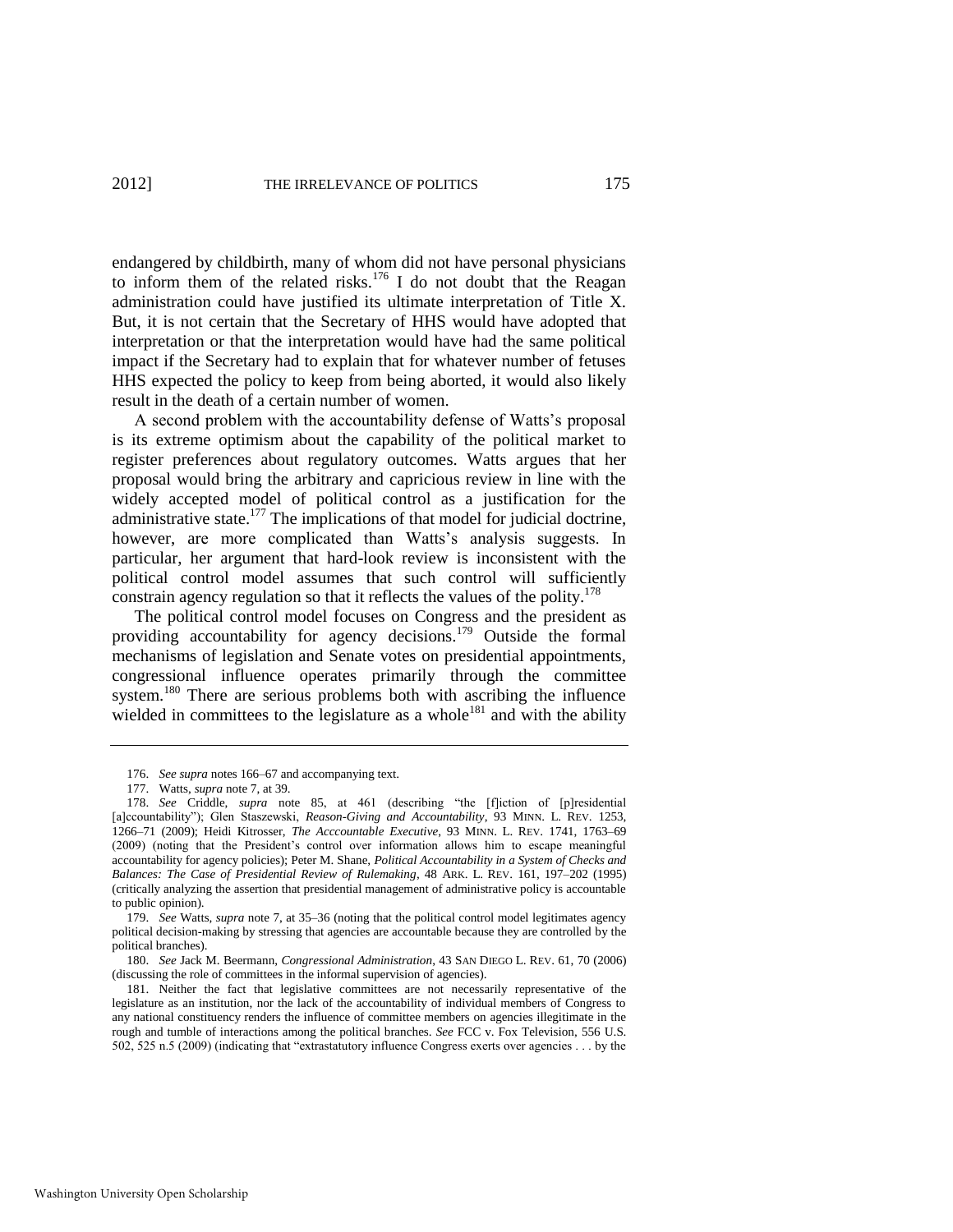of elections within individual congressional districts to hold committee members accountable to the general national interest.<sup>182</sup> The president, however, is more promising as a source of public-interest-focused influence. After all, the president answers to the entire electorate, so he has an incentive to regulate only when the regulation benefits the nation as a whole.<sup>183</sup> Unfortunately, the system of electing the president does not operate so efficiently that one can trust the president to influence agencies to act in the public interest on most, let alone all, regulatory issues.<sup>184</sup>

Problems with presidential control are illuminated by the public choice critique of the interest group model, which highlights ways in which focused interest groups have an advantage in the political arena over diffuse interest groups.<sup>185</sup> On many issues, the general public will not have any knowledge that an agency acted. They will have even less knowledge about how the agency acted. And, they will almost certainly not have any idea about the impacts or even the significance of the action.<sup>186</sup> Those directly subject to regulation are likely to be aware of all the implications of a potential new rule.<sup>187</sup> Hence, they are more apt to seek White House

The constitutionally ordained legislative process of bicameralism and presentment is designed

to check factional influence, promote caution and deliberation, and provoke public discussion.

To prevent the circumvention of that process, the Court has consistently forbidden Congress to reserve delegated authority for its own components, agents, or members.

John F. Manning, *What Divides Textualists from Purposivists?*, 106 COLUM. L. REV. 70, 84 n.52 (2006) (citation omitted) (citing as examples supporting his statement, Metro. Wash. Airports Auth. v. Citizens for the Abatement of Aircraft Noise, Inc., 501 U.S. 252, 275–77 (1991); Bowsher v. Synar, 478 U.S. 714, 726 (1986); INS v. Chadha, 462 U.S. 919, 944–59 (1983)).

182. *See* WILLIAM N. ESKRIDGE, PHILLIP P. FRICKEY & ELIZABETH GARRETT, LEGISLATION AND STATUTORY INTERPRETATION 71 (2000) (describing the committee system as a means of delivering unjustified benefits to special interest groups); Barry R. Weingast & William J. Marshall, *The Industrial Organization of Congress; or, Why Legislatures, Like Firms, Are Not Organized as Markets*, 96 J. POL. ECON. 132, 157–58 (1988) (describing the committee system as a mechanism to facilitate legislators obtaining benefits that may run counter to the preferences of the majority of the legislative body).

183. *See* Mashaw, *supra* not[e 19,](#page-6-0) at 95–96.

185. *See* Steven P. Croley, *Theories of Regulation: Incorporating the Administrative Process*, 98 COLUM. L. REV. 1, 33–41, 60 (1998).

186. *See* John A. Ferejohn, *Information and the Electoral Process*, *in* INFORMATION AND DEMOCRATIC PROCESSES 3, 3 (John A. Ferejohn & James H. Kuklinski eds., 1990) ("Decades of behavioral research have shown that most people know little about . . . the public issues that occupy officials from Washington to city hall."); Sally Katzen, *Governing in the Information Age: Technology as a Tool of Democratic Engagement*, 32 CARDOZO L. REV. 2285, 2288 (2011).

187. In fact, the agency usually will seek out information from regulated industries well before

congressional committees responsible for oversight and appropriations with respect to the relevant agency" is proper). Permitting courts to distinguish regulations they will affirm from those they will reverse based on the expressed views of a subgroup of the legislature, however, would seem to run afoul of the constitutional principle that Congress cannot delegate its lawmaking powers to a subgroup or agent of the legislative branch. According to John Manning:

<sup>184.</sup> *See* Criddle, *supra* not[e 85,](#page-19-0) at 461–64; Shane, *supra* not[e 178,](#page-35-0) at 204–06.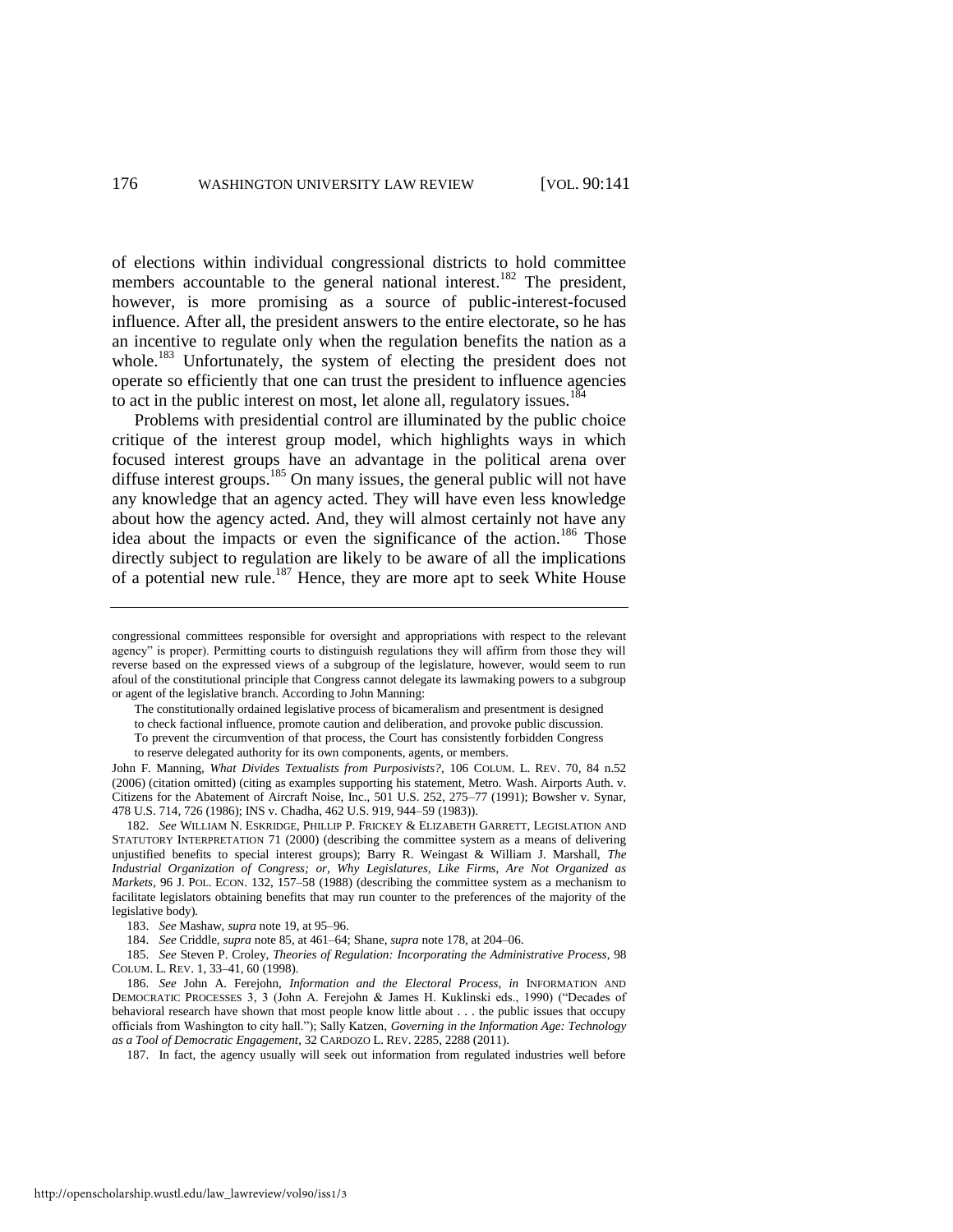support for their preferred regulatory outcomes than would the general public or a group with diffuse interests. In some instances, interest group entrepreneurs might manage to overcome organizational barriers faced by diffuse interest groups.<sup>188</sup> But even if such entrepreneurs manage to form a public interest group that participates in the rulemaking, they will have a difficult time mobilizing its members to respond to agency action at the polls.<sup>189</sup>

In short, focused interest groups are more likely to have the incentives and ability to monitor agencies and appeal to the White House to support their regulatory preferences. As public choice literature recognizes, the differences in the incentives and costs faced by different interest groups greatly increase the likelihood that regulation will serve special interests at the expense of the general public.<sup>190</sup> And "neither the contemporary process of presidential selection nor the observed behavior of voters, candidates, or Presidents corroborates the story of a 'Representative-in-Chief,' whose immunity from regionalism and special interest politics enables him, uniquely, to identify and further some higher will of the whole nation." $191$  Therefore, if we seek to improve administrative accountability, it seems worthwhile to maintain nonpolitical checks that at least encourage agencies to reveal the value choices they make when they regulate. Watts's proposal, unfortunately, would compromise one of the

developing a proposed rule. *See* Wendy Wagner, Katherine Barnes & Lisa Peters, *Rulemaking in the Shade: An Empirical Study of EPA's Air Toxic Emission Standards*, 63 ADMIN. L. REV. 99, 127 (2011) (reporting empirical evidence that regulated entities are more aware and involved in rule development than are public interest groups); Cary Coglianese, Challenging the Rules: Litigation and Bargaining in the Administrative Process 38–39 (1994) (unpublished Ph.D. dissertation, University of Michigan) (on file with author) (quoting an EPA official who emphasized the agency interest in getting industry involved in rulemaking at the earliest stage).

<sup>188.</sup> *See* RUSSELL HARDIN, COLLECTIVE ACTION 16–37 (1982) (describing the barriers to collective action and the significance of "political entrepreneurs" in group coordination); JACK L. WALKER JR., MOBILIZING INTEREST GROUPS IN AMERICA: PATRONS, PROFESSIONS, AND SOCIAL MOVEMENTS 41–55 (1991) (describing the role of policy entrepreneurs in mobilizing a large number of people on questions of policy); Robert H. Salisbury, *An Exchange Theory of Interest Groups*, 13 MIDWEST J. POL. SCI. 1,  $11-15$  (1969) (explaining how "entrepreneurs/organizers" invest the initial capital needed to overcome barriers to collective action).

<sup>189.</sup> *See* Erin A. O'Hara & Larry E. Ribstein, *From Politics to Efficiency in Choice of Law*, 67 U. CHI. L. REV. 1151, 1157 (2000) ("The winning interest groups are typically those who can organize most cheaply and effectively to raise and spend money, or to mobilize votes and other political resources.").

<sup>190.</sup> *See* George J. Stigler, *The Theory of Economic Regulation*, 2 BELL J. ECON. & MGMT. SCI. 3, 3 (1971) (proposing a public choice model arguing that "regulation is acquired by the industry and is designed and operated primarily for its benefit"). See generally MANCUR OLSON, JR., THE LOGIC OF COLLECTIVE ACTION: PUBLIC GOODS AND THE THEORY OF GROUPS (1971) (describing organizational advantages of small focused interest groups over large diffuse ones).

<sup>191.</sup> Cynthia R. Farina, *False Comfort and Impossible Promises: Uncertainty, Information Overload, and the Unitary Executive*, 12 U. PA. J. CONST. L. 357, 360 (2010).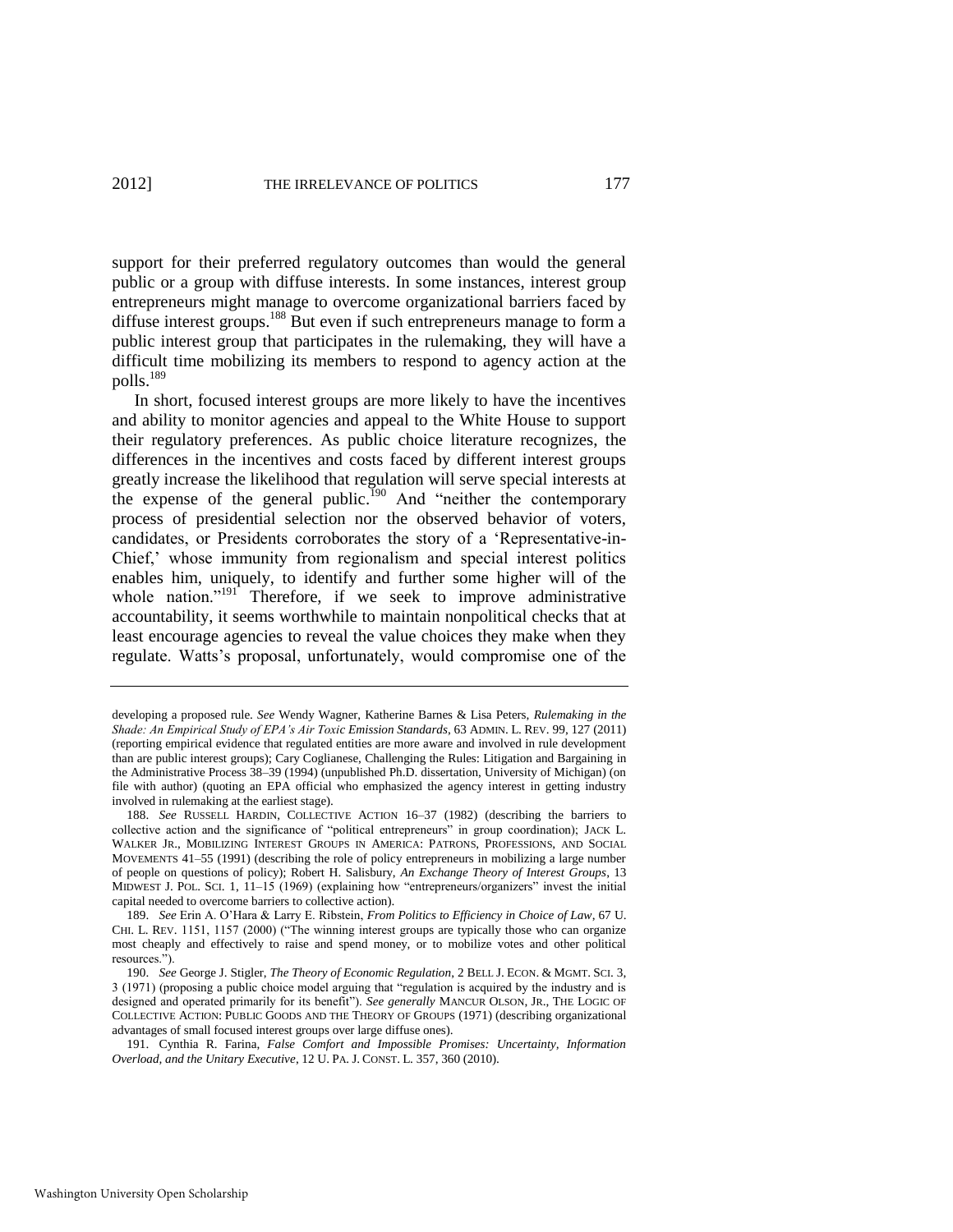most important of such checks—meaningful judicial inquiry into explanations for agency action.

Hard-look review helps ferret out rules that reflect political payoffs rather than electoral support. It does so by demanding that the agency make clear the implications of any agency action.<sup>192</sup> Not infrequently, agencies are unwilling to do so, perhaps because that will make obvious the costs of the action to the general public and thereby cause political backlash. Instead, they try to couch decisions motivated by political giveaways as benefitting the general public.<sup>193</sup> In some cases, however, they are unable to do so, and the courts, under the hard-look test, find the agency decision simply illogical or so full of holes in data or reasoning that they reverse the decision.<sup>194</sup>

At first blush, one might think this is the perfect situation for Professor Watts's proposal to provide benefits of transparency. Implicit in her account is the assumption that if the agency is allowed to justify its rulemaking decision on political grounds, then it will have to reveal that its politics is motivated by its desire to provide rents to the special interest group. But that is not how politics works.<sup>195</sup> Far more likely, the administration would couch its decision as being based on opposition to intrusive and needless government regulation, or some similar political platitude. Unless courts are willing to look behind the spin put on a political statement supporting an agency action, allowing the agency to

<sup>192.</sup> *See supra* not[e 87 a](#page-20-0)nd accompanying text.

<sup>193.</sup> By some accounts, the new source performance standards set by the EPA for coal fired power plants in 1978 were a giveaway to eastern coal producers to placate Senate Majority Leader Robert Byrd. *See* Bruce A. Ackerman & William T. Hassler, *Beyond the New Deal: Coal and Clean Air Act*, 89 YALE L.J. 1466, 1552–53 (1980); s*ee also* Christopher S. Yoo, *The Rise and Demise of the Technology-Specific Approach to the First Amendment*, 91 GEO. L.J. 245, 352–53 (2003) (describing the FCC giveaway of spectrum to television broadcasters for the development of high definition television as an illustration of public choice theory in operation).

<sup>194.</sup> *See, e.g.*, Owner-Operator Indep. Drivers Ass'n v. Fed. Motor Carrier Safety Admin., 494 F.3d 188, 197–98, 206 (D.C. Cir. 2007) (finding the Federal Motor Carrier Safety Administration's hours-of-service regulations for long-haul truckers to be arbitrary and capricious because of numerous questionable steps in its analysis and computer modeling of the effects of driver fatigue on the likelihood of truck crashes); *see also* Tummino v. Torti, 603 F. Supp. 2d 519, 544–47, 549–50 (E.D.N.Y. 2009) (finding that the agency's factual record clearly indicated that emergency contraceptive Plan B was safe and effective for women over 16 years of age and that politics had influenced the agency to rely on improper factors in declining to approve an over-the-counter version of that contraceptive for women 17 and older).

<sup>195.</sup> *See* Tamara R. Piety, *Against Freedom of Commercial Expression*, 29 CARDOZO L. REV. 2583, 2662-63 (2008) (describing how politicians use "techniques of advertising and promotion" and arguing that they are corrosive to democracy); Roger A. Pielke, Jr., *Policy, Politics and Perspective: The Scientific Community Must Distinguish Analysis from Advocacy*, 416 NATURE 367, 367 (2002) (bemoaning the fact that "[s]cience is becoming yet another playing field for power politics, complete with the trappings of media spin and a win-at-all-costs attitude").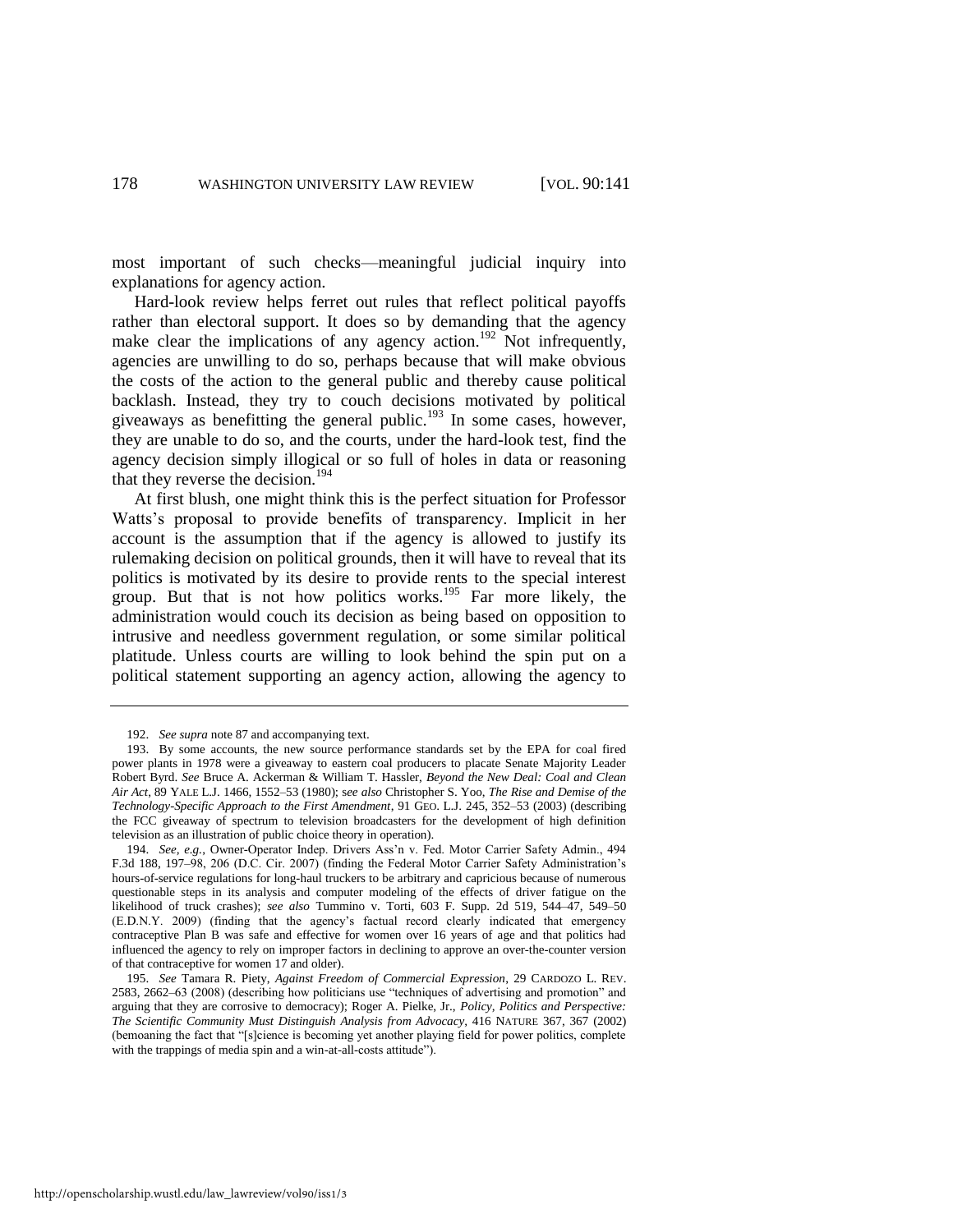<span id="page-39-1"></span>justify the action by invoking the statement will likely allow the administration to escape meaningful political accountability.<sup>196</sup> The one thing that courts are not willing to police, and appropriately so, is the truth and completeness of political statements. It may be precisely to avoid the lack of judicial suitability to determine the legitimacy of political rationales that courts use the hard-look test.

#### *B. Scientific Veracity*

Professor Watts claims, as a second benefit, that allowing agencies to rely on politics will relieve them of pressure to justify decisions based on science, and thereby will encourage them to be more forthright about scientific issues. $197$  She notes that agencies have been criticized for distorting science.<sup>198</sup> Although she claims not to rely on the truth of these criticisms, she nonetheless finds that allowing agencies to rely on political influence to justify decisions to courts would relieve pressure on them to mischaracterize science.<sup>199</sup> Implicit in her argument therefore is a belief that agencies do massage science to make their rules seem more attractive to reviewing courts.<sup>200</sup>

<span id="page-39-0"></span>To understand how Watts's focus on scientific truth is misplaced, it is imperative to understand the "science charade" in which agencies engage.<sup>201</sup> Rarely do agencies simply assert a false scientific fact.<sup>202</sup> Rather, their scientific inaccuracy involves characterizing decisions that seem scientific in nature but actually depend on value judgments as scientifically justified.<sup>203</sup> For example, the Occupational Safety and Health

<sup>196.</sup> *See* GUIDO PINCIONE & FERNANDO TÉSON, RATIONAL CHOICE AND DEMOCRATIC DELIBERATION: A THEORY OF DISCOURSE FAILURE 16 (2006) ("[t]he public frequently errs about whether the policies they prefer will bring about the outcomes they prefer.").

<sup>197.</sup> Watts, *supra* not[e 7,](#page-2-1) at 40–41.

<sup>198.</sup> *Id.*

<sup>199.</sup> *Id.*

<sup>200.</sup> *Id.* at 40 ("Under the current technocratic model's focus on facts and evidence, agencies have an incentive to dress up their decisions in technocratic terms and to hide political influences. Agencies, accordingly, may well be tempted to align facts and science with political choices rather than giving science its own rightful place that is separate from political or value-laden considerations.").

<sup>201.</sup> Professor Wendy Wagner coined the term "science charade" in her seminal article. Wendy E. Wagner, *The Science Charade in Toxic Risk Regulation*, 95 COLUM. L. REV. 1613, 1617 (1995).

<sup>202.</sup> *See id.* at 1620–22.

<sup>203.</sup> *Id.* These value judgments in the scientific process have been described as trans-science. *See*  Alvin M. Weinberg, *Science and Trans-Science*, 10 MINERVA 209 (1972). Trans-science exists when one of two conditions is met: "1) scientists would ultimately agree that selection of the most appropriate hypothesis among a range of possible alternatives is based not on data or scientific experimentation, but instead on nonscientific factors; or 2) the magnitude of the difference between warring 'camps' of scientific judgment is substantial." Wagner, *supra* not[e 201,](#page-39-0) at 1620 n.22; *see also*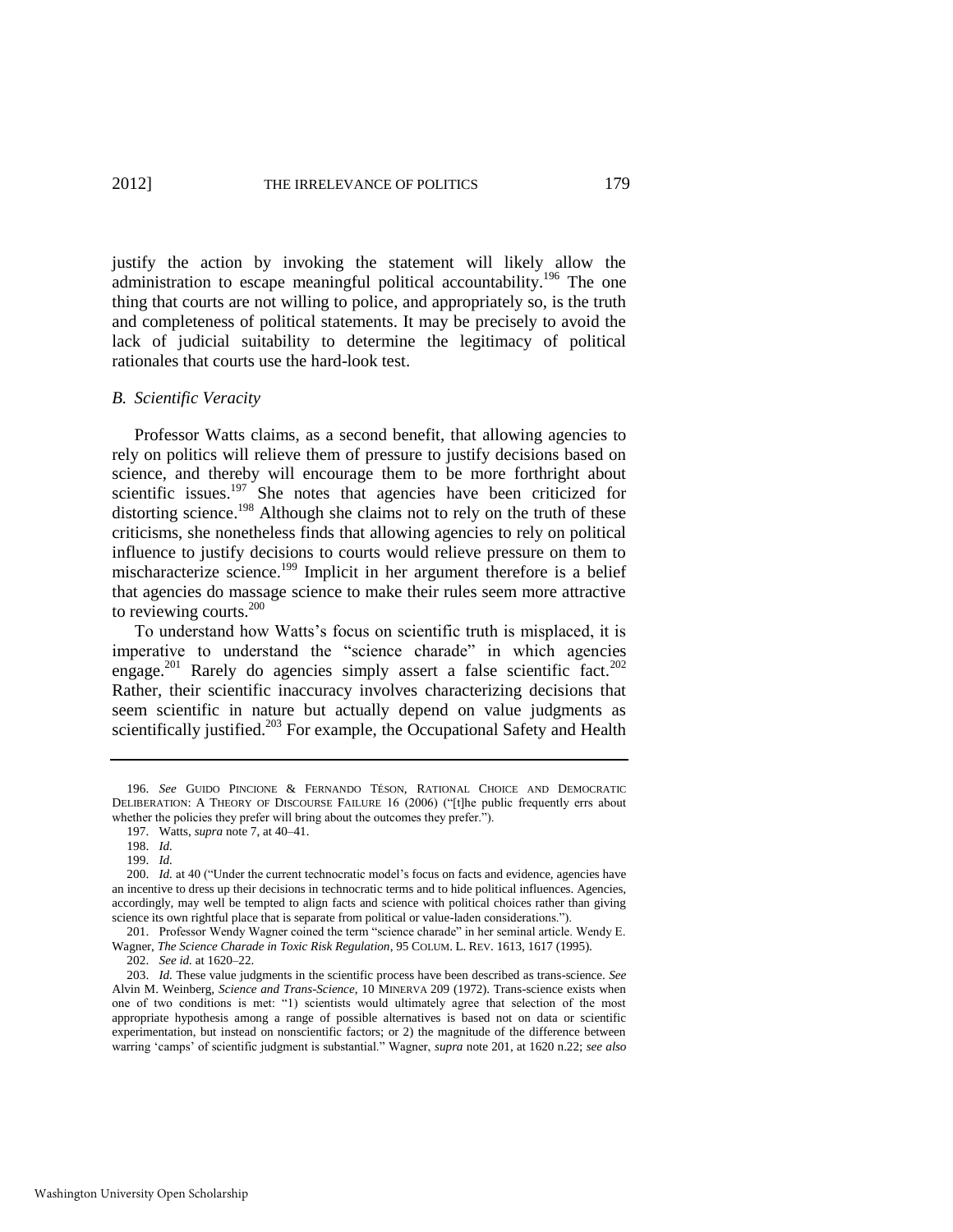Administration (OSHA) might set a "safe" exposure limit for a carcinogen using a particular model of how such substances cause cancer. But, that model may be one of several that scientists are still debating,  $204$  and its choice need not reflect any scientific superiority. Rather, the choice might reflect how aggressively the agency wants to protect against the possibility that workers will develop cancer. Alternatively, the choice might reflect the social costs of implementing the standard to which the model leads.<sup>205</sup> These criteria are not matters of science. They are matters of policy that reflect an agency's underlying evaluation of various trade-offs of regulation. Science, however, is not irrelevant to the agency's policies. Science is fundamental in identifying the choices that a decision entails, whether those are choices about how science is carried out, or the ultimate choice between the benefits and costs of the decision.

Armed with this understanding of agency use and misuse of science, I see two problems with Watts's claim. First, and most significantly, she treats agency scientific inquiry as an end in itself that is separable from policy.<sup>206</sup> But agency science is really an intermediate step in the process of enabling the agency to evaluate its regulatory decisions. The goal of judicial review with respect to an agency's scientific determinations is to encourage the agency to evaluate relevant science carefully and accurately identify the value choices effectuated by its actions. In addition, judicial review forces the agency to reveal the judgments on which its actions depend. Watts's proposal essentially extends an agency's ability to hide its value judgments to another dimension; the proposal might decrease agency lying, but it would do so by obviating the need for agencies to focus on science at all. Thus, it would sacrifice the ultimate goal of transparency of agency decision-making. Second, even focusing solely on scientific veracity, in many instances her proposal is likely to exacerbate agencies' mischaracterization of science.

Meazell, *supra* not[e 39,](#page-11-2) at 743 ("Although traditional science is infused with policy decisions, agency science is even more so because it is conducted for different purposes. That is, agency science is marshaled to fulfill legal standards in statutes consistent with executive-branch policy.").

<sup>204.</sup> For a discussion of these possible dose-response functions, see generally Carol L. Silva & Hank C. Jenkins-Smith, *The Precautionary Principle in Context: U.S. and E.U. Scientists' Prescriptions for Policy in the Face of Uncertainty*, 88 SOC. SCI. Q. 640 (2007).

<sup>205.</sup> *See* Meazell, *supra* not[e 39,](#page-11-2) at 744–45 (noting that "OSHA must consider the requirements of its statutory mandate, the current administration's policy goals, the costs and benefits of regulation, and the like, in addition to the limited scientific information, in coming up with a single number that regulates workplace exposure").

<sup>206.</sup> This is evident from Watts's focus on concerns that "[a]gencies  $\dots$  [might] be tempted to align facts and science with political choices rather than giving science its own rightful place . . . ." Watts, *supra* not[e 7,](#page-2-1) at 40.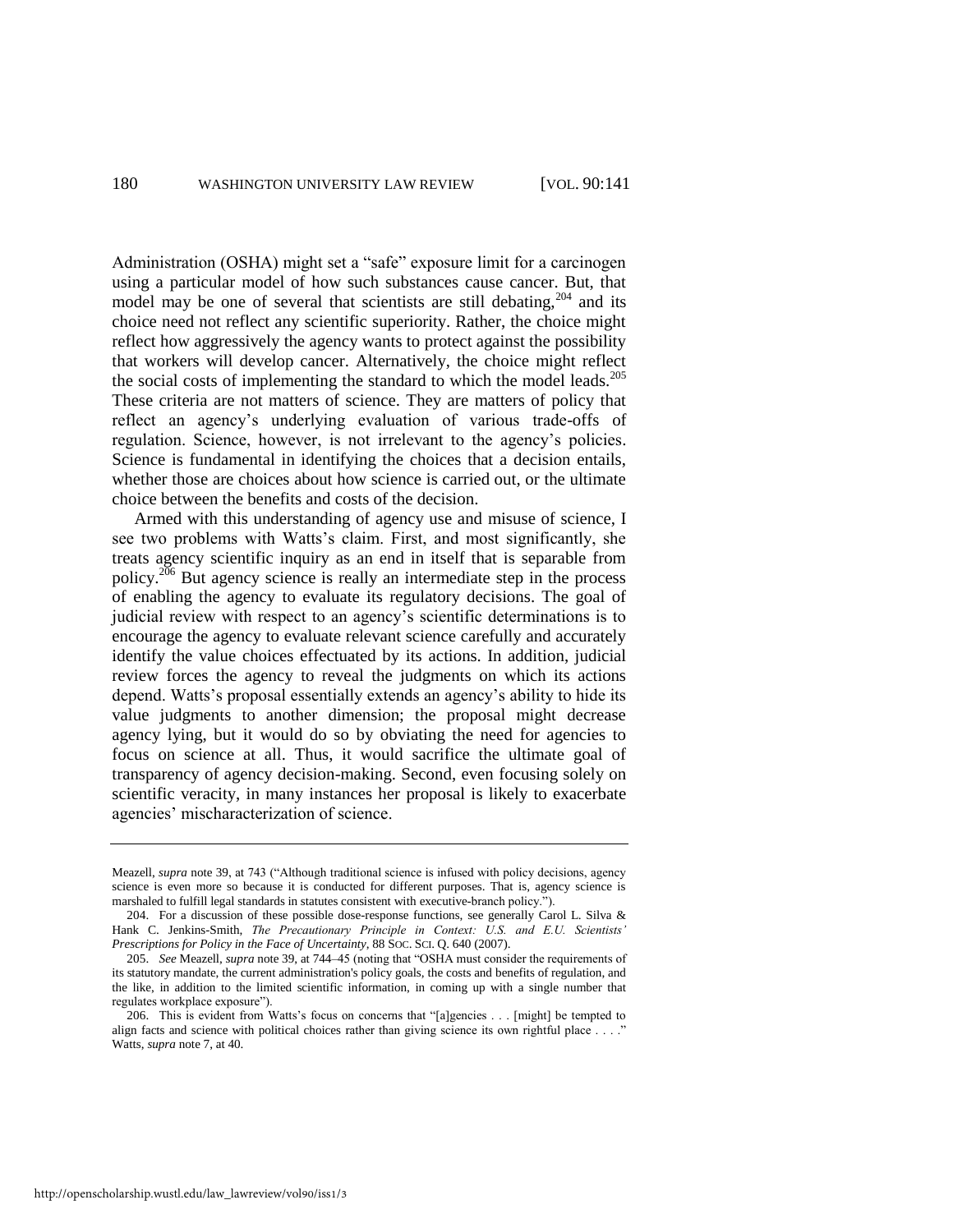<span id="page-41-0"></span>One motivation for an agency to inaccurately characterize a decision as science-driven is to allow the agency to create the impression of objectivity when explaining why its rulemaking decisions are consistent with scientific criteria imposed by its enabling  $act.^{207}$  In essence, an agency might mischaracterize whether an outcome in a rulemaking issue is scientifically determined because it fears that if it told the truth, it would be statutorily precluded from regulating as it wishes. In most cases, however, statutory standards do not limit relevant considerations to science alone, and agencies could explain why they made a particular scientific call in light of other factors they are permitted to consider.<sup>208</sup> Where, however, the statute really does require a definitive scientific determination, tolerating dishonesty allows the agency to transcend the rule of law.

Watts recognizes this and is careful to limit her proposal to those situations where the enabling act allows the agency to rely on politics, $209$ which for her is when the enabling act does not preclude use of political factors.<sup>210</sup> Hence, her proposal would not technically apply when an agency must demonstrate the existence of scientific prerequisites. But, because her proposal is limited in this way, it cannot reduce the propensity of the agency to misuse science when statutory prerequisites exclude policy considerations.

<sup>207.</sup> Statutes that provide at least some scientific criteria that an agency must consider when regulating are legion. *See, e.g.*, Clean Air Act, 42 U.S.C. § 7409(b)(1) (2012) (National ambient air quality standards must "attain[] and maintain[] . . . an adequate margin of safety . . . requisite to protect the public health.‖); Endangered Species Act, 16 U.S.C. § 1533(b)(1)(A) (2012) (listing of endangered species is to be based "solely on . . . the best scientific and commercial data available"); Occupational Safety and Health Act 29 U.S.C. § 655(b)(5) (2012) (Toxics in the workplace are to be set at a level ―which most adequately assures, to the extent feasible, on the basis of the best available evidence, that no employee will suffer material impairment of health . . . .").

<sup>208.</sup> *See* Wagner, *supra* not[e 201,](#page-39-0) at 1667–68 & n.201 (claiming that only the Clean Air Act and the Delaney Clause of the Food and Drug Act preclude regulators from considering costs and feasibility). Arguably, the listing of endangered species also cannot be based on economics or feasibility of protection, although the statute provides for the "God Squad" to make exceptions allowing extinction of a species when the negative ramifications of maintaining the species are extreme. *See* 16 U.S.C. § 1536 (e)(1)-(2), (h) (authorizing the Endangered Species Committee, comprised of seven specified federal officials, to grant agencies exemptions from the Endangered Species Act in limited circumstances).

<sup>209.</sup> Watts, *supra* note [7,](#page-2-1) at 46 (noting that it would be inappropriate for an agency to rely on politics when Congress has explicitly limited determinations to those based on science); *see also id.* at 52 (expressing that her proposal not apply if "a statute explicitly or implicitly forecloses political considerations from an agency's calculus altogether (as the ESA's ‗best science' standard appears to do with respect to the listing of endangered species)").

<sup>210.</sup> Watts, *supra* note [7,](#page-2-1) at 52; *see also* Pierce, *What Factors Can an Agency Consider*, *supra* note [29,](#page-8-0) at 71 (stating "[a]n [a]gency [c]annot [c]onsider a [f]actor Congress [p]rohibited it [f]rom [c]onsidering").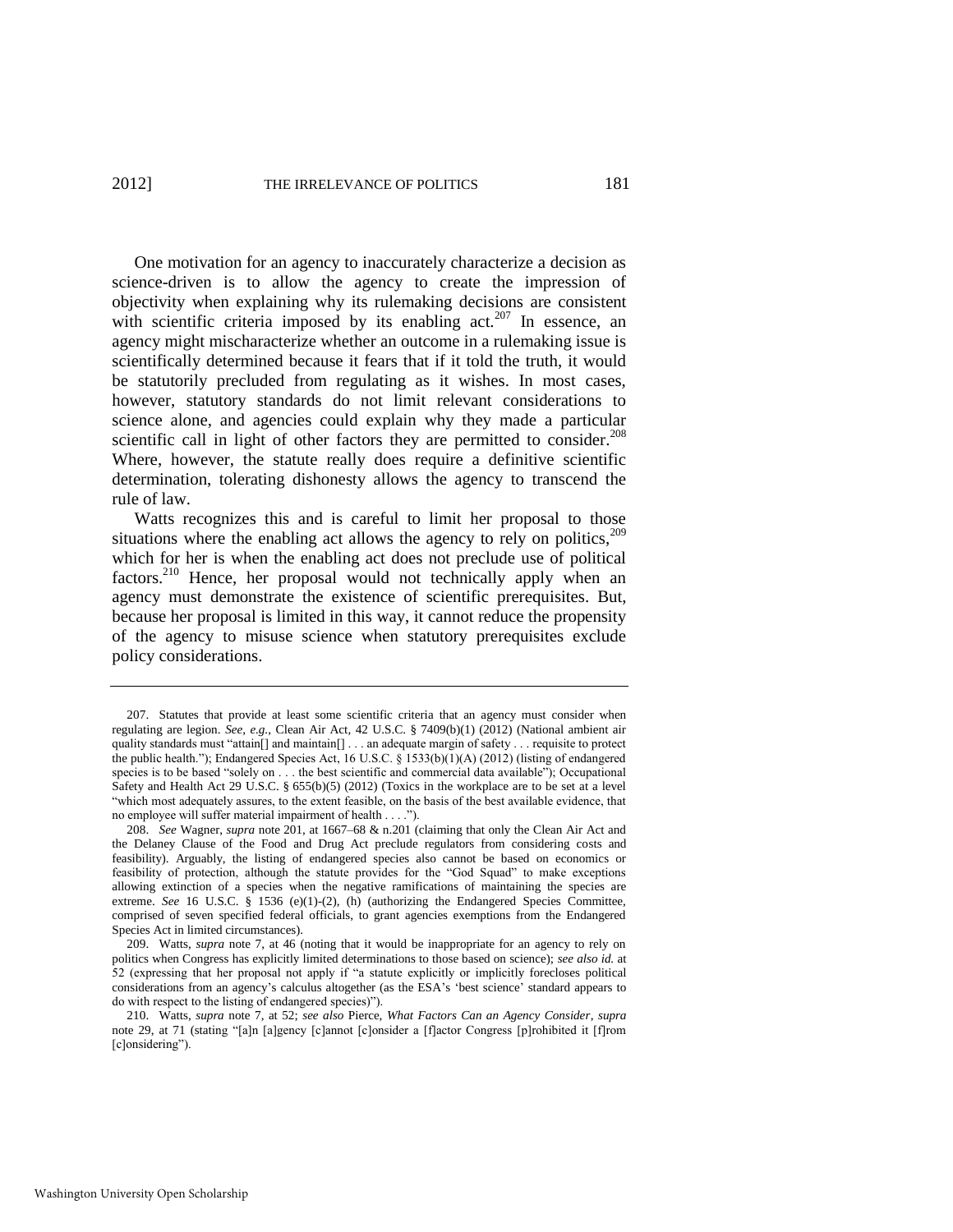<span id="page-42-0"></span>That still leaves the question: what role does science play when Watts's proposal does apply—that is, when agencies do not face statutes with scientific limitations? This is an important set of circumstances, because agencies may believe that decisions couched as science enjoy superdeference<sup>211</sup> and that characterizing decisions as scientific will greatly increase their probability of surviving arbitrary and capricious review. Agencies, however, do not engage in scientific inquiry for the sake of producing science. They are not centers of pure research. For agencies, science is instrumental to their regulatory decisions.<sup>212</sup> That agencies mischaracterize the state of science to avoid revealing policy reinforces that agency truth-telling is not the ultimate end of agency decisionmaking. Rather, truth-telling is a means to ensure agency accountability for rulemaking by facilitating communication to the public of the rule's likely impact. Although Watts's proposal might reduce the incentive for agencies to lie about science, it will do so without forcing the agency to reveal the justification for its regulation.

An illuminating analogy would be a law that requires sellers of residential property to reveal whether they have knowledge of material defects—such as termite infestations or hidden damage to the property they are selling.<sup>213</sup> Not infrequently, sellers lie about such knowledge.<sup>214</sup> Watts's proposal would be analogous to a legal doctrine that rescinded a seller's obligation to disclose such information. That would certainly decrease the seller's need to lie and almost certainly would decrease the extent of such lying. But, it would not serve the ultimate goal of informing

<sup>211.</sup> Super deference is best characterized by the Supreme Court's statement in *Baltimore Gas & Elec. v. Natural Res. Def. Council* that when a court reviews an agency's scientific determinations ―within its area of special expertise, at the frontiers of science . . . . a reviewing court must generally be at its most deferential." 462 U.S. 87, 103 (1983). This gives agencies an incentive "to cloak their policy choices in the seemingly unassailable mantle of science" in order to survive judicial review. Meazell, *supra* note [39,](#page-11-2) at 736.

<sup>212.</sup> *See* SHEILA JASANOFF, THE FIFTH BRANCH: SCIENCE ADVISORS AS POLICYMAKERS 77 (1990) (stating that the purpose of agency science is to "produce 'techniques, processes and artifacts' that further the task of policy development"); Meazell, *supra* not[e 39,](#page-11-2) at 743 (asserting that "science in agencies is far removed from the stereotypical academic research setting . . . . because it is conducted for different purposes").

<sup>213.</sup> Many states have codified the duty to disclose. *See, e.g.*, CAL. CIV. CODE § 1102.6 (West 2011) (requiring property sellers to fill out a disclosure checklist); WIS. STAT. ANN. § 709.03 (West 2011). Additionally, many state courts have imposed such an obligation as a matter of contract law. *See, e.g.*, Johnson v. Davis, 480 So. 2d 625, 629 (Fla. 1985) ("where the seller of a home knows of facts materially affecting the value of the property which are not readily observable and are not known to the buyer, the seller is under a duty to disclose them to the buyer").

<sup>214.</sup> *See, e.g.*, Harding v. Willie, 458 N.W.2d 612, 614 (Iowa Ct. App. 1990) (buyer rescinded a contract when he found that the roof leaked after the seller said there was "absolutely no problem" with the roof).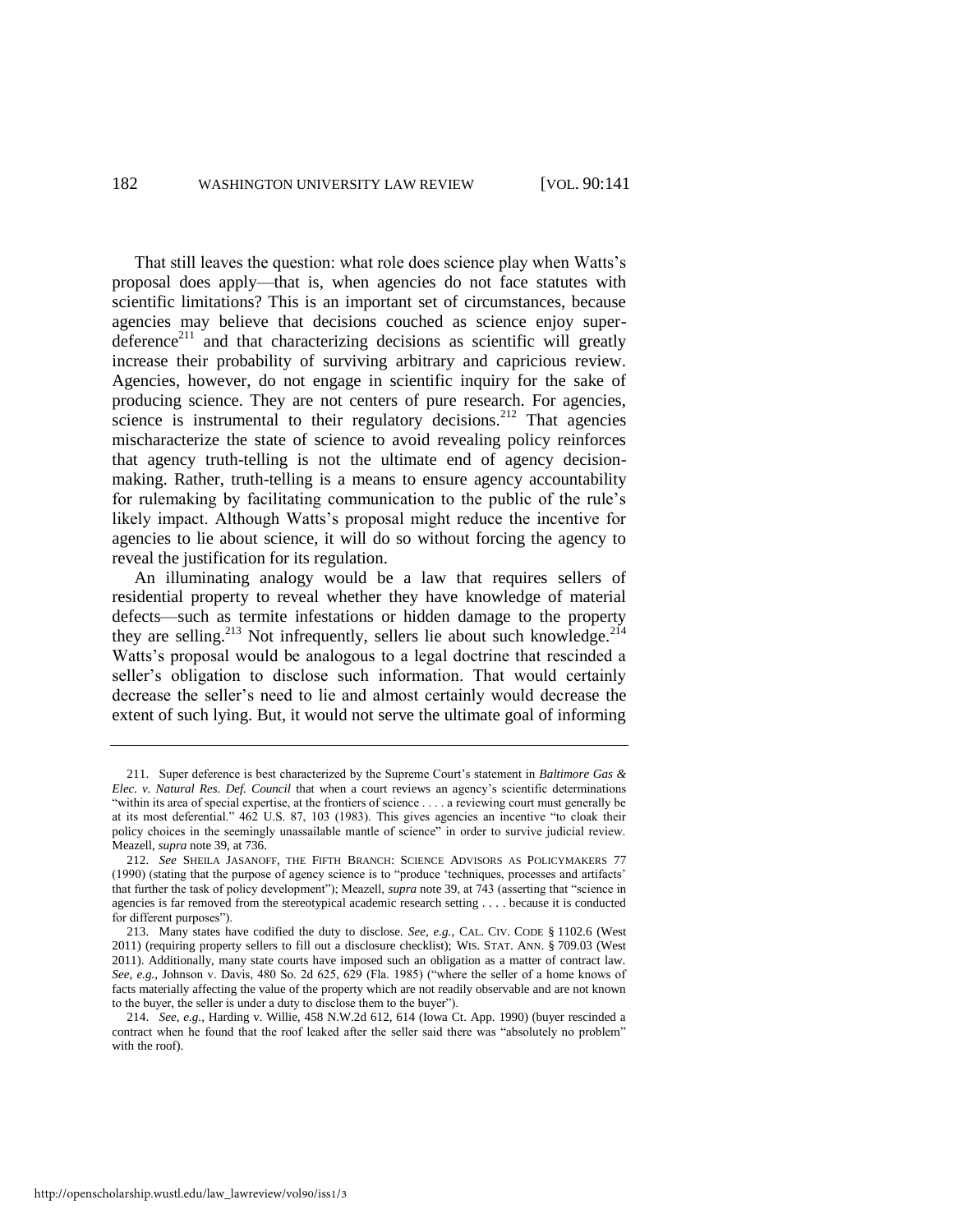buyers about the seller's knowledge. In contrast, the hard-look test is analogous to a legal doctrine that requires a court to inquire whether the seller lied and imposes liability if the court determines that he did. Thus, if courts inadvertently encouraged agencies to mischaracterize decisions as objectively scientific by affording scientific determinations superdeference, the ideal judicial response would be to abandon such deference for a doctrine that ferrets out the value judgments behind the agency decision, rather than allow the agency to invoke politics to avoid discussing the value judgments that attach to the scientific predicates for its action.

Even if we accept that reducing agency misrepresentation of science is a laudable goal in its own right, there are reasons why Watts's proposal might actually promote such disingenuity. A fairly common explanation for an agency being less than truthful about scientific and technical matters is to avoid adverse political ramifications.<sup>215</sup> That is, an agency may mischaracterize science even when telling the truth would not preclude it from regulating under its enabling act. Why might an agency do so when it could pass judicial muster by being forthright? The question is especially puzzling given that, under current judicial standards, the agency can be reversed for lying even if its rule would have been upheld had it been truthful.<sup>216</sup> The answer reflects that an agency will want to hide the truth in some instances because the truth would undermine support for a "political" decision that is based on an unpopular ideological position or a desire to deliver rents to political supporters. Allowing an agency to justify an action merely by invoking public presidential support may create an incentive for the president to mischaracterize the action as scientifically based to make it appear more objectively justified than it is.<sup>217</sup> In short, by

<span id="page-43-0"></span><sup>215.</sup> *See* JASANOFF, *supra* note [212,](#page-42-0) at 242 (noting that agency delegation of fundamentally political problems to technical advisory committees "remains one of the most politically acceptable options‖ open to regulators); Wagner, *supra* not[e 201,](#page-39-0) at 1652–53 (suggesting that concealing political compromises "under [a] veneer of scientific truth" is often seen as the only means of pacifying a public that demands mutually exclusive regulatory goals).

<sup>216.</sup> *See, e.g*., Sierra Club v. U.S. Army Corps of Eng'rs, 701 F.2d 1011, 1030–32, 1034 (2d Cir. 1983) (finding that the Corps violated NEPA and acted arbitrarily and capriciously by accepting conclusions that the Hudson River inter-pier area in Manhattan was a biological wasteland).

<sup>217.</sup> As two well-regarded scholars of public policy have noted, "[s]cience has considerable rhetorical appeal when it comes to defending regulatory decisions, as it is often described and perceived as being 'objective.'" Cary Coglianese & Gary E. Marchant, *Shifting Sands: The Limits of Science in Setting Risk Standards*, 152 U. PA. L. REV. 1255, 1264 (2004); *cf.* Dan M. Kahan, *The Supreme Court 2010 Term—Foreword: Neutral Principles, Motivated Cognition, and Some Problems for Constitutional Law*, 125 HARV. L. REV. 1, 35 (2011) (opining that "[t]he contribution empirical arguments are thought to make to muting contested values is part of their appeal in political discourse generally").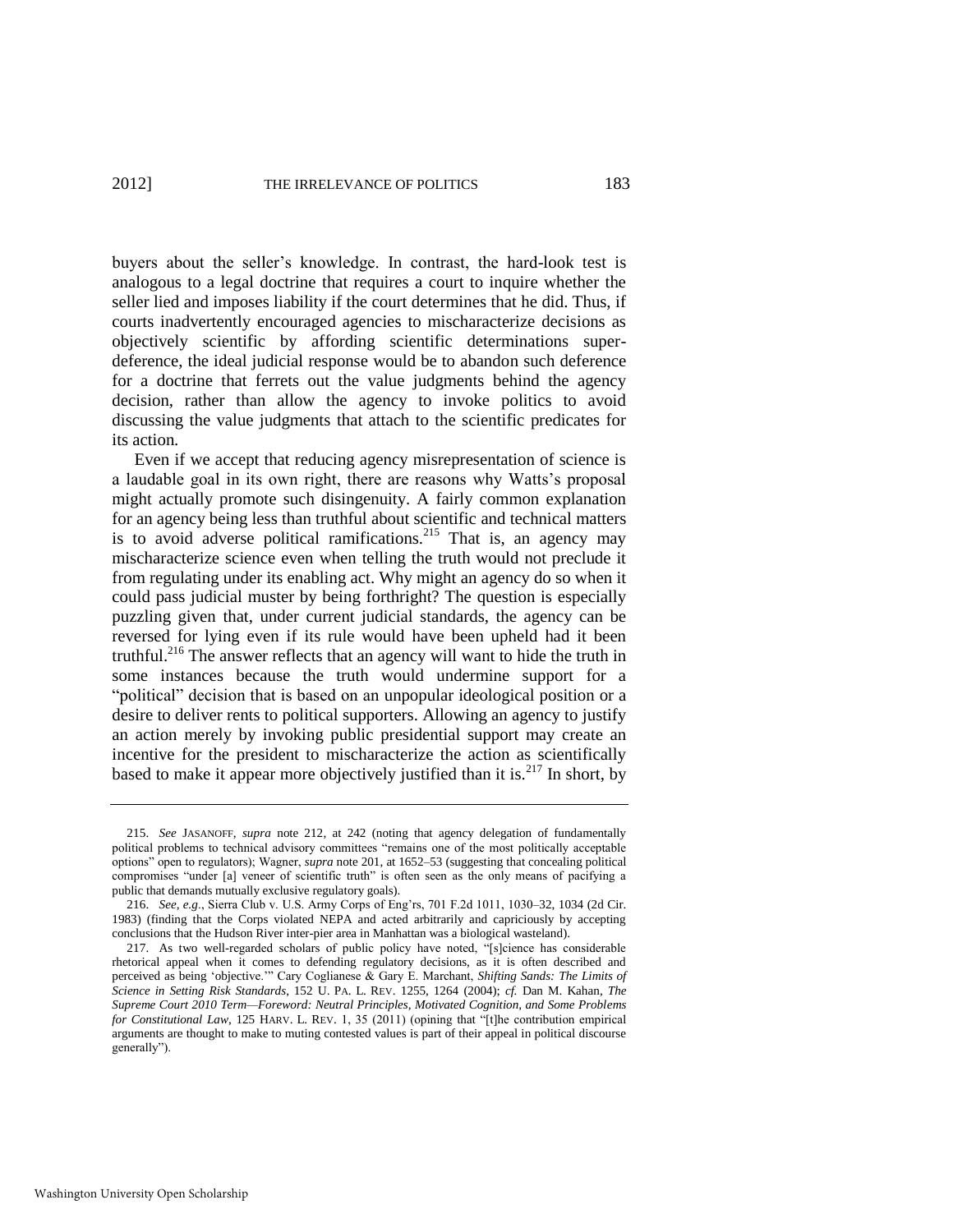relaxing hard-look review when an agency relies on political influence, Watts provides more room for the administration to mischaracterize science outside of the agency justification for its action.

The recent case of *Massachusetts v. EPA*<sup>218</sup> may provide an interesting example of this phenomenon. In that case, the agency attempted to characterize its decision not to regulate as based on the need for a comprehensive regulatory approach and international politics rather than science, which is the flip side of the usual case of the science charade.<sup>219</sup> The EPA may have wanted to downplay science because the Bush Administration had publicly relied on uncertainty about the anthropogenic connection to climate change in its attempts to win popular support for its position of not taking action to reduce greenhouse gas emissions.<sup>220</sup> Given that public stance, it would have been difficult for the administration to admit that global warming was real and that it might threaten a magnitude of environmental harm that exceeds most other such harms posed by human activity.<sup>221</sup> It was easier and less embarrassing to convince the public that the science of global warming is uncertain than to convince them that the government cannot cure the problem that exists. $222$ 

220. On several occasions very early in President Bush's first term in office, he claimed to take a leadership role on global warming, but relied on scientific uncertainty about anthropogenic climate change to justify not acting to address the problem. *See, e.g.,* Letter from President George W. Bush to Senators Hagel, Helms, Craig and Roberts (Mar. 13, 2001), *available at* http://georgewbushwhitehouse.archives.gov/news/releases/2001/03/20010314.html (last checked Aug. 25, 2011) (expressing unwillingness to regulate  $CO<sub>2</sub>$  emissions because of "the incomplete state of scientific knowledge of the causes of, and solutions to, global climate change.‖); *see also* Press Briefing, President George W. Bush at the White House, June 11, 2001 ("We do not know how much our climate could, or will change in the future. We do not know how fast change will occur, or even how some of our actions could impact it. . . . My administration is committed to a leadership role on the issue of climate change").

221. *See* NATIONAL RESEARCH COUNCIL OF THE NATIONAL ACADEMIES COMMITTEE ON AMERICA'S CLIMATE CHOICES, AMERICA'S CLIMATE CHOICES 20–23 (2011) (reporting on past and possible future effects of climate change).

<sup>218. 549</sup> U.S. 497 (2007).

<sup>219.</sup> *Id.* at 497, 513. After exhausting statutory reasons for not regulating greenhouse gases, the EPA first "gave controlling importance to the NRC Report's statement that a causal link between [human activities and global warming] 'cannot be unequivocally established.'" *Id.* at 513. The EPA then characterized "regulation of motor-vehicle emissions as a 'piecemeal approach' to climate change and stated that such regulation would conflict with the President's ‗comprehensive approach' to the problem." *Id.* (citations omitted). Finally, the EPA reasoned that "unilateral EPA regulation of motorvehicle greenhouse gas emissions might also hamper the President's ability to persuade key developing countries to reduce greenhouse gas emissions." *Id.* at 513–14.

<sup>222.</sup> The manipulability of science is illustrated by the fact that a significant percentage of the American public is even skeptical of such a well-accepted scientific truth as evolution. *See generally* Jason R. Wiles, *Overwhelming Scientific Confidence in Evolution and Its Centrality in Scientific Education—And the Public Discontent*, 9 SCI. EDUC. REV. 18 (2010) (reporting the "overwhelming acceptance of evolution among scientists" but that "a strikingly large proportion of North Americans reject evolution‖). Ernst Mayr, Professor of Biology at Harvard, has characterized the evidence for the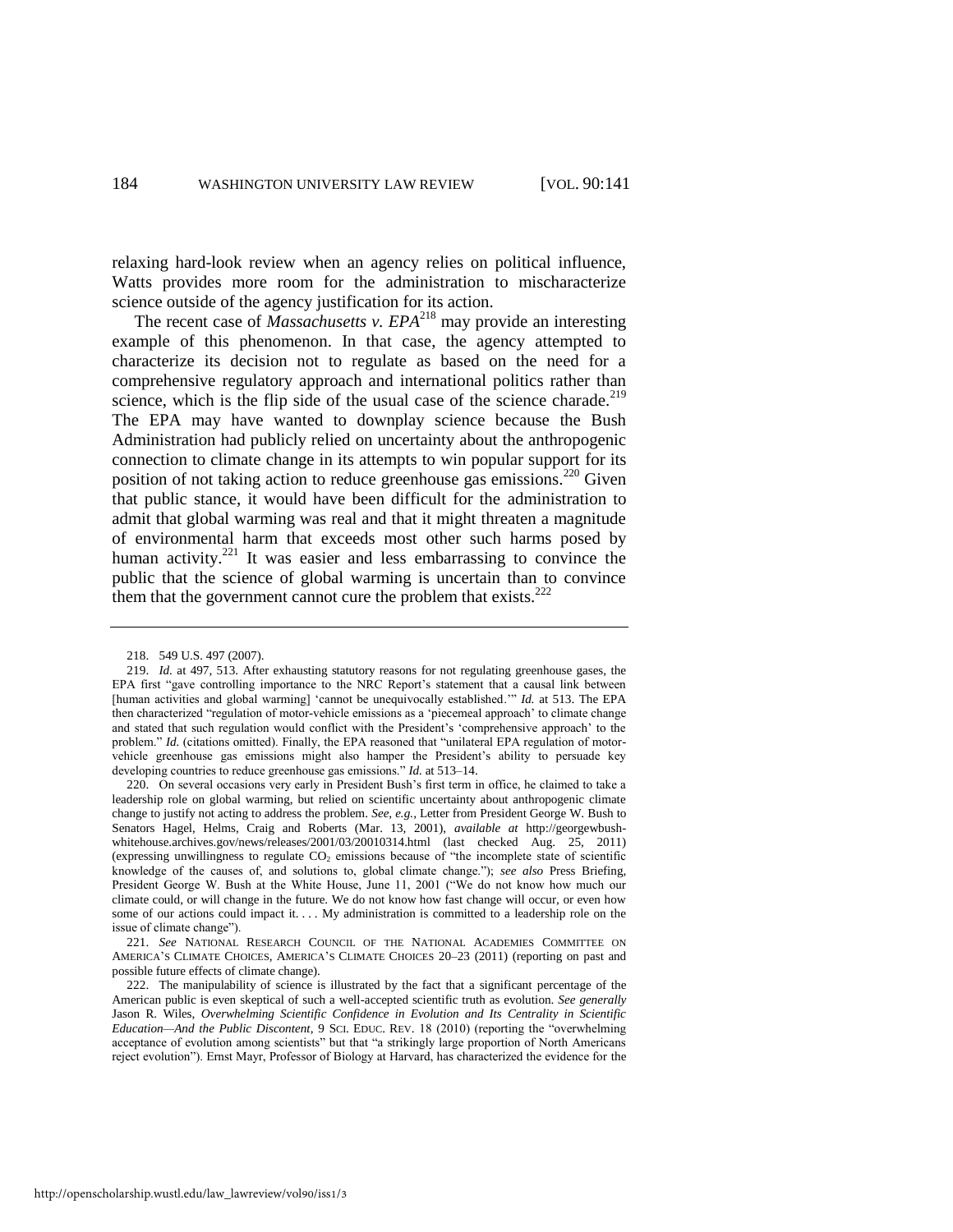<span id="page-45-0"></span>Thus, *Massachusetts v. EPA* may represent a case in which the agency mischaracterized science not to pass judicial review, but to bolster public support for the administration's policy. Watts explicitly cites this case as an indication that the Court requires agencies to provide technocratic reasons for its decisions.<sup>223</sup> She thus sees *Massachusetts v. EPA* as downplaying the legitimacy of political influence to something that may at most influence agencies after they give satisfactory scientific explanations for their actions.<sup>224</sup> Although she admits that *Massachusetts v. EPA* may be sui generis, $225$  she sees it potentially as a strong indication that courts reject political influence as an explanation for agency decision-making.<sup>226</sup> But one can just as easily read *Massachusetts v. EPA* as the backfiring of the Administration's attempt to misuse agency science to shore up political support. By the time *Massachusetts v. EPA* was presented to the Supreme Court, the scientific case that climate change was due to humantriggered emissions of greenhouse gases was well accepted.<sup>227</sup> The Court's opinion was sufficiently in tension with prior law such that one might read it to signal antipathy by the majority towards the agency's mischaracterization of science for political purposes.<sup>228</sup>

<span id="page-45-1"></span>occurrence of evolution as so overwhelming that biologists "consider it a fact—as well-established as the fact that the Earth rotates around the sun and that the Earth is round and not flat." ERNST MAYR, THIS IS BIOLOGY: THE SCIENCE OF THE LIVING WORLD 178 (1997). By comparison, between 1985 and 2005, the percentage of adults in the United States who believed that "Human Beings . . . developed from earlier animals" ranged from 40–45% while the number of such adults who believed that statement to be false ranged from 39–48%. Jon D. Miller et al., *Public Acceptance of Evolution*, 313 SCIENCE 765, 765 (2006).

<sup>223.</sup> Watts, *supra* not[e 7,](#page-2-1) at 21–22.

<sup>224.</sup> *Id.*

<sup>225.</sup> *Id.* at 50–51 (noting that "*Massachusetts* was not a normal, run-of-the mill case").

<sup>226.</sup> *Id.* at 22. In Watts's words, "Massachusetts loudly reiterates the message that *State Farm* has been read to have established more than twenty years earlier: agencies must justify their decisions in expert-driven, not political, terms if they wish to convince courts that reasoned decisionmaking has occurred.‖ *Id.* But even Watts acknowledges that the *Massachusetts* majority seemed to allow agencies to consider politics, after providing a satisfactory technocratic reason for its action. *See* Watts, *supra* note [7,](#page-2-1) at 49–50. This reading of the case is consistent with my view of hard-look review, which freely allows agencies to consider politics and to make value judgments based on political influence, so long as the agency provides sufficient reasoning to make those judgments transparent.

<sup>227.</sup> *See Burning Bush*, THE ECONOMIST, June 14, 2001, at 77. Even President Bush's own commissioned report by the National Academy of Sciences (NAS) concluded, "Greenhouse gases are accumulating in Earth's atmosphere as a result of human activities . . . . Human-induced warming and associated sea level rises are expected to continue throughout the 21st Century." *Id.* 

<sup>228.</sup> Several scholars read *Massachusetts v. EPA* as signaling a rejection of the understanding that an agency can rely on factors extraneous to its enabling act to justify a decision not to regulate a problem within the agency's authority. *See, e.g.*, Jack M. Beermann, *The Turn Toward Congress in Administrative Law*, 89 B.U. L. REV. 727, 740 (2009) (reading *Massachusetts v. EPA* to support that "an agency . . . must consider Congress's factors rather than the agency's or the administration's preferred factors‖); Pierce, *What Factors Can an Agency Consider*, *supra* not[e 29,](#page-8-0) at 79 (expressing ―fear that the majority opinion in Massachusetts will be interpreted to reject the long line of D.C.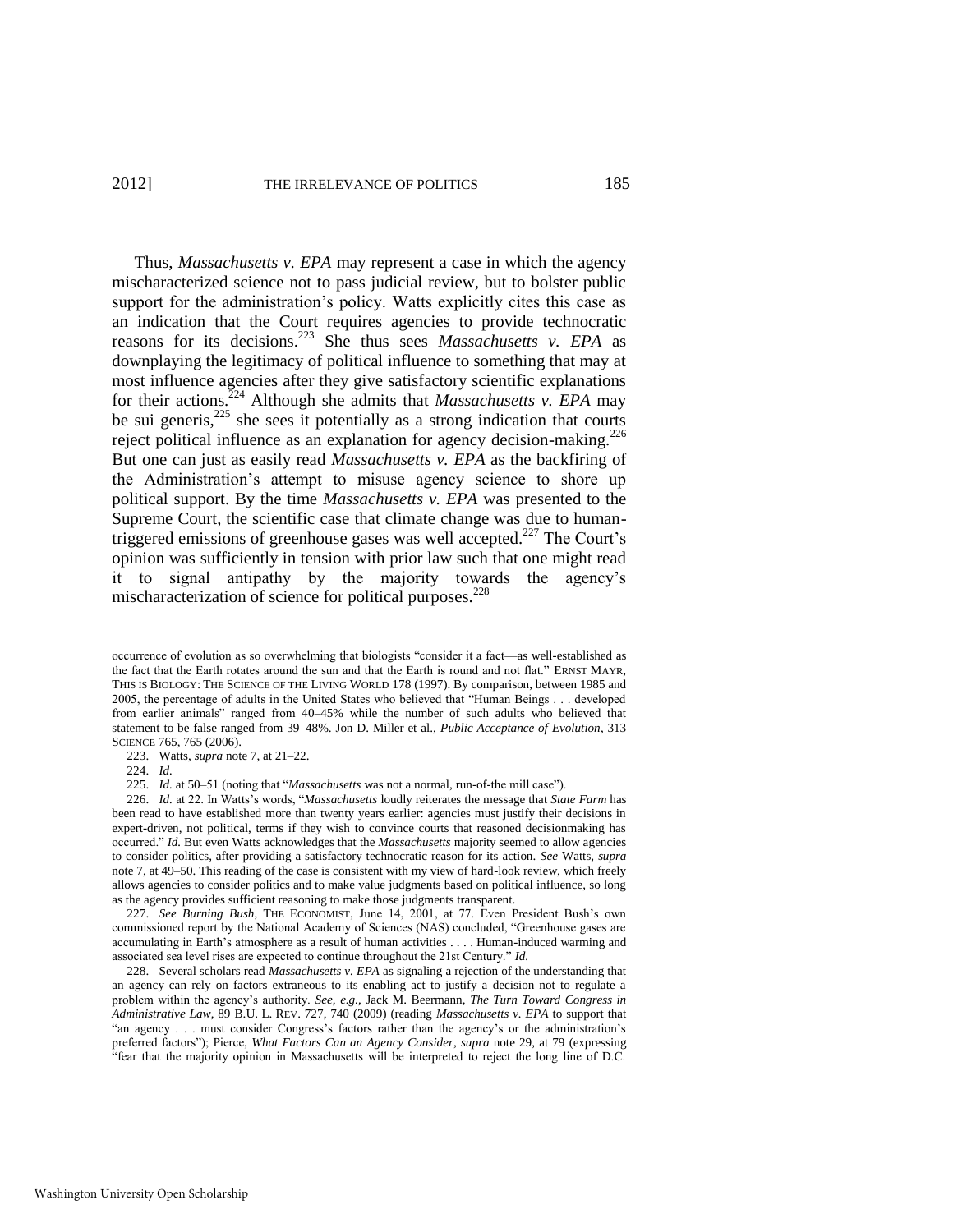Most significantly for this Article, assuming that Watts means to suggest that *Massachusetts v. EPA* would come out differently under her proposal,<sup>229</sup> the case illustrates how that proposal would allow an agency to avoid paying the costs of mischaracterizing science for political purposes by circumventing the usual hard-look review. To be clear, I do not support the detailed reasoning of the majority in that case. I believe that the Court was incorrect to read the Clean Air Act to require the Administrator either to make the determination whether greenhouse gases threaten public health and the environment or explain in scientific terms why such a determination could not be made. Like other scholars, I too am worried that the case might presage a judicially created restriction on the factors an agency can cite in rejecting a petition to engage in rulemaking.<sup>230</sup> But, to the extent that hard-look review applies to that decision,<sup>231</sup> the Court was correct to have required that the EPA be honest about the connection of climate change and human conduct. I believe that the Court was also correct to demand that the EPA provide some indication of the likely trade-offs between regulating and not regulating that would justify the Administrator's decision not to inquire into the health and environmental effects of automobile emissions.

Perhaps the scenario that provides the strongest case for Watts's proposal would involve an agency mischaracterizing science out of fear that a reviewing court would not understand a true exposition. If the science is truly complex or controversial and the agency fears that a court will simply not comprehend the science sufficiently to understand the basis for a regulation, the agency might be tempted to obscure the discretionary judgments underlying its scientific determinations. In short, the agency might try to avoid mistaken judicial reversal of its science by simply characterizing its decision as being objectively mandated and hoping that it does not get caught. Watts's proposal would avoid having the agency engage in such a charade, and would prevent erroneous reversal by courts in such a situation.

Circuit opinions . . . interpret[ing] congressional silence to permit an agency to consider a logically relevant decisional factor").

<sup>229.</sup> Although Watts does not explicitly opine that the case would come out differently under her test, she suggests as much by her acknowledgment that the case most naturally (but not necessarily) can be read to preclude agency reliance on non-statutory factors such as politics to justify its decision. Watts, *supra* not[e 7,](#page-2-1) at 49–51.

<sup>230.</sup> *See supra* note[s 226 a](#page-45-0)n[d 228](#page-45-1) and accompanying text.

<sup>231.</sup> Lower courts usually do not apply hard-look review to agency decisions to refrain from rulemaking unless the decision is one made on the merits based on factors that the courts are capable of evaluating. *See, e.g.*, Prof'l Pilots Fed'n v. FAA, 118 F.3d 758, 764 (D.C. Cir. 1997).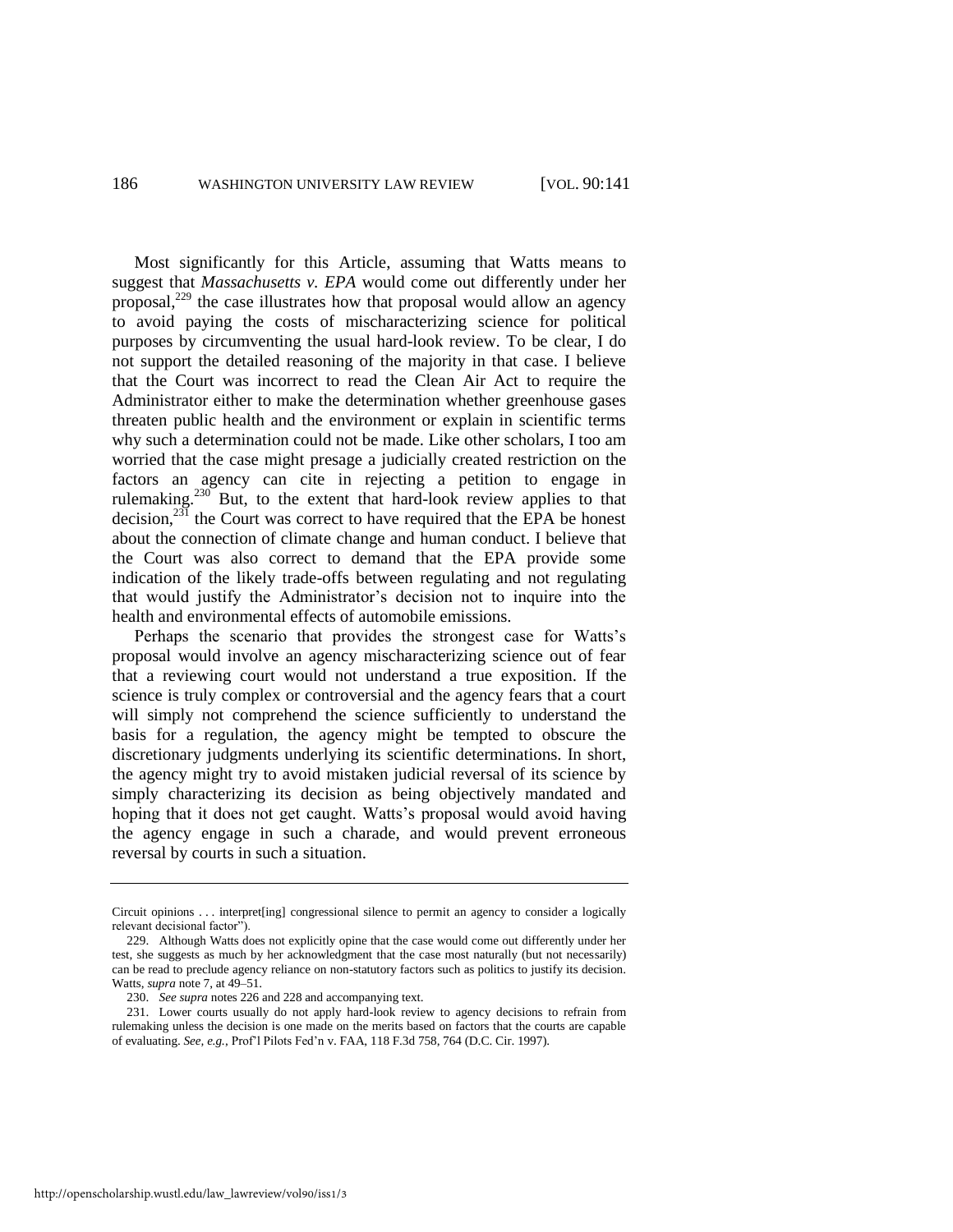Even in this scenario, however, there are problems with Watts's proposal. First, without a court engaging in full-fledged hard-look review, there is no way to distinguish when an agency mischaracterizes scientific determinations to bypass the potential that courts will not understand the issue versus when it does so to avoid revealing illegitimate or politically unacceptable rationales. Thus, although Watts's proposal might make sense when an agency simply takes a "short cut" by mischaracterizing its seemingly scientific determinations, it would invite agencies to avoid such explanations even when the agency knows that the avoidance of revealing its value judgments is problematic.

Moreover, the costs of having a decision reversed because the reviewing court did not sufficiently understand the science are unlikely to be great. Although courts vet agency technical decisions to ensure that agencies carefully consider all relevant issues, courts generally do not second-guess agency technical decisions when those decisions address all the data and arguments that the reviewing court finds relevant.<sup>232</sup> The problem judicial review of technical determinations poses for the agency is that the courts might not even know enough to understand what data and inquiries are truly relevant. $233$  Thus, when courts reverse determinations of science that can be supported, they generally do so on grounds that aspects of the problem were insufficiently addressed. In such a situation, however, with the benefit of a judicial opinion explaining what the court thought the agency got wrong, the agency can reissue its decision, in the vast majority of cases, explaining why it believes it was correct in the first place.<sup>234</sup> In particular, the agency can home in on why the court misunderstood the science or otherwise got the issue wrong.<sup>235</sup> One could expect that when a court remands a rule for which the agency has valid scientific support,

<sup>232.</sup> Such decisions would rely on the clear error of judgment prong alone to justify reversing an agency policy. Courts rarely so rule. *See supra* not[e 96 a](#page-22-0)nd accompanying text.

<sup>233.</sup> *See* Stephenson, "Hard Look" Judicial Review, supra note [28,](#page-7-0) at 754–55; Thomas O. McGarity, *The Courts and the Ossification of Rulemaking: A Response to Professor Seidenfeld*, 75 TEX. L. REV. 525, 547 (1997) (critiquing review of an agency rule on grounds that "[t]he judges . . . lacked the breadth and depth of experience and expertise necessary to support [their] confident assertions about how the agency should go about its assigned business").

<sup>234.</sup> *See generally* William S. Jordan, III, *Ossification Revisited: Does Arbitrary and Capricious Review Significantly Interfere with Agency Ability to Achieve Regulatory Goals Through Informal Rulemaking?*, 94 NW. U. L. REV. 393 (2000) (reviewing the ultimate fate of rules remanded as arbitrary and capricious).

<sup>235.</sup> *See id.* at 424–25 (detailing how, in a majority of remanded rules studied, the agency was able to explain itself and persuade the reviewing court to accept essentially the same rule that it had earlier reversed); Emily Hammond Meazell, *Deference and Dialogue in Administrative Law*, 111 COLUM. L. REV. 1722, 1735 (2011) (describing how judicial remands can signal to an agency the court's "understanding of the scientific, technical, and policy considerations at issue").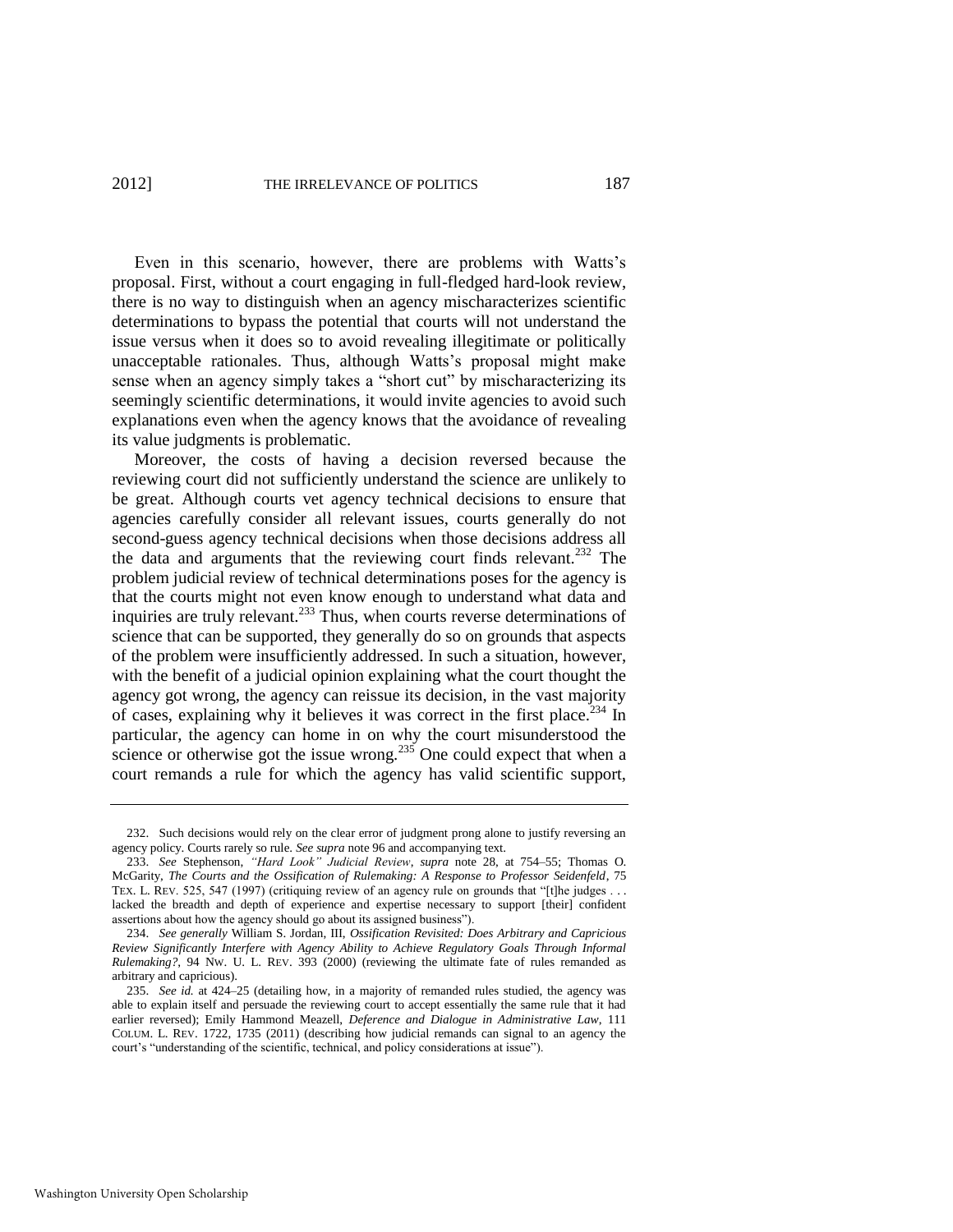ultimately the agency will prevail and will get to adopt its rule, albeit a bit delayed.

Finally, whether or not an agency decision is ultimately defensible on judicial review, Watts's proposal deprives the agency, as well as the public, of the information about the trade-offs inherent in agency regulation. Even if the agency believes that its mischaracterization of science is merely a short cut to get to the outcome that the polity prefers, the agency itself might be mistaken. One of the salutary attributes of hardlook review is that it may be the only time the agency's detailed technical judgments are questioned in the entire rulemaking process.<sup>236</sup> The prospect of such review encourages the agency staff to take greater care in evaluating its own technical assessments, and may allow it to find errors or correct parochial outlooks of staff members who may harbor biases that stem from their professional background.<sup>237</sup> Thus, Watts's proposal would increase the likelihood that the agency will avail itself of the political influence justification rather than ensure that the regulation is one that it believes is truly justified.

#### *C. Ameliorating Ossification of Regulation*

Another of Watts's normative claims is that her proposal would help alleviate the ossification of rulemaking that scholars have claimed plagues the regulatory process.<sup>238</sup> But in the context of any particular rulemaking, it is not self-evident whether the regulatory process wastes agency resources and imposes unnecessary delay, or is instead worthwhile to encourage the agency to evaluate its policy as carefully as is warranted. Moreover, agency adoption of regulations provides benefits and detriments to those in the agency that do not necessarily correlate with those provided to society.<sup>239</sup> Thus, in those instances where an agency has an incentive to adopt regulations that do not provide net benefits to society, ossification of the regulatory process would be desirable because it would discourage such regulations.

<sup>236.</sup> William F. Pederson, Jr*., Formal Records and Informal Rulemaking*, 85 YALE L.J. 38, 59–60 (1975).

<sup>237.</sup> *Id.* at 60. "The effect of [hard-look review] opinions within the agency reaches beyond those who were concerned with the specific regulations reviewed. They serve as a precedent for future rulewriters and give those who care about well-documented and well-reasoned decisionmaking a lever with which to move those who do not." *Id.*; *see also* Seidenfeld, *Cognitive Loafing*, *supra* note [63,](#page-15-2) at 509–12.

<sup>238.</sup> Watts, *supra* not[e 7,](#page-2-1) at 41–42.

<sup>239.</sup> Seidenfeld, *Why Agencies Act*, *supra* not[e 68,](#page-16-0) at 252.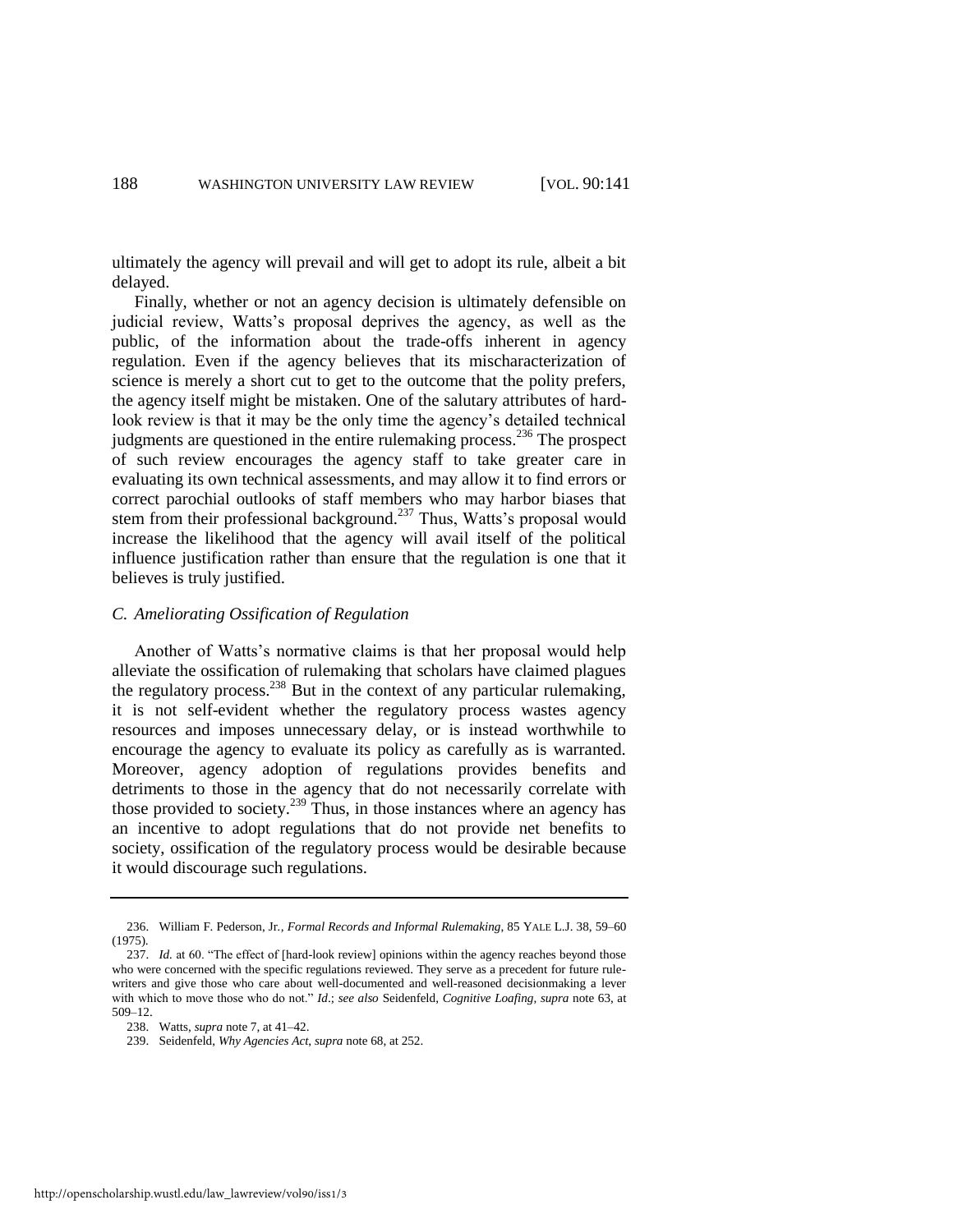To illustrate, consider a world in which much of what agencies do is create rents and deliver them to well-connected interest groups. In such a world, much agency action would not further the public interest; hence, delay and discouragement of an action would be beneficial. In some instances, however, agency regulation does further the public interest. In these instances, it would be better to encourage and speedup regulation. Therefore, what is needed is a mechanism that differentially burdens agency action—heavily burdening rent creation and only lightly burdening regulation in the public interest.

It is just such a notion of differential burden that explains, in part, the constitutional requirements of bicameralism and presentment of legislation.<sup>240</sup> One can make the legislative process much easier and quicker by empowering either house to pass a law without the president's signature. But a bill that significantly harms the public overall is unlikely to pass through the full Article I process because the beneficiaries of such a bill have to line many more campaign committee coffers and compete with other interest groups that may oppose them on a national basis to secure the support of both houses and the president. $241$  Therefore, according to this view of bicameralism and presentment, the resulting decrease in the ossification of the legislative process would not be good because it would greatly enable more bad legislation while only mildly facilitating good legislation.

At the administrative level, hard-look review plays somewhat the same role that bicameralism and presentment are meant to play at the legislative level. The burden it creates is greater for agency regulation that cannot be justified after objective presentation of the implications of the regulation, compared with alternatives that the agency could pursue. For a regulation that cannot be justified, the agency might try to obscure the effects of the regulation to avoid paying the political cost if the regulation is revealed as serving special interests. One way the agency might obscure those effects is to justify the rule based on platitudes announced by the president in

<sup>240.</sup> Historically, bicameralism and presentment were seen as a means of simply discouraging all federal lawmaking, as well as a means of differentially burdening bad lawmaking. John F. Manning, *Textualism and the Equity of the Statute*, 101 COLUM. L. REV. 1, 72–73 (2001); *see also* Michael B. Rappaport, *Amending the Constitution to Establish Fiscal Supermajority Rules*, 13 J.L. & POL. 705, 712 (1997) (stating that bicameralism establishes an effective supermajority which discourages both minority control of the legislative process and interference with property rights); William T. Mayton, *The Possibilities of Collective Choice: Arrow's Theorem, Article I, and the Delegation of Legislative Power to Administrative Agencies*, 1986 DUKE L.J. 948, 956–57 (1986) (explaining how bicameralism promotes rational lawmaking).

<sup>241.</sup> *See* Mayton, *supra* not[e 207,](#page-41-0) at 954, 956–57.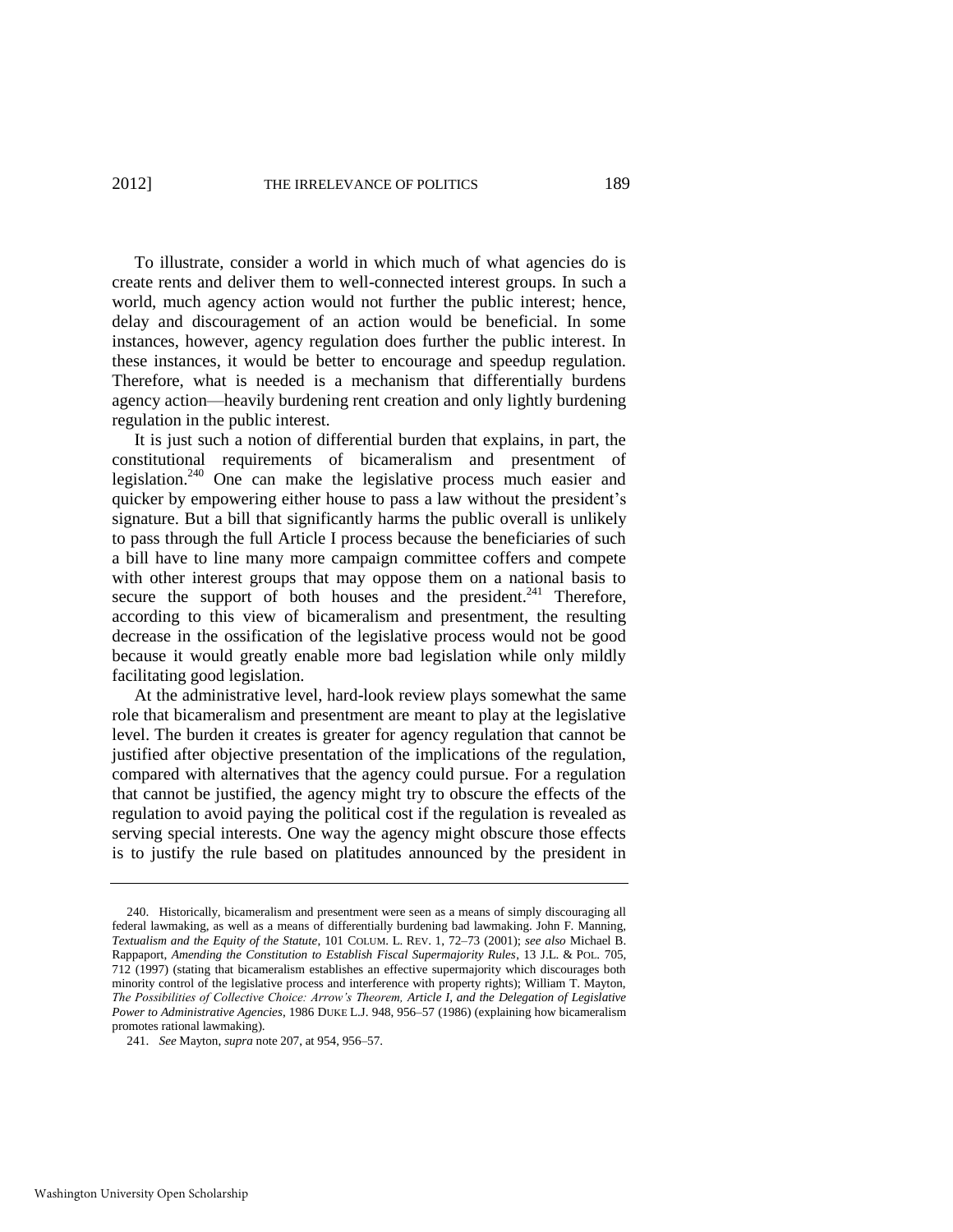support of the rule. Therefore, although Watts's proposal undoubtedly will increase the ease with which agencies can regulate, it is very likely that the increase will facilitate adoption of rules that benefit connected interest groups at the expense of the national welfare more than rules that serve a broader public interest.

#### III. THE IMPROPRIETY OF JUDICIAL EVALUATION OF POLITICAL INFLUENCE

My final concern with factoring political influence into judicial review of whether a regulation is arbitrary and capricious stems from the inherent impropriety of having courts determine when political influence is legitimate. It is imperative to understand that consideration of political influence under arbitrary and capricious review is not grounded in any assessment of whether adoption of a regulation has violated the Constitution or any statutory prescription. Watts would have the courts assess whether political influence on which an agency might rely is sufficiently grounded in "public values."<sup>242</sup> Given that there are no broadly accepted criteria for distinguishing legitimate from illegitimate political influences, however, Watts's proposal either would eviscerate meaningful arbitrary and capricious review or inappropriately rely on judges to weigh the import of such influence. $243$ 

<sup>242.</sup> *See* Watts, *supra* note [7,](#page-2-1) at 53–54. Watts also would require that the political desire be communicated to the agency in a sufficiently transparent manner. *Id.* at 8. Although this requirement raises a host of questions about possible constitutionally based prerogatives of the White House to communicate with government officials in private, those questions involve different sorts of critiques from those I address in this article, and hence, I leave them to another day. *Cf.* Watts, *supra* note [7](#page-2-1) (clarifying that her article does not address Nina Mendelson's call for greater transparency of presidential influence on agency rulemaking).

<sup>243.</sup> Watts recognizes that there is a "normative question of whether judges *ought* to be searching for public values to support governmental decisions." Watts, *supra* note [7,](#page-2-1) at 53. But, she leaves that question aside because, she claims, judges are comfortable searching out public values in determining the constitutionality of statutes. *Id.* Her support for such judicial comfort, however, is citation to Cass R. Sunstein, *Naked Preferences and the Constitution*, 84 COLUM. L. REV. 1689, 1692 (1984). But the determinations that Sunstein discusses occur as part of the Court evaluating whether the government has relied on constitutionally prohibited factors. *See, e.g.*, Cass R. Sunstein, *Naked Preferences and the Constitution*, 84 COLUM. L. REV. 1689, 1710–17 (1984) (discussing how the prohibition on government reliance on naked politics works under the various standards of the equal protection clause). Thus, the search for public values reflected in existing cases may be better viewed as an inquiry into whether specific prohibited constitutional criteria were responsible for the political action. And the varied standards of review may be seen to reflect the *a priori* likelihood that the political actors did rely on impermissible factors. This involves a very different kind of evaluation of whether government action serves public values than Watts's proposal would require. *See supra* not[e 216](#page-43-0) and accompanying text.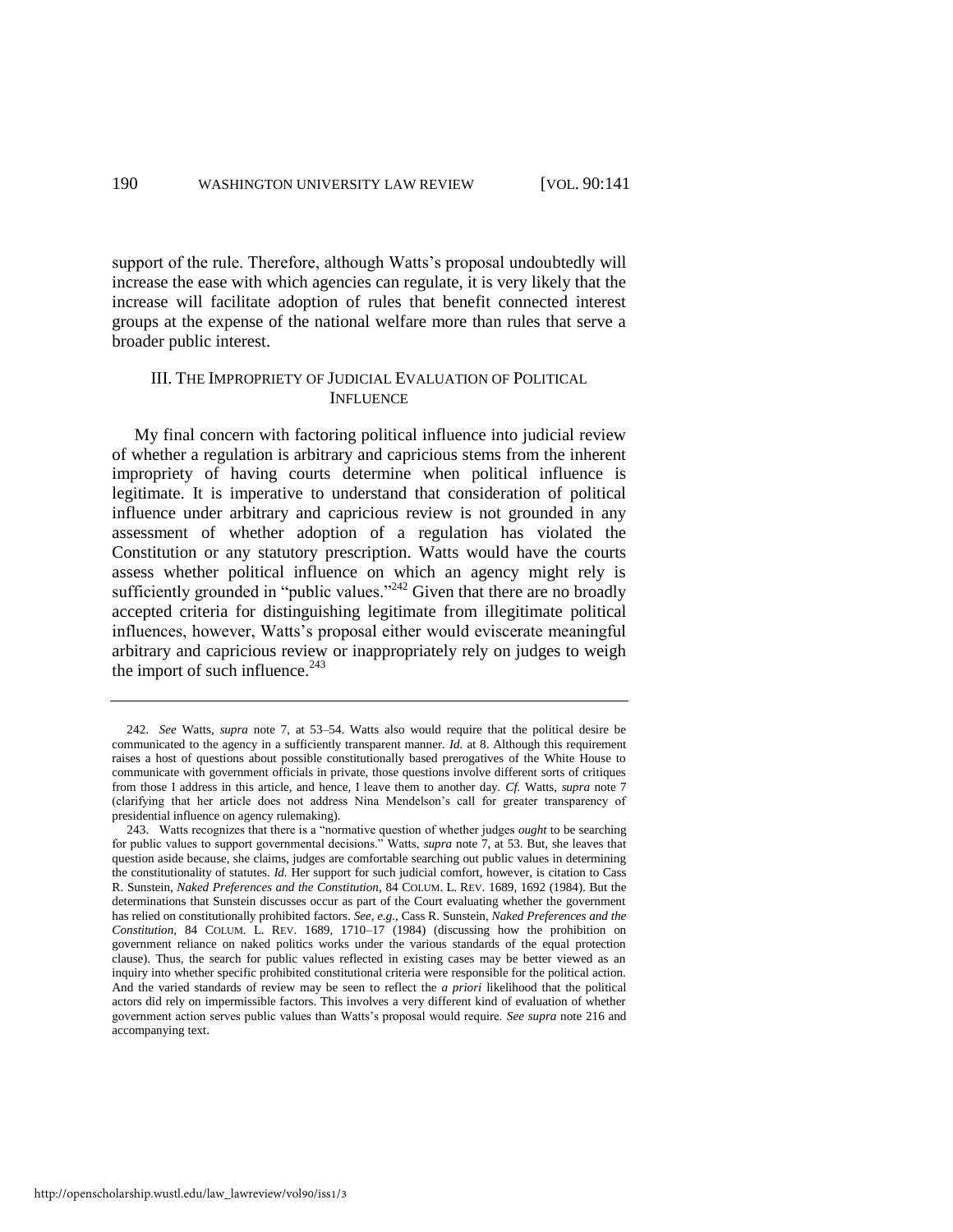Watts would ground legitimacy in a requirement that political influence be based on "public values" rather than "pure partisan politics."<sup>244</sup> Although she never defines these terms, her discussion and examples imply that it would be illegitimate for an agency to rely on political influence by simply asserting that it adopted a regulation because that is what the president demanded or because he desired the regulation to pay back his political supporters. $245$  Defining public interest based influence, however, as merely something distinct from what those with political power want, provides little purchase in distinguishing a regulation that can be justified as reflecting legitimate politics from that which cannot. Any government action can be framed as serving some purpose other than merely satisfying the preferences of those in political power. Today, redistributing wealth is generally accepted as a legitimate role for government so long as the redistribution can be justified by some notion of morality or dessert.<sup>246</sup> For example, one can justify a tax increase on the wealthy together with a program of benefits for the poor as a means of improving the lot of the unfortunate in society who are least well-off. One can also justify the exact opposite—a tax decrease on the wealthy and a cutback on benefits to the poor—on the ground that the wealthy pay more than their fair share for what government provides. Given the legitimacy of wealth redistribution, there is virtually nothing that cannot be justified, at least facially, on grounds other than pure political power. $247$ 

In fact, given the general discontent of the populous with naked assertions of political power, politicians have great incentive to hide such

<sup>244.</sup> Watts, *supra* not[e 7,](#page-2-1) at 54.

<sup>245.</sup> *Id.* at 53–57. There seems to be broad scholarly consensus that such reasons do not legitimately justify agency action. *See, e.g.*, Bressman, *Beyond Accountability*, *supra* note [17,](#page-5-0) at 504– 05; Mashaw, *supra* not[e 19,](#page-6-0) at 95; Mendelson, *"Political" Oversight*, *supra* not[e 7,](#page-2-1) at 1175–76.

<sup>246.</sup> *See* Douglas W. Kmiec, *Introduction to the 2006 Templeton Lecture: Hitting Home—The Supreme Court Earns Public Notice Opining on Public Use*, 9 U. PA. J. CONST. L. 501, 530 (2006) ("I don't think any legitimate argument can be made that . . . wealth redistribution is impermissible."); Frank I. Michelman, Property, Utility, and Fairness: Comments on the Ethical Foundations of "Just *Compensation* " Law, 80 HARV. L. REV. 1165, 1181 (1967) ("Few people any longer doubt that governments are properly engaged in controlling the distribution of wealth and income among members of society. . . ."); Cass R. Sunstein, *On Property and Constitutionalism*, 14 CARDOZO L. REV. 907, 917 (1993) (stating that wealth redistribution "programs are a necessary part of any system of property rights‖); *cf.* Louis Kaplow & Steven Shavell, *Why the Legal System Is Less Efficient than the Income Tax in Redistributing Income*, 23 J. LEGAL STUD. 667 (1994) (arguing that taxation rather than legal rules it the best way to redistribute income). *But see* RICHARD A. EPSTEIN, TAKINGS 298– 99, 314–24 (1985) (contending that redistribution of wealth is not a legitimate public purpose of government).

<sup>247.</sup> *See* PINCIONE & TÉSON, *supra* note [196,](#page-39-1) at 18, 217 (noting the relationship of government power to redistribute wealth and "discourse failure").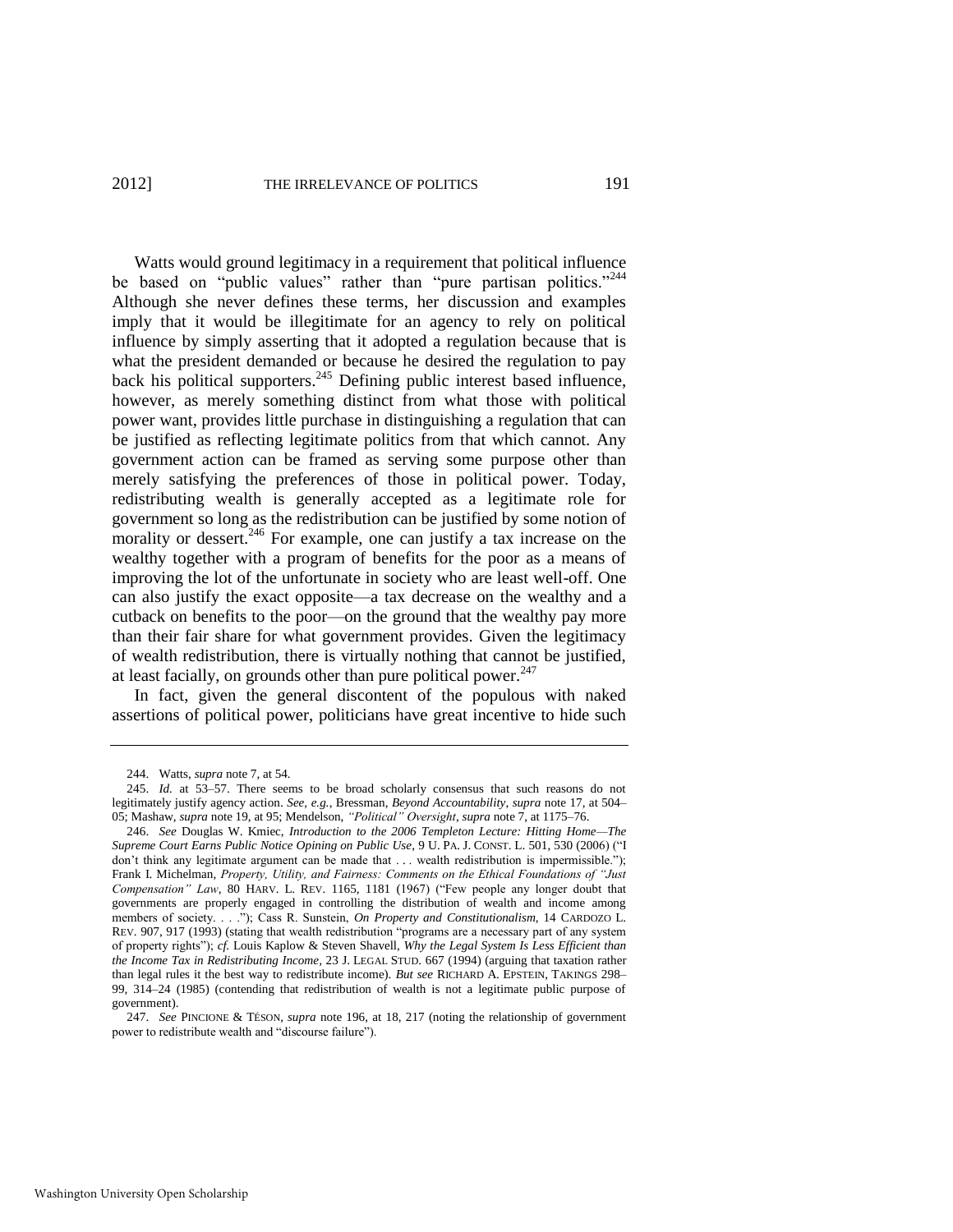assertions behind seemingly legitimate reasons.<sup>248</sup> Hence, political influence will virtually always be shrouded in some invocation of other values. If all that "based on public values" means is that some rationale other than a pure exercise of political power can be asserted for a regulation, then Watts's proposal would essentially eviscerate the arbitrary and capricious standard whenever the president expressed a desire for a regulation. The unfortunate result would be that agencies would be freed from having to collect and analyze information that would shed light on the trade-offs and value judgments underlying the regulation—the precise information that is needed to make political accountability meaningful.

A careful reading of Watts's proposal suggests that she would have courts make a finer distinction than merely acquiescing in political statements framed in terms other than raw political power. Her modification of hard-look review identifies politics as one factor courts should consider along with technocratic information.<sup>249</sup> She concedes that under her proposal courts would have to weigh political influence and balance it against other factors that they consider under hard-look review.<sup>250</sup> But if that were the case, then courts would have to determine not only whether political influence of regulation was an assertion of pure political power, but also whether it was sufficiently publicly interested to overcome any shortcoming in the agency analysis of the rule under the current hard-look standard.<sup>251</sup> Having courts make that determination is extremely problematic.<sup>252</sup>

Most obviously, courts can claim neither political stature nor any special skill at divining whether the outcome of the political process, be it statute or regulation, comports with the values and preferences of the polity. Courts are insulated from political accountability and have no inherent claim to assessing the weight of appeals to politics.<sup>253</sup> Nor are

<sup>248.</sup> *Id.* at 18, 217 (stating that "[d]iscourse failure ... results from [among other things] the incentives of politicians and lobbyists to spread inaccurate views" and that "vote seeking politicians" have an incentive to engage in "posturing"); Watts, *supra* not[e 7,](#page-2-1) at 82–84.

<sup>249.</sup> Watts, *supra* not[e 7,](#page-2-1) at 84.

<sup>250.</sup> *Id.* at 82–83.

<sup>251.</sup> *Cf. id.* at 53 (explicitly declining to evaluate the propriety of judges "searching for public values to support government decisions.").

<sup>252.</sup> *See* Mendelson, "Political" Oversight, *supra* note [7,](#page-2-1) at 1131 (expressing concern that proposals having courts consider political influence on agency decision-making "place an inappropriate burden on the judiciary to distinguish good and bad political reasons").

<sup>253.</sup> *See* Douglas W. Kmiec, *Judicial Deference to Executive Agencies and the Decline of the Nondelegation Doctrine*, 2 ADMIN. L.J. 269, 269-70 (1988) (arguing that "it is analytically inconsistent and contrary to the assignment of political responsibility within our constitutional structure for the judiciary to tolerate liberal delegations of authority to executive agencies and, then, selectively undermine or displace that authority when it is exercised"); John F. Manning,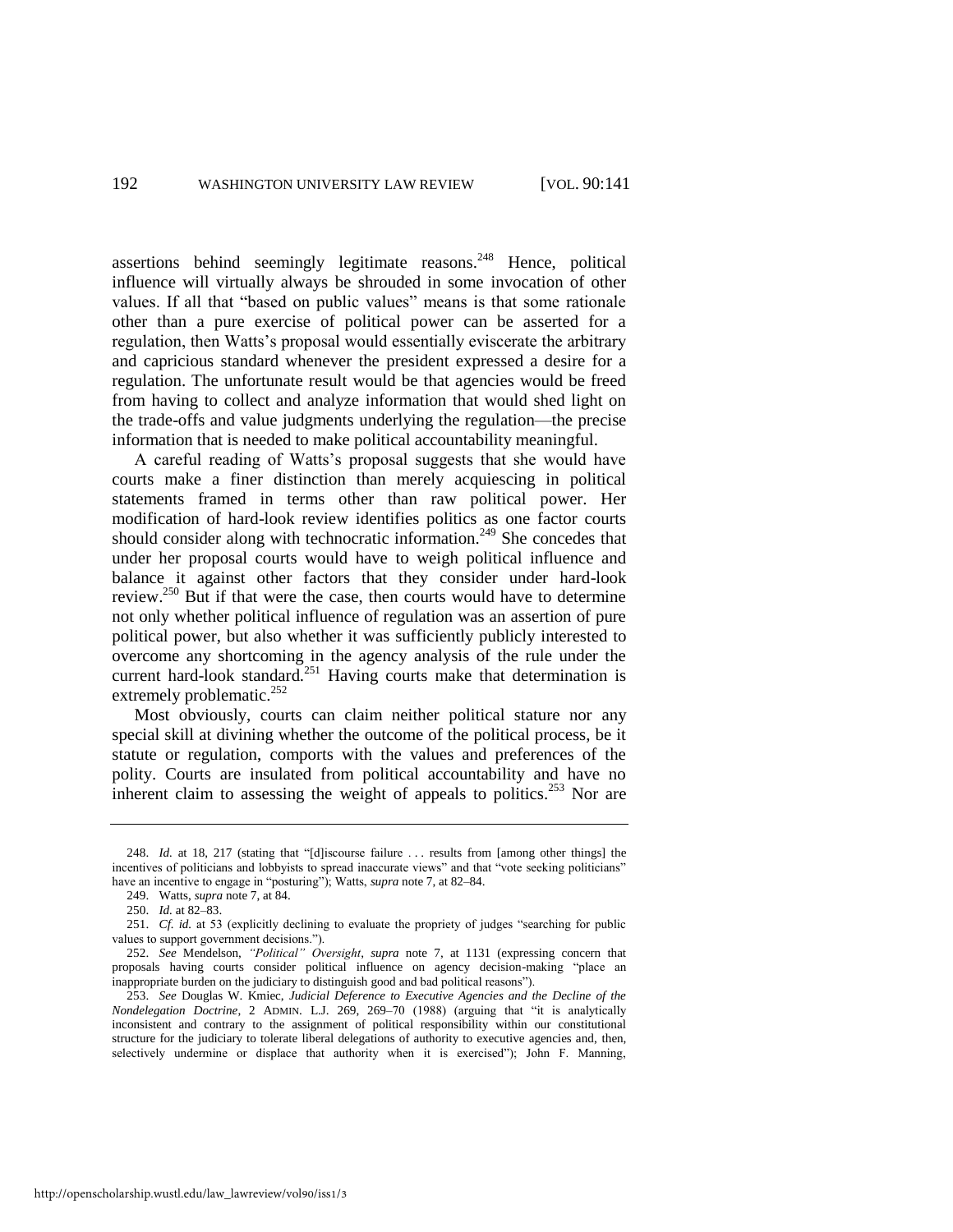courts trained in evaluating the breadth and depth of popular support for particular value judgments on which appeals to politics ultimately rest. Hence, in pragmatic instrumental terms, the judiciary seems a poor choice for evaluating the weight of political considerations.<sup>254</sup>

In addition, even if one believes that courts are the appropriate institution to weigh the extent to which an explanation for a rule reflects the public interest rather than raw politics, there is a pragmatic problem with having courts determine the legitimacy of political motivation. Virtually every agency action could be motivated by multiple considerations.<sup>255</sup> Hence, under Watts's proposal, courts would have to decide the extent to which an action can be attributable to a particular motive and then evaluate the legitimacy of the various motives to determine whether political influence provides a boost or a barrier to passing judicial review.

Perhaps more significantly, at a theoretical level, I believe that Watts's proposal actually usurps a fundamental role of politics in the regulatory process. I understand democratic politics as the mechanism that allows government to act in the face of differences in values that cannot be resolved by objective rationality. It is politics that determines whether the process by which an agency translates those values into a regulation is valid. That is not to deny that there are legal constraints on agency rulemaking. But, as long as the agency acts in accordance with the Constitution and federal statutes, reveals the trade-offs inherent in is judgment, and does not simply assert that the rule is valid because it is simply preferred by the controlling political powers, it is up to the political process—ultimately backed up by the election of legislators and the president—to evaluate whether the value judgments underlying the regulation were warranted.<sup>256</sup>

*Constitutional Structure and Judicial Deference to Agency Interpretations of Agency Rules*, 96 COLUM. L. REV.  $612$ ,  $626$  (1996) ("[F]ederal judges—who have no constituency—have a duty to respect legitimate policy choices of those who do.‖); Richard J. Pierce, Jr., *Reconciling* Chevron *and Stare Decisis*, 85 GEO. L.J. 2225, 2237 (1997) (opining that allowing judges to evaluate political controversies would result in outcomes that mirror each judge's policy preferences).

<sup>254.</sup> In fact, Article III's limitation of the judicial power to cases and controversies has been seen in part as a means of preventing the courts from interfering with policy decisions of the executive branch. *See* Seidenfeld, Chevron*'s Foundation*, *supra* not[e 31,](#page-9-1) at 289.

<sup>255.</sup> *See* Seidenfeld, *Why Agencies Act*, *supra* note [68,](#page-16-0) at 252–53 (noting that numerous factors, including personal incentives of agency staff members, agency heads, and institutional influences, can motivate an agency to act). Particular thanks to Ron Levin for this insight.

<sup>256.</sup> As one who believes in deliberative democracy, I would encourage regulators to consider the interests of all those affected and to try to find universal consensus on how to resolve the differences in value judgments. But I am not particularly sanguine about the prospects that all stakeholders can reach a consensus in any regulatory dispute. *See* Seidenfeld, *Civic Republican*, *supra* note [30,](#page-9-0) at 1538–39.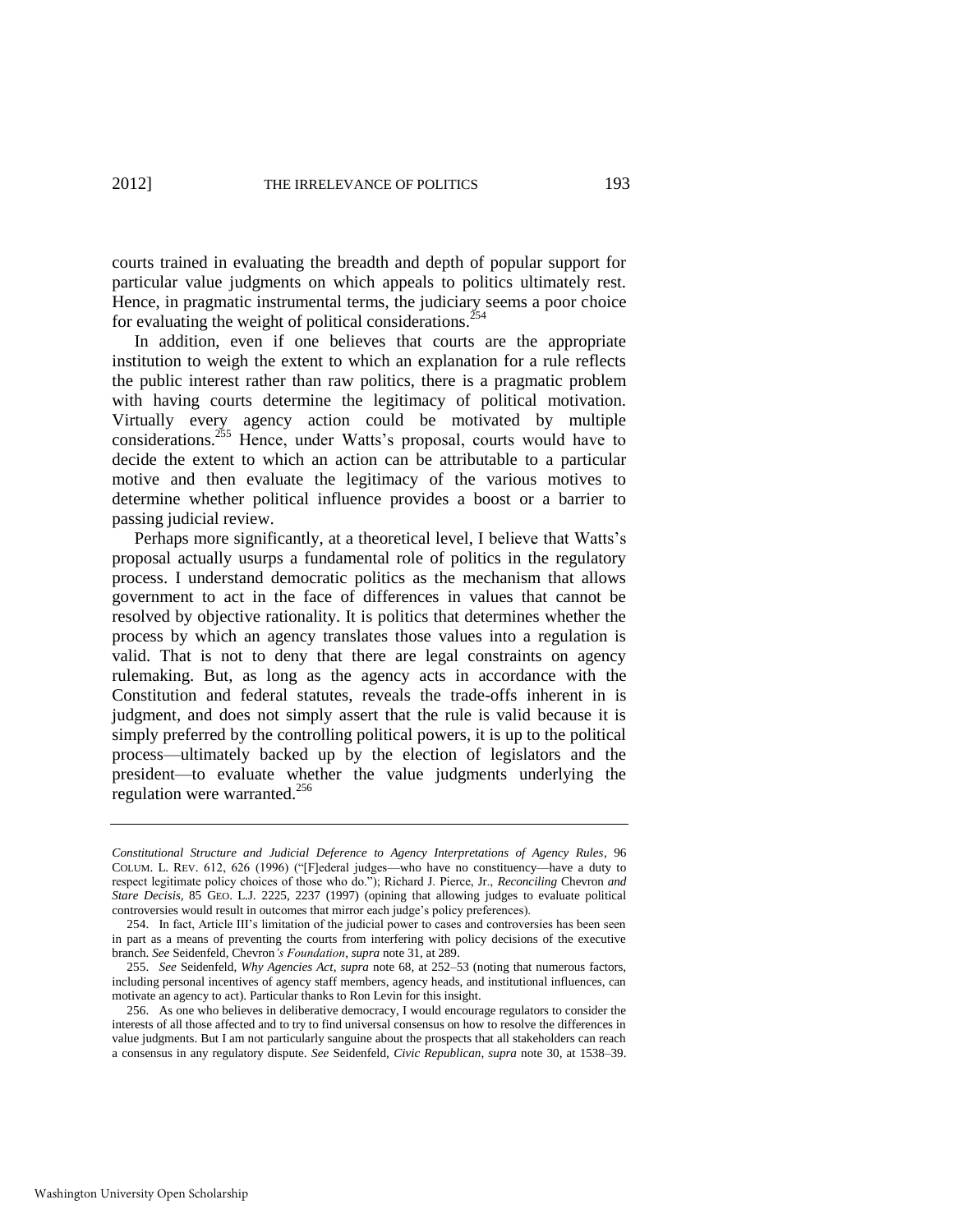For example, suppose that the FCC rule at issue in *Fox Television*, prohibiting the broadcast of fleeting expletives, was adopted at the request of the president but ultimately after the FCC fully analyzed the likely impact of the rule. Should a court hold that rule to be arbitrary and capricious if the president had explained his request as motivated by a desire to have the law reflect a greater value on decency in broadcast programming than the value prior administrations implicitly placed on it? I would think not.<sup>257</sup>

Current hard-look review would not invalidate the rule because of such an explanation.<sup>258</sup> As long as the agency fully evaluated the circumstances surrounding the regulation and provided its best prediction of the regulation's effects compared to alternatives, hard-look review would be agnostic about the political influences that may have motivated the regulation.<sup>259</sup> Essentially, hard-look review forces the agency to provide information that can allow better monitoring by interest groups and more informed judgment by voters about whether they agree with the values that underlie the decision. Ultimately, if many voters determine that they do not agree, then the administration at least faces the threat that it will pay some price at the polls. Although Watts clearly indicates that she thinks that such an invocation of values by the president is legitimate, her proposal nonetheless suggests that the reviewing court would have to evaluate the value of the particular public-regarding explanation and would treat the regulation differently depending on its answer to that question.<sup>260</sup> To me, that does not seem to be judicial empowerment of political influence, but rather, judicial usurpation of it.

I do not mean to suggest that there is no distinction between publicregarding justifications for regulations and raw political ones. In fact I, along with others, have expressed a belief that the regulatory process should encourage officials to deliberate about the public good and to consider whether the regulation reflects a broadly shared consensus of the interests of the nation as whole.<sup>261</sup> Therefore, the political process ideally

260. Watts, *supra* not[e 7,](#page-2-1) at 82–84.

The best administrative law might be able to do is establish procedures and constraints that encourage input and empathetic deliberation, and then allow the system to operate with the expectation that the system will reach outcomes that are more sensitive to differences in values than they would be if the system were not set up to foster such deliberation.

<sup>257.</sup> As in *Fox Television*, I assume that whether this regulation violates the First Amendment is not under consideration. *See* 556 U.S. 502, 529 (2009).

<sup>258.</sup> *See supra* note[s 80](#page-19-1)[–85 a](#page-19-0)nd accompanying text.

<sup>259.</sup> *See supra* note[s 63](#page-15-2)[–66 a](#page-15-0)nd accompanying text.

<sup>261.</sup> *See* Evan J. Criddle, *When Delegation Begets Domination: Due Process of Administrative Lawmaking*, 46 GA. L. REV. 117 (2011); Seidenfeld, *Civic Republican*, *supra* note [30,](#page-9-0) at 1571–73;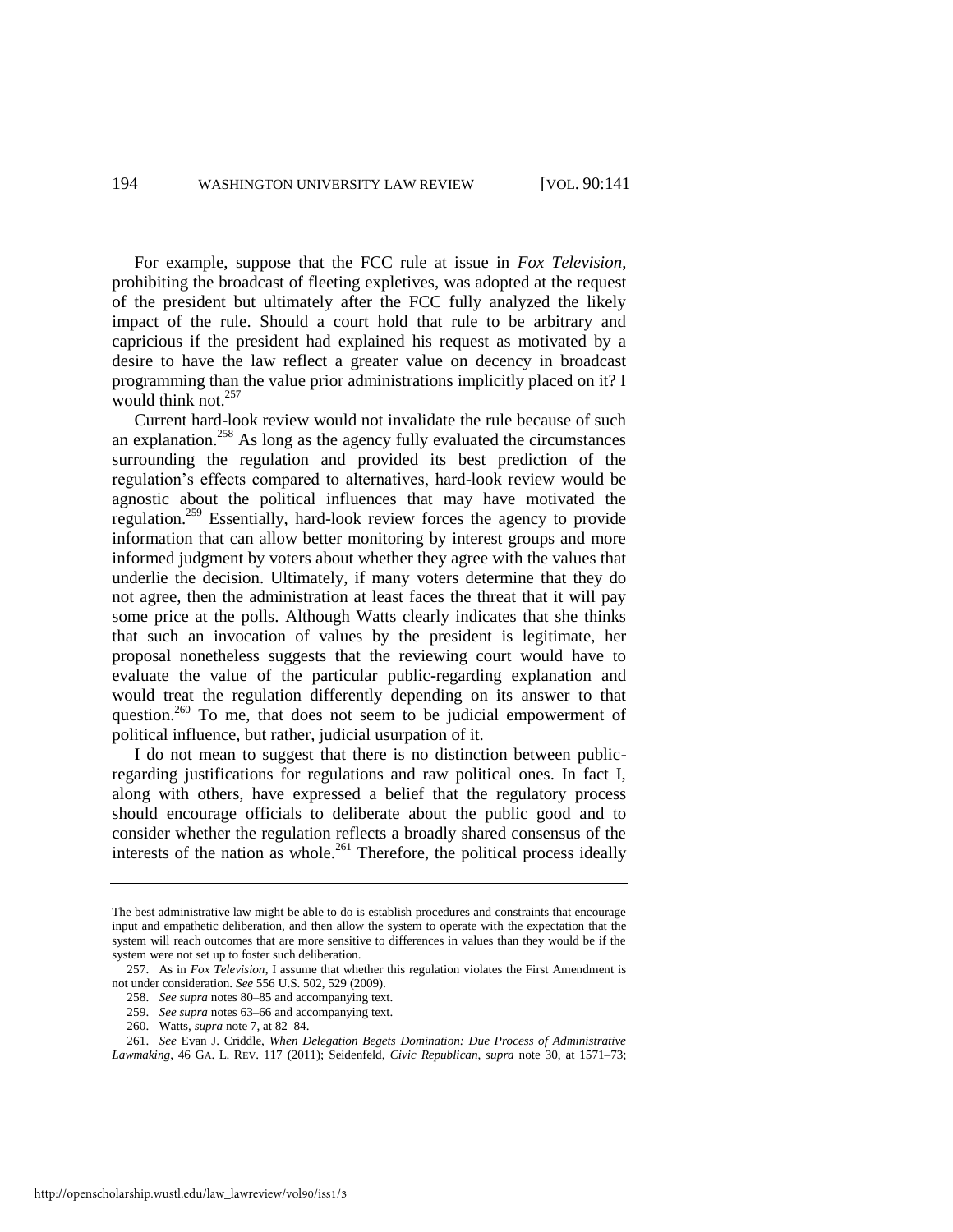should involve deliberation about the meaning of the public interest and rational evaluation about whether the regulation will further that interest. Ultimately, the agency should provide some explanation of why it believes its decision is good and not simply assert that it is the outcome the president desires. But to propose this as an ideal is very different from discrediting regulations that some judge finds was not sufficiently publicregarding. Having created a system that permits deliberation and evaluation of values, it seems inherently anti-democratic to force the polity to adopt some judge's notion of what constitutes a legitimate political reason in order to justify the regulation. If the polity ultimately prefers power politics to deliberation about the public interest, I do not see any legal basis for courts to override that preference.

Because Watts structures her incorporation of politics into hard-look review as a ratchet that helps and never hinders administrative agencies survive judicial review, my critique of judicial usurpation of political influence is less damning than if Watts had allowed such incorporation to lead courts to reverse agency regulation. One might argue that the critique is entirely misplaced because ultimately Watts's proposal makes it more likely that political judgments of agencies will prevail. But, as long as judicial evaluation of politics can make a difference in the outcome of review, Watts's proposal inappropriately involves courts in essentially non-legal determinations.<sup>262</sup> For example, consider a regulation prompted by a public statement by the president explaining why he believes the regulation is good for the nation. Suppose also that the agency's record and explanation would not pass hard-look review because the agency left some question about the impact of the regulation insufficiently explored. Under Watts's criteria for legitimate political values, a judge that considers the policy to further the public interest rather than simply reflect special interest influence will vote to uphold the regulation, but one that finds the regulation merely delivers benefits to a politically connected interest group will vote to reverse it.<sup>263</sup> Essentially, whether the regulation is held arbitrary and capricious will depend on the judge's evaluation of whether she thinks the policy is justified in terms of her personal view of

Cass R. Sunstein, *Interest Groups in American Public Law*, 38 STAN. L. REV. 29, 63 (1985) (positing that hard-look review attempts to ensure that an agency deliberates "in order to identify and implement the public values that should control the controversy‖); Staszewski, *Deliberative Democracy*, *supra* note [12,](#page-3-1) at 857–64.

<sup>262.</sup> The distinction between law and politics in American government has been judicially recognized at least since *Marbury v. Madison*. 5 U.S. 137, 170 (1803).

<sup>263.</sup> *See* Watts, *supra* not[e 7,](#page-2-1) at 53–54.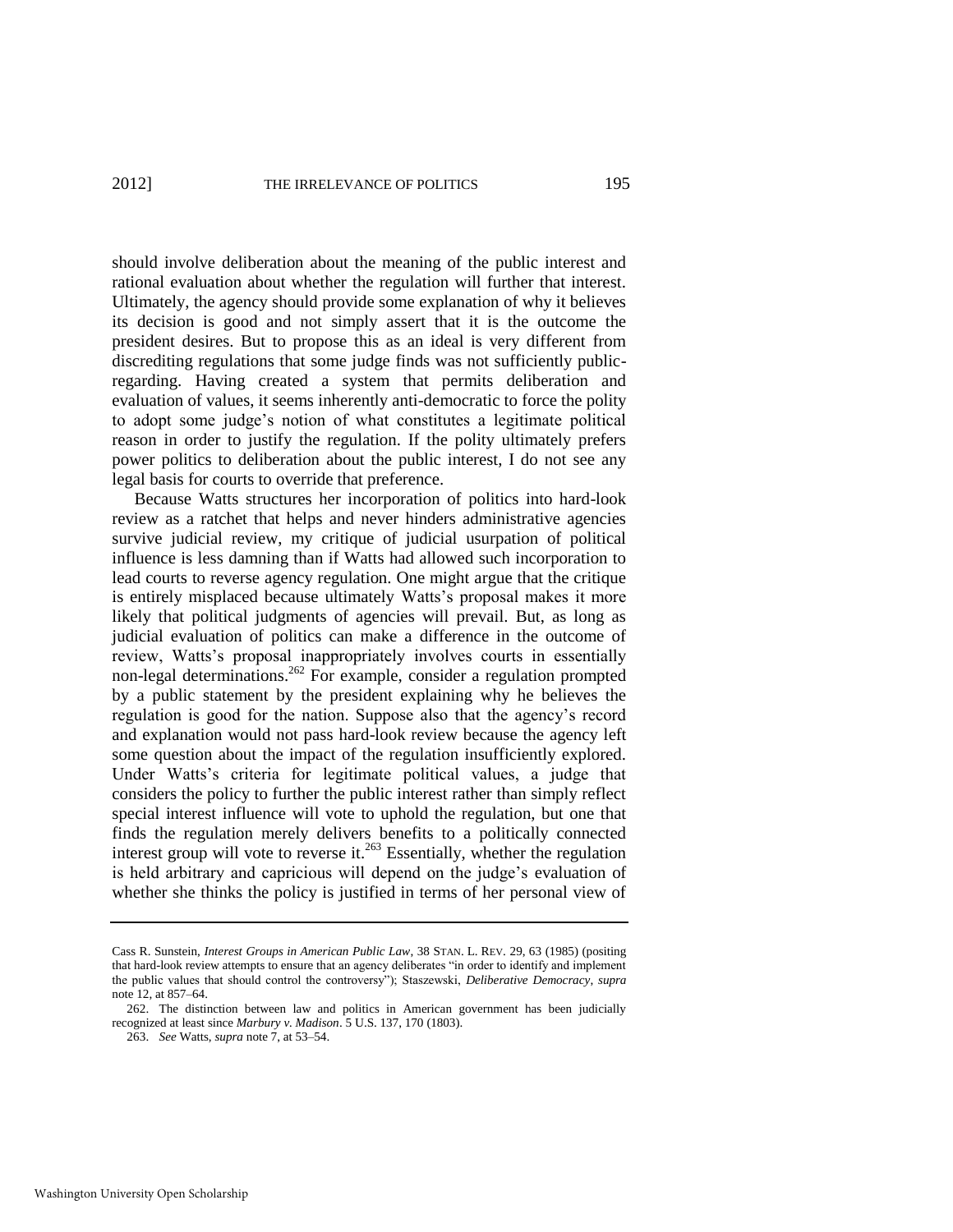the public interest. This violates the very notion that judges determine and apply law.

Another possible response to my criticism of having courts evaluate political influence is that the reasoned decision-making standard is already sufficiently amorphous that it allows judges to rely on their personal policy preferences in evaluating whether a regulation is arbitrary and capricious.<sup>264</sup> Critics of hard-look review are certainly correct that judges' disposition toward a rule—more particularly judges' predilections about whether an agency thought carefully enough about a rule that it issued will be influenced by their view of whether the rule is good policy.<sup>265</sup> It is one thing, however, to employ a standard that allows judges to act on their policy preferences without inviting them to do so. It is quite another to create a standard that requires judges to evaluate the political worth of a regulation.<sup>266</sup> In the former instance, most judges will be constrained from deciding based on their views of policy by a counterbalancing desire to be seen as good judicial crafts-persons and the related potential of harm to their reputations among their brethren and other members of the legal community.<sup>267</sup> Under the latter standard, a judge can maintain a reputation for applying the law in an unbiased manner while imposing her policy

<sup>264.</sup> *Cf.* William N. Eskridge & John Ferejohn, *Structuring Lawmaking to Reduce Cognitive Bias: A Critical View*, 87 CORNELL L. REV. 616, 629 (2002) (questioning the impact of judicial accountability on agency decision-making because of doubts whether "judges engaging in hard-look review will or even can keep their views about the substance of regulations entirely separate from their views about the process").

<sup>265.</sup> *See* Frank B. Cross & Emerson H. Tiller, *Judicial Partisanship and Obedience to Legal Doctrine: Whistleblowing on the Federal Courts of Appeals*, 107 YALE L.J. 2155, 2169 (1998) (finding that, in review of administrative agencies, D.C. Circuit panels with a majority of Republican appointed judges reached conservative outcomes in fifty-four percent of cases, whereas panels with a majority of Democratic appointed judges reached liberal decisions in sixty-eight percent of cases); Miles & Sunstein, *supra* not[e 89,](#page-21-0) at 814 (concluding that hard-look review is "hardened, or softened, by the political predilections of federal judges"); Richard L. Revesz, *Environmental Regulation*, *Ideology, and the D.C. Circuit*, 83 VA. L. REV. 1717, 1719 (1997) (listing among a study's conclusions that "ideology significantly influences judicial decisionmaking on the D.C. Circuit").

<sup>266.</sup> *Cf.* Richard A. Posner, *What Do Judges and Justices Maximize? (The Same Thing Everybody Else Does)*, 3 SUP. CT. ECON. REV. 1, 28–30 (1993) (analogizing judging to playing a game, and positing that judges appreciate playing the game by the rules).

<sup>267.</sup> *See* Richard L. Revesz, *Congressional Influence on Judicial Behavior? An Empirical Examination of Challenges to Agency Action in the D.C. Circuit*, 76 N.Y.U. L. REV. 1100, 1113 (2001) (reporting data consistent with the hypothesis that "in certain cases, judges constrain their ideological views in order to avoid a reputational cost"); Sidney A. Shapiro & Richard E. Levy, *Judicial Incentives and Indeterminacy in Substantive Review of Administrative Decisions*, 44 DUKE L.J. 1051, 1054–58 (1995) (describing the tradeoff of craft and outcome as motivators for judicial behavior); Ronald A. Cass, *Judging: Norms and Incentives of Retrospective Decision-Making*, 75 B.U. L. REV. 941, 995 (1995) ("The principal incentive for judges is to adhere to professional norms—in order to maintain respect within the profession, to deflect criticism, and to conform to the judge's own expectations.").